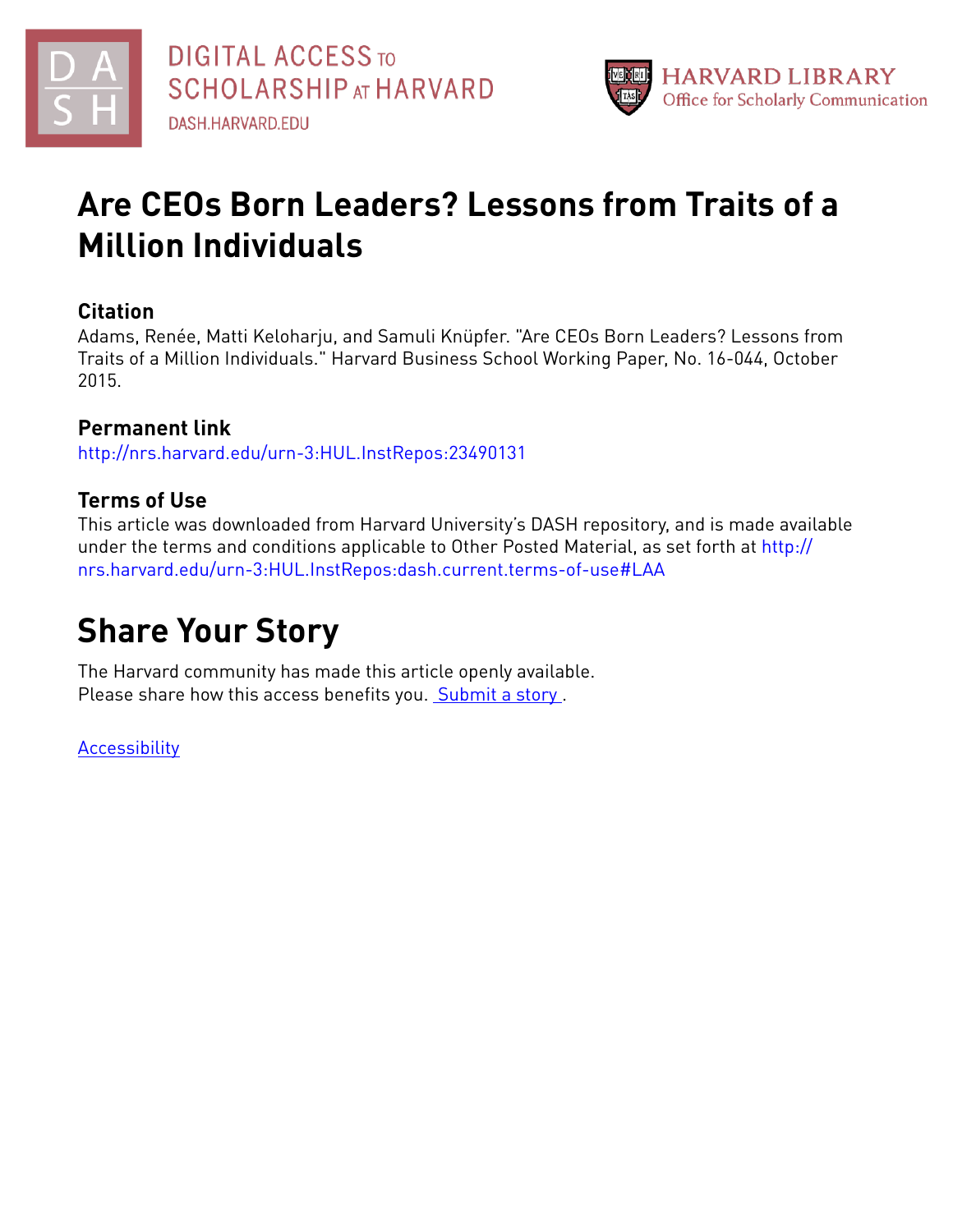# Are CEOs Born Leaders? Lessons from Traits of a Million Individuals

Renée Adams Matti Keloharju Samuli Knüpfer

**Working Paper 16-044** 

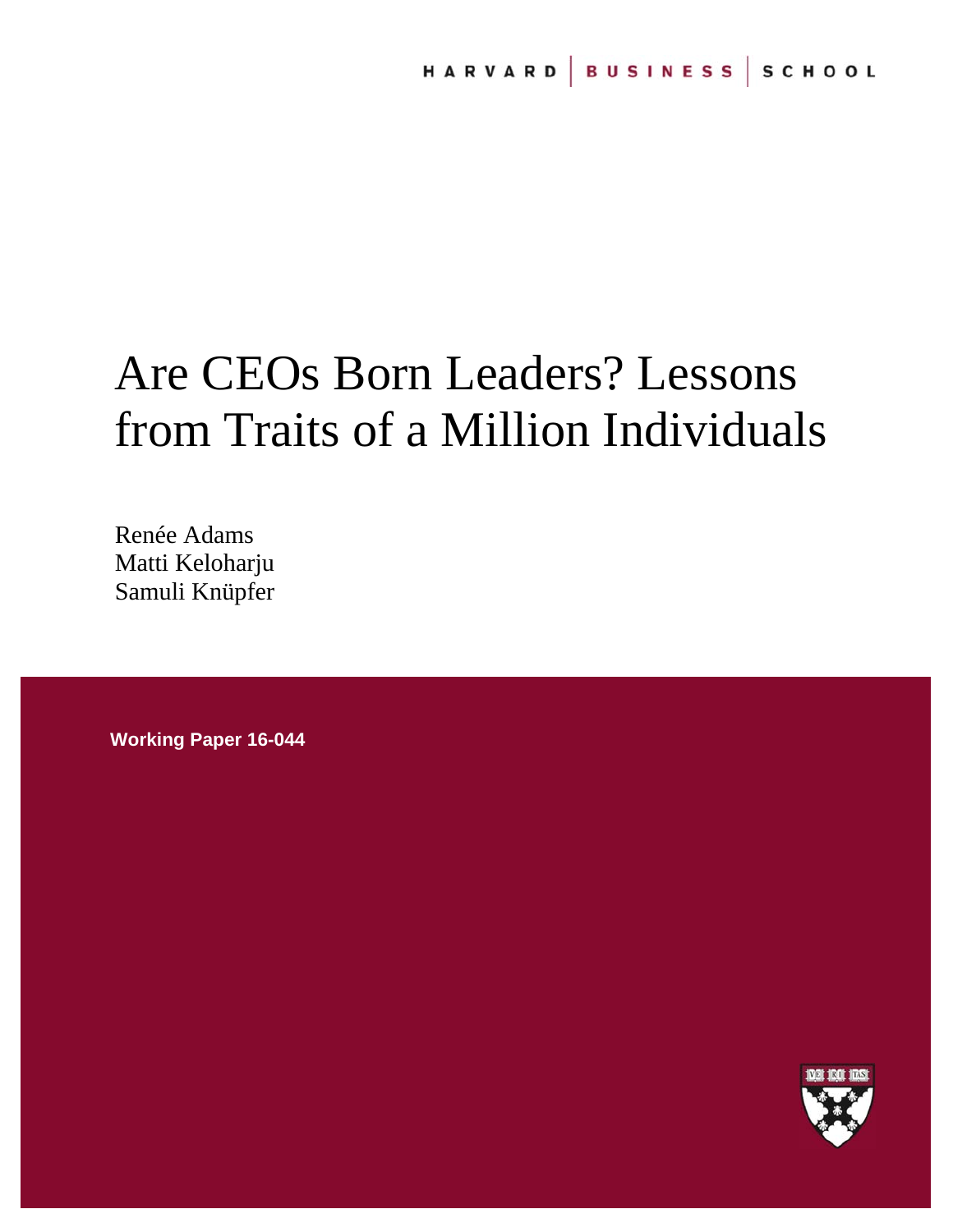# Are CEOs Born Leaders? Lessons from Traits of a Million Individuals

Renée Adams University of New South Wales

Matti Keloharju Harvard Business School

Samuli Knüpfer BI Norwegian Business School

**Working Paper 16-044** 

Copyright © 2015 by Renée Adams, Matti Keloharju, and Samuli Knüpfer

Working papers are in draft form. This working paper is distributed for purposes of comment and discussion only. It may not be reproduced without permission of the copyright holder. Copies of working papers are available from the author.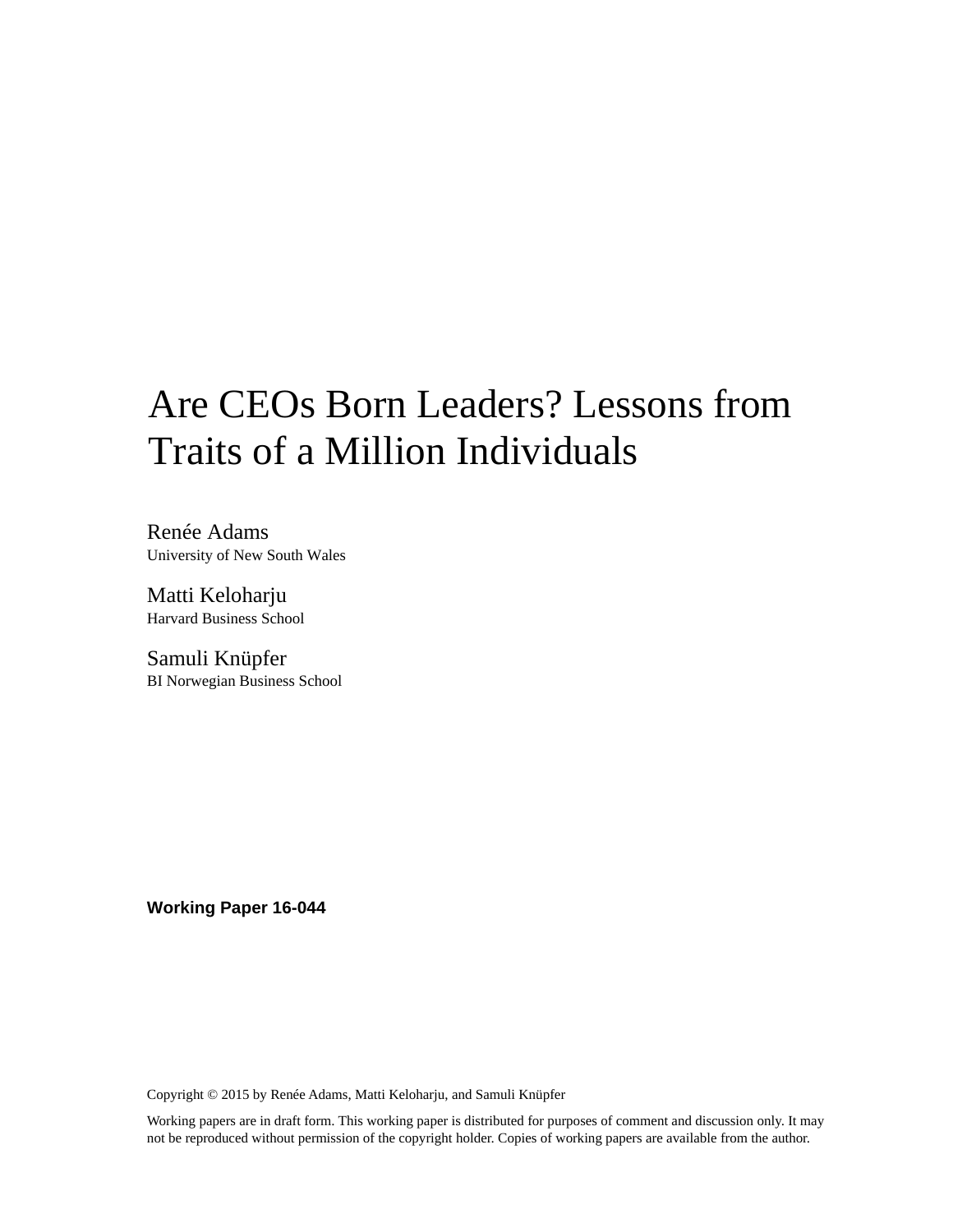## **Are CEOs Born Leaders? Lessons from Traits of a Million Individuals**\*

Renée Adams

University of New South Wales, ABFER, ECGI, and FIRN

Matti Keloharju

Aalto University School of Business, Harvard Business School, CEPR, and IFN

Samuli Knüpfer

BI Norwegian Business School, CEPR, and IFN

October 13, 2015

#### **Abstract**

What makes a CEO? We merge data on the traits of more than one million Swedish males, measured at age 18 in a mandatory military enlistment test, with data on their service as a CEO of *any* Swedish company decades later. CEOs have higher cognitive and non-cognitive ability scores and are taller than typical members of the population. The difference in traits is larger when CEOs run bigger companies; it is smaller when they run family firms, in particular in the capacity of an heir or in a less competitive industry. Although the traits of CEOs compare favorably with the population, they are hardly exceptional: for example, the median large-company CEO belongs to the top-17% of the population in cognitive ability, and to the top-5% in the combination of cognitive, non-cognitive ability, and height. There are more than one hundred times as many men in managerial roles in the corporate sector who have better trait combinations than the median large-company CEO and who do not become a large-company CEO during our 7-year sample period. Being born with a favorable mix of traits may be necessary but is far from a sufficient condition for making it to the executive suite.

JEL-classification: G30, J24, J31

<sup>\*</sup> E-mails: renee.adams@unsw.edu.au, matti.keloharju@aalto.fi, samuli.knupfer@bi.no. We are grateful to Joao Cocco, Francesca Cornelli, James Dow, Alex Edmans, Andrea Eisfeldt, Julian Franks, Michael Faulkender, Xavier Gabaix, Neal Galpin, Denis Gromb, Magnus Henrekson, Dirk Jenter, Ross Levine, Alberto Manconi, Felix Meschke, Daniel Metzger, Paul Oyer, Matti Sarvimäki, Henri Servaes, Luke Taylor, Marko Terviö, Joacim Tåg, David Yermack, and Luigi Zingales, and to seminar and conference participants at the Aalto University, Beijing University, Birkbeck College, Copenhagen Business School, Erasmus University Rotterdam, London Business School, Lund University, Maastricht University, Renmin University, Research Institute of Industrial Economics (IFN), Southwestern University of Finance and Economics, Tilburg University, Tsinghua University, University of Bergen, University of Edinburgh, University of Geneva, University of St. Gallen, the Adam Smith Workshop for Corporate Finance, the 2015 EFA Conference, and the 2015 WFA Conference for valuable comments and suggestions. We thank Antti Lehtinen, Ivan Baranov, Petri Hukkanen, and Lari Paunonen for superb research assistance, Deloitte Institute of Innovation and Entrepreneurship, Jan Wallander and Tom Hedelius Research Foundation, Marianne and Marcus Wallenberg Foundation, OP-Pohjola Foundation, SNS Centre for Business and Policy Studies, and Wihuri Foundation for financial support, and IFN for hospitality.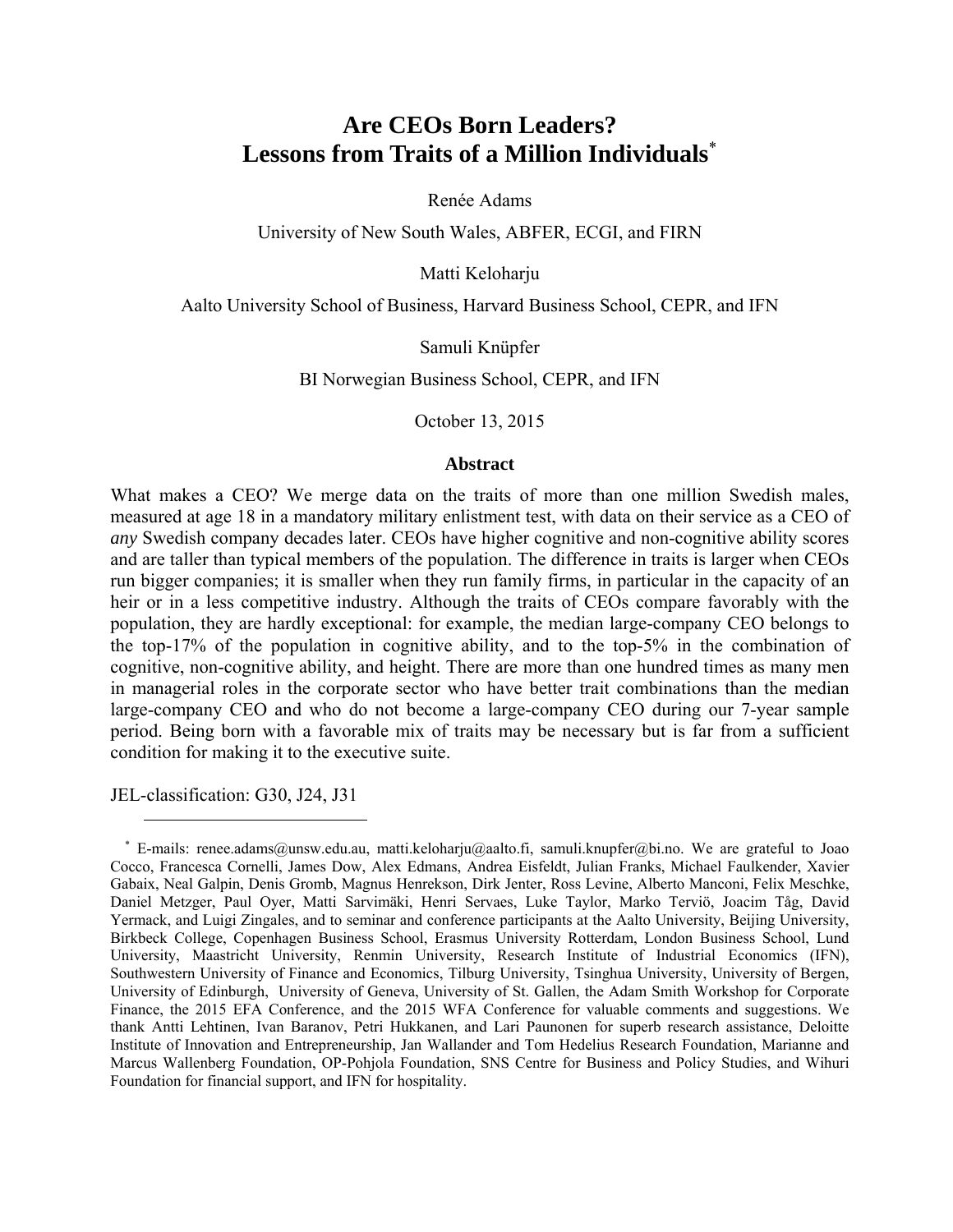#### **1. Introduction**

 $\overline{a}$ 

Life histories of military leaders such as Alexander the Great, Napoleon Bonaparte, or Gustavus Adolphus of Sweden suggest that they were able to achieve remarkable success already in their twenties or thirties (Grossman 2007)*.* Similarly, businessmen such as Bill Gates, Mark Zuckerberg, and Michael Dell founded and ran highly successful companies before their thirties (Davidson and Bolmeijer 2009)*.* The early success of these and many other individuals has led many to revisit Carlyle's (1841) "Great Man Theory of Leadership" and ask whether successful leaders are born to their roles—and which traits set them apart (e.g. Bertrand 2009; Kaplan, Klebonov, and Sorensen 2012; Koehn 2014).<sup>2</sup> Knowledge of the traits of leaders, and business leaders in particular, can help in refining theories of Chief Executive Officer (CEO) behavior; it can help in understanding differences between founders and professional managers; and it can help in differentiating talent-based and rent-seeking theories of managerial pay. Yet to date there is little data on the traits CEOs are endowed with*.* We present such data in this paper.

To examine whether CEOs are "born", we need data on CEOs before they become CEOs. We use unique data from Sweden to examine the personal traits at age 18 of top business leaders, members of other skilled professions, and the population in the years 2004−2010. The data come from the Swedish military which examines the physical, cognitive, and non-cognitive characteristics of all conscripts to assess whether they are physically and mentally fit to serve in the military and suitable for training for leadership or specialist positions. Military service was mandatory in Sweden during our sample period, so the relevant test pool for our sample includes

<sup>&</sup>lt;sup>2</sup>A Google search confirms the popularity of the idea that leaders are born to their roles. Using the search term "born leader" returns 544,000 hits.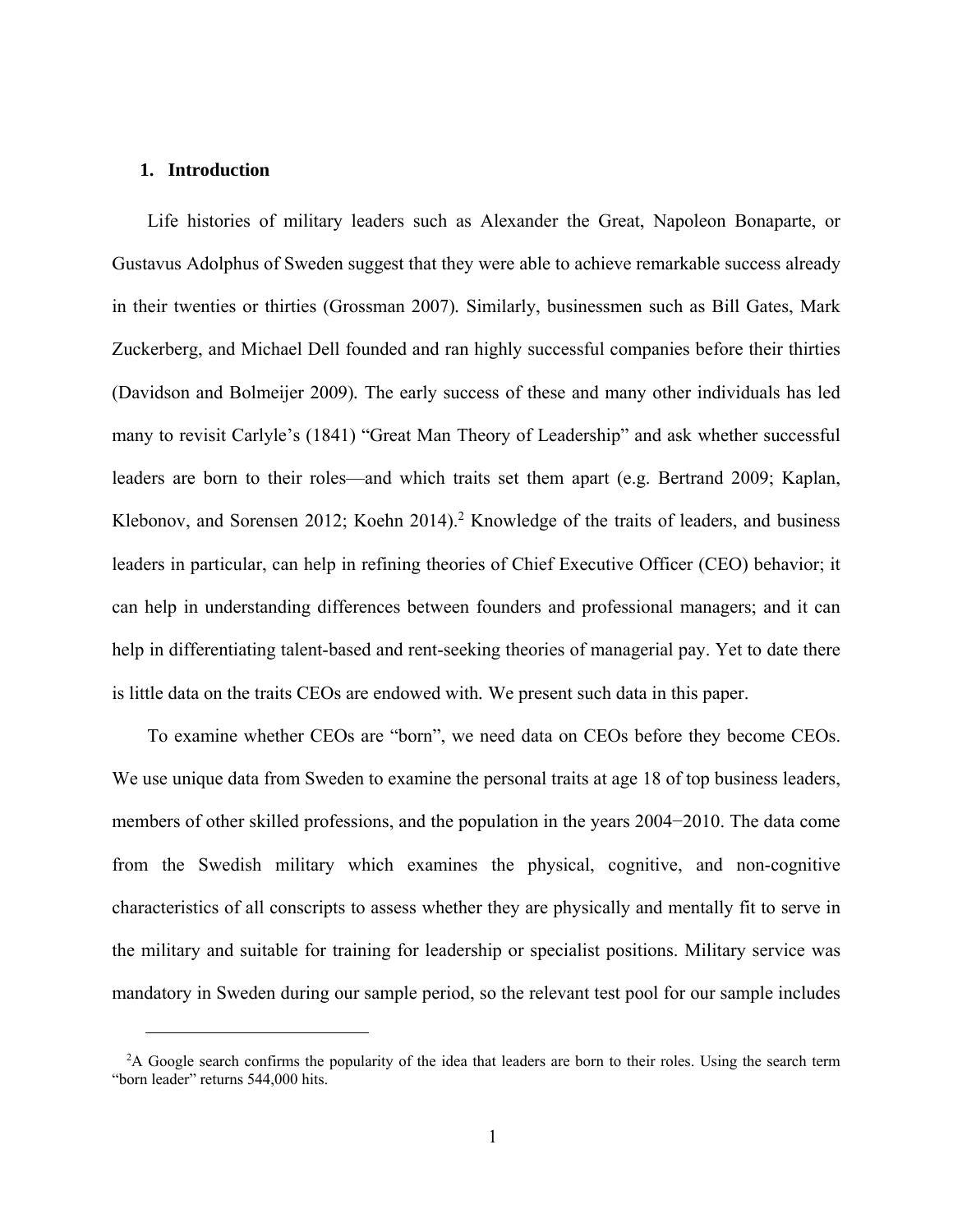virtually all Swedish men. Our sample consists of data on 1.3 million men born between 1951−1978. Of these men, 26,000 served as CEOs of companies of varying sizes at some point in our sample.

To examine whether CEOs are "born", we need to benchmark CEOs against other individuals. In addition to comparing CEO traits to the population, we compare them to more than 6,000 lawyers, 9,000 medical doctors, and 40,000 engineers. We also examine the traits of those who may be truly born to their roles: CEOs in family firms.

We examine how talent is allocated to CEO positions by focusing on three personal traits: cognitive and non-cognitive ability and height. Although talent is a broader concept, these traits have a long history of being associated with labor market outcomes in representative samples of the population. For example, an extensive literature finds that cognitive and non-cognitive traits and height significantly predict earnings of rank-and-file employees.<sup>3</sup> We expect the traits to be even more relevant for CEOs who have more complex and demanding job descriptions, ranging from creating and implementing the firm's strategy to leading and evaluating people.

Apart from their general nature, the timing of the measurement of the traits works to our advantage. The traits are measured before individuals have accumulated substantial leadership experience or professional or educational specialization, so they can be largely viewed as innate. Consistent with this argument, Beauchamp et al. (2011) find in the Swedish military data that

<sup>&</sup>lt;sup>3</sup> A large literature on the role of education and labor market outcomes uses cognitive skills as the sole proxy for ability (e.g. Herrnstein and Murray, 1996 and Schmidt and Hunter, 1998). Others argue that non-cognitive skills are also important for predicting labor market outcomes (e.g. Heckman, 1995 and Heckman, Stixrud and Urzua, 2006). Yet another sizeable literature documents that height is related to labor market outcomes and leadership (e.g. Steckel, 1995, 2009; Persico, Postlewhite, and Silverman, 2004; Case and Paxson, 2008; and Lindqvist, 2012). Mayew, Parsons and Venkatachalam (2013) relates voice pitch to labor market outcomes for CEOs. Bolton, Brunnermeier, and Veldkamp (2010) offer a tentative economic analysis on the elements of effective leadership.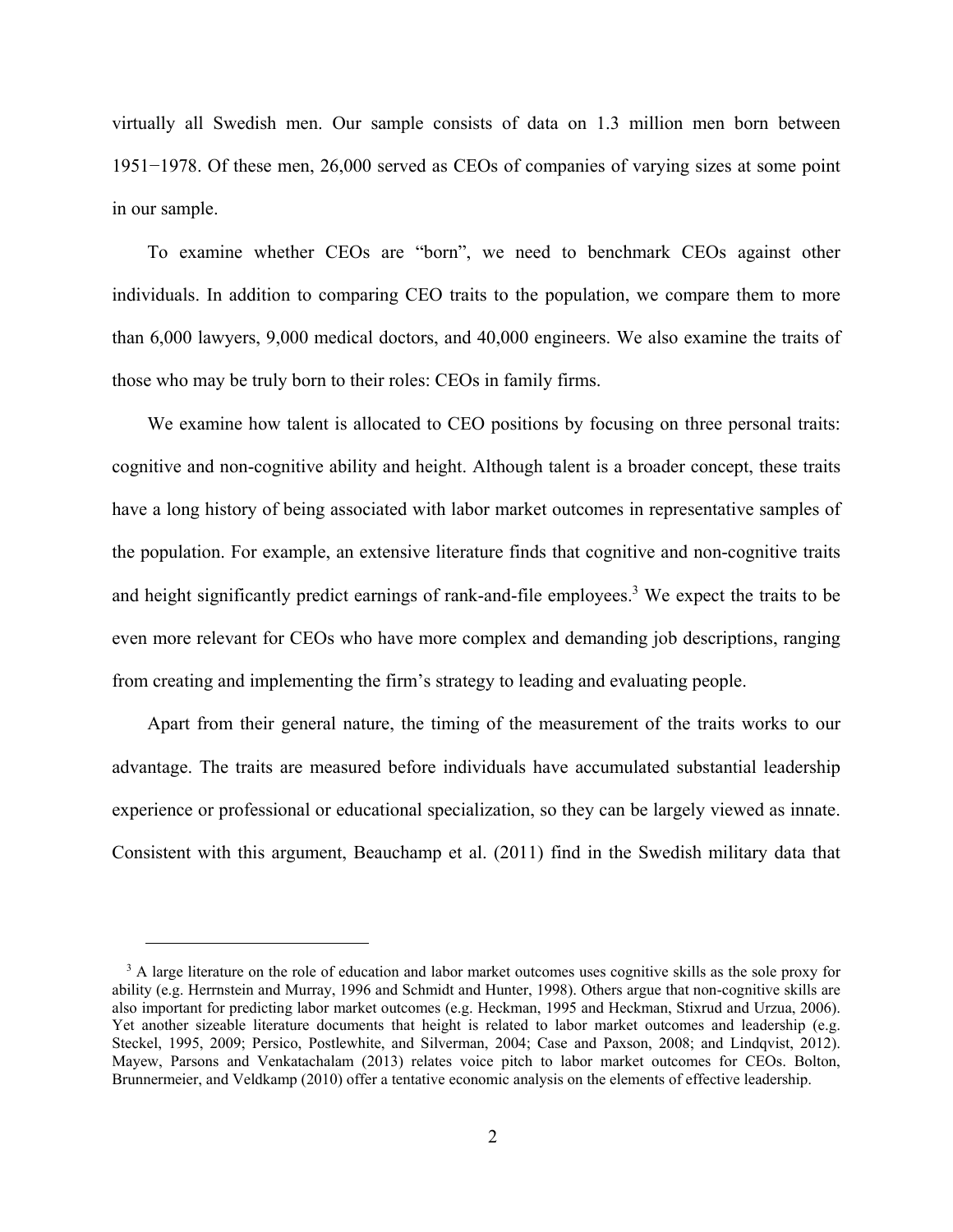66%−93% of the variation in the traits we examine can be attributed to genetic and environmental factors shared by the male siblings of a family.

We find that CEOs display considerably higher trait values than the population as a whole. The traits of large-company CEOs (defined here as having at least SEK 10 billion or USD 1.2 billion in total assets) are about at par or higher than those of medical doctors, lawyers, and engineers. CEOs managing smaller firms and family firms have lower traits, particularly if they come from the founding family and have not founded the company themselves. Consistent with Pérez-González (2006), Bennedsen et al. (2007), and others, these results suggest that family firms appear to be making compromises in the traits of the CEO by limiting their selection of the CEO to a narrow pool of family candidates. Somewhat surprisingly, even founder CEOs, many of whom have an impressive track record in building up and growing the business, exhibit on average 0.1−0.2 standard deviations lower traits than non-family company CEOs. As a manifestation of their business acumen, they make up for about half of this trait gap by selecting into industries where the gap relative to competitors is smaller.

All three traits are correlated with the likelihood a member of the population becomes a CEO. This is true even within educational major and the same family. Non-cognitive ability is the best predictor of an appointment to a CEO position, followed by cognitive ability and height. Cognitive ability is more important for larger companies that are more likely to hire their CEOs externally: the median large-firm CEO is in the top 17% of the population in cognitive ability.

While CEOs are smarter than average, they are not as smart as one could infer from the prior literature. Swedish CEOs do not belong to the "cognitive elite" comprising the top-5% of individuals, as defined by Herrnstein and Murray (1996) in "The Bell Curve", not to mention the "higher professional" category of the top 0.1% of individuals of Burt (1924). In fact, the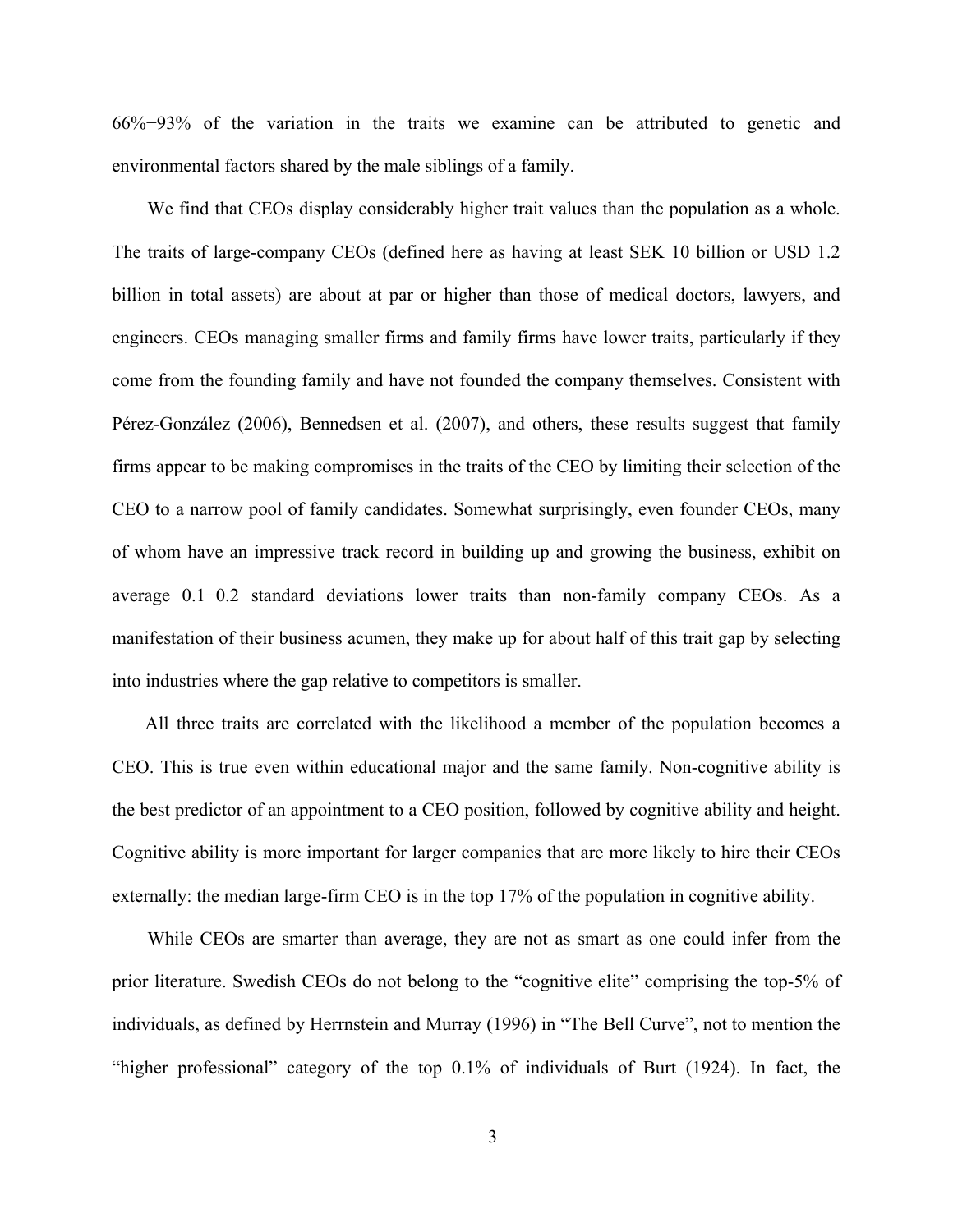cognitive ability of Swedish large-firm CEOs is even lower than Herrnstein and Murray's (1996, p. 60) estimate of the cognitive ability of 12.9 million Americans working in executive, administrative, and managerial positions in the corporate sector. This category contains many more jobs at many more levels and in much smaller companies than the position of a large-firm  $CEO.<sup>4</sup>$ 

The discrepancy between prior estimates of CEO IQ and our evidence suggests leadership ability cannot be boiled down to a single trait (see e.g. Heckman, 1995) or circumstance.5 Indeed, if we use a weighting scheme implied by the traits' impact on CEO appointments, the median large-company CEO makes a top 5% "elite" cutoff in the combination of his traits. But there are still more than one hundred times as many men in managerial roles in the corporate sector who have better trait combinations than the median large-company CEO and who do not become a large-company CEO during our 7-year sample period. Being born with a favorable mix of the three traits may be necessary but is far from a sufficient condition for making it to the executive suite.

CEOs are paid very well, but not because of their traits: only about one tenth of the 1200% pay premium large-firm CEOs enjoy over the population can be attributed to the three traits. The other high-talent professions we study have much lower pay premiums, and the traits also do a better job explaining them. These results add to the evidence that the traits are not in scarce supply in the CEO labor market.

<sup>4</sup> Similarly, Wai (2013) estimates that 38.6% of the CEOs of Fortune 500 firms attended a school requiring standardized test scores "that likely places them in the top 1% of ability." We find that 17% of large-firm CEO belong to the top 4% (not the top 1%, a much tougher screen) in cognitive ability. While Swedish large-firm CEOs are running companies that are on average smaller than the Fortune 500 firms, they are still the largest firms in the country.

<sup>&</sup>lt;sup>5</sup> Herrnstein and Murray (1996) and Wai (2014) discuss the role of financial constraints and educational opportunities on occupational outcomes.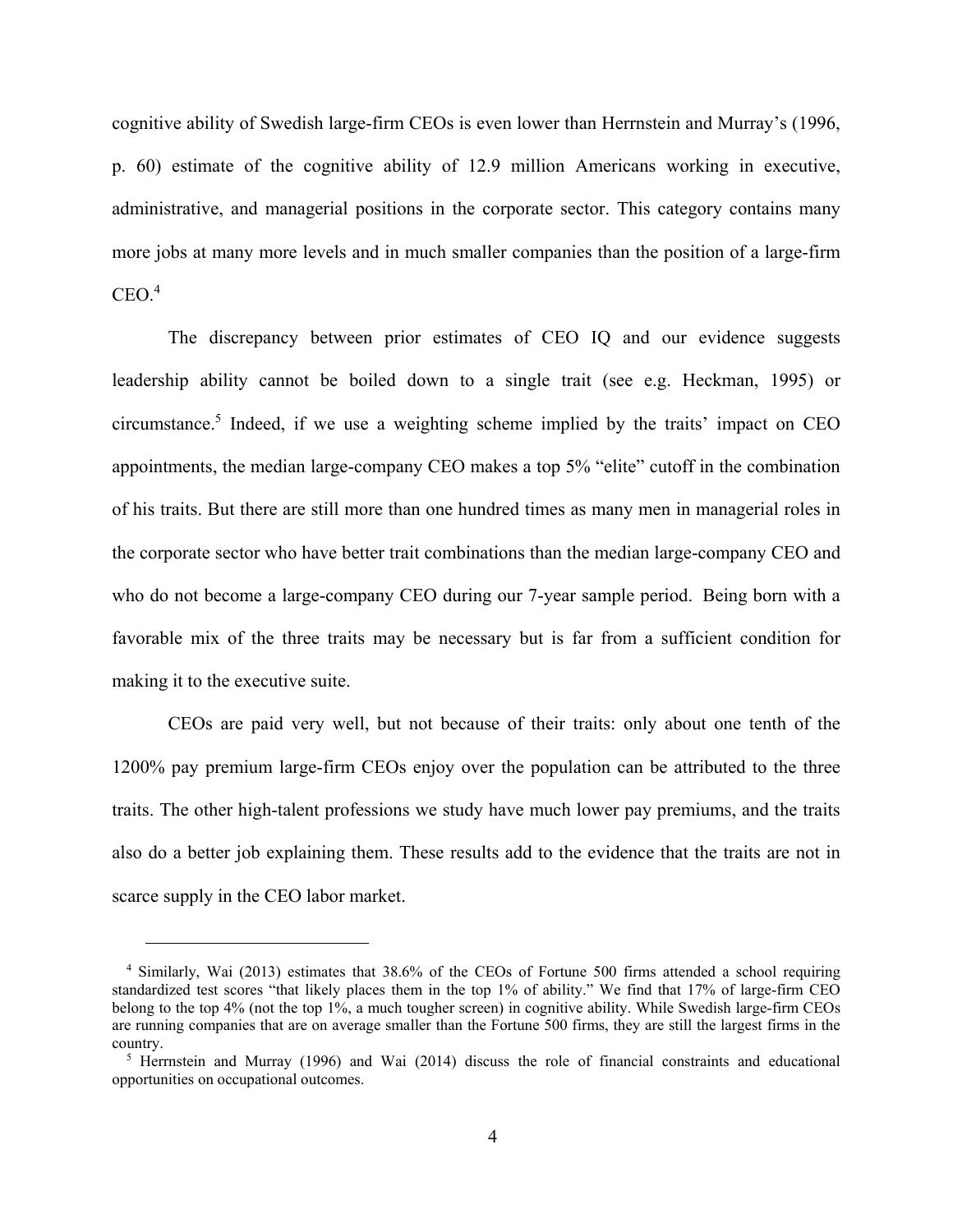Would the pattern in CEOs traits look different in other countries? We doubt it. Sweden has had many world-class companies since the late 19th century (Olsson 1993); on a per capita basis, there were above 50% more Swedish companies in the 2013 Forbes Global 2000 list than US or UK corporations. Few large Swedish companies are government-owned (Faccio and Lang 2002), and the managing practices of mid-sized Swedish companies are among the best in the world (Bloom and van Reenen 2010). We expect Swedish CEOs to be selected at least as carefully as their peers in most other industrialized countries.

 Our paper is related to four strands of literature. First, the paper is related to a wide array of recent economics and finance studies that analyze the effect of CEOs on various firm outcomes.<sup>6</sup> Bertrand and Schoar (2003) and Graham, Li, and Qiu (2012) document that CEO-level fixed effects matter for corporate policies and firm performance. To find out what accounts for these fixed effects, researchers have looked into observable CEO characteristics, collected usually from bibliographic data<sup>7</sup> or surveys.<sup>8</sup> In some studies, CEO ability or characteristics are inferred from stock price reactions or operating performance<sup>9</sup> or from personal portfolio decisions.<sup>10</sup>

<sup>6</sup> E.g. Bertrand and Schoar 2003; Adams, Almeida, and Ferreira 2005; Malmendier and Tate 2009; Chang, Dasgupta, and Hilary 2010; Schoar and Zuo 2011; Benmelech and Frydman 2015; Falato, Li, and Milbourn 2015; Graham, Li, and Qiu 2012; Custódio, Ferreira, and Matos 2013; Custódio and Metzger 2013; Graham, Harvey, and Puri 2013; Mullins and Schoar 2013; Bandiera et al. 2015. For a related management literature, see, for example, Lieberson and O'Conner 1972; Hambrick and Mason 1984; Thomas 1988; Finkelstein, Hambrick, and Cannella 2009; and Hiller et al. 2011. As pointed out by Bertrand and Schoar (2003), the focus of this literature and the methodological approach it follows differ substantially from that in the economics and finance papers. 7

Adams, Almeida, and Ferreira 2005; Malmendier and Tate 2009; Schoar and Zuo 2011; Benmelech and Frydman 2015; Falato, Li, and Milbourn 2015; Custódio, Ferreira, and Matos 2013; Custódio and Metzger 2013; and Graham, Harvey, and Puri 2013.

Graham, Harvey, and Puri 2013; Mullins and Schoar 2013; and Bandiera et al. 2015. 9

<sup>&</sup>lt;sup>9</sup> Johnson et al. 1985; Pérez-González 2006; Bennedsen et al. 2007; Bennedsen, Pérez-González, and Wolfenzon 2010; Bennedsen, Pérez-González, and Wolfenzon 2012; and Chang, Dasgupta, and Hilary 2010.

<sup>&</sup>lt;sup>10</sup> Malmendier and Tate 2005, 2008; Malmendier, Tate, and Yan 2011; and Hirshleifer, Low and Teoh 2013.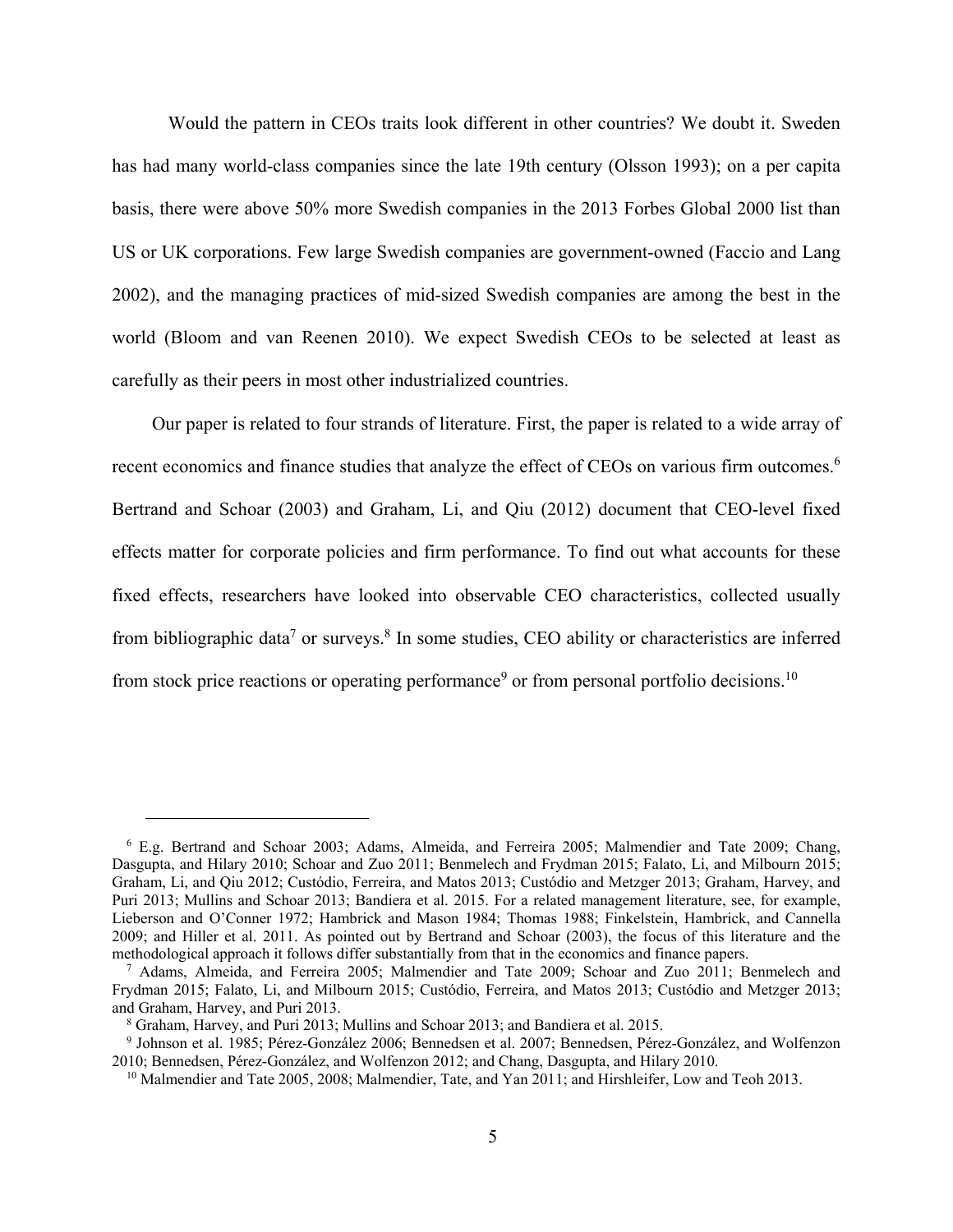Many of these studies focus on the CEOs of family companies and the differences between the founder and later generations.<sup>11</sup> Our study differs from this literature in its focus on managerial inputs rather than on the outputs the firm generates. Managerial inputs can be observed with much less noise than outputs such as performance and they are not subject to the equilibrium forces that render the relations between outcomes and managerial inputs difficult to  $\rm detect.^{12}$ 

Second, our paper is related to a vast literature on CEO pay.<sup>13</sup> One strand of this literature points to rising CEO pay in the US and argues it is the outcome of rent-seeking (e.g. Yermack 1997, Betrand and Mullainathan 2001, and Bebchuk and Fried 2004). CEO talent, other than perhaps the talent to steal, does not play an explicit role in this view. Another strand of the literature points to the same trend and argues it is the outcome of a matching process of rare CEO talent to firms of different sizes (e.g. Gabaix and Landier 2008, Terviö 2008, Edmans and Gabaix 2011, Eisfeldt and Kuhnen 2013, and Gabaix, Landier, and Sauvegnat 2014; Murphy, Shleifer, and Vishny 1991 study the allocation of talent in the economy and its implications for growth). The theory based on matching does not, however, take a stand on the nature of the executives' scarce talent. By analyzing general, and largely innate, traits, we show that executives' raw talent explains their matching into firms, although far from perfectly. The traits the labor market uses to rank CEO candidates thus do not appear to be confined solely to the early-life traits economists frequently use to predict labor market outcomes.

<sup>11</sup> Anderson and Reeb 2003; Pérez-González 2006; Bennedsen et al. 2007; and Bennedsen, Pérez-González, and Wolfenzon 2010, 2012.<br><sup>12</sup> In equilibrium, there is no link between talent and performance. Gabaix and Landier (2008) analyze an out-of-

equilibrium outcome in which a company hires at no extra salary cost a much more highly ranked executive than is justified by the company's own rank. This leads to only a small improvement in corporate performance.

<sup>&</sup>lt;sup>13</sup> Murphy (1999), Frydman and Jenter (2010), Murphy (2012), and Edmans and Gabaix (2015) review this literature. Fernandes et al. (2013) report comparative evidence on CEO compensation in 14 countries.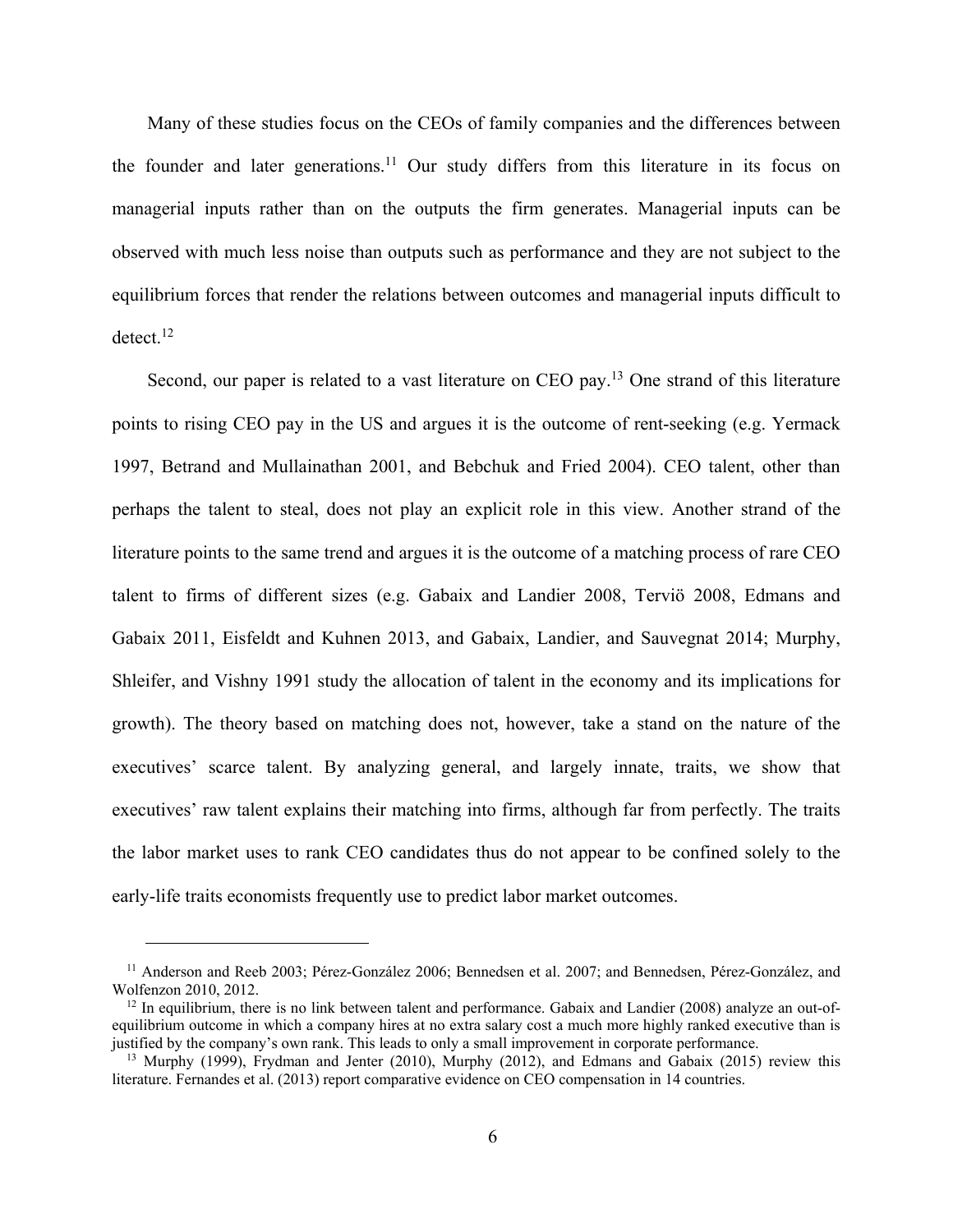Third, our study is related to papers that analyze the characteristics or compensation of other well-paid professionals, including lawyers (Kaplan and Rauh 2010, 2013 and Oyer and Schaefer 2012), finance professionals (Kaplan and Rauh 2010, 2013; Philippon and Resheff 2012; and Célérier and Vallée 2014), and entrepreneurs (Levine and Rubinstein 2015). Perhaps the closest to ours are the studies by Lindqvist and Vestman (2011) and Lindqvist (2012), which match enlistment test data with the income of individuals in managerial positions. These individuals account for 8% of the male population and are thus on average considerably lower on the corporate ladder than CEOs. These studies also lack data on firm size, a key attribute in assignment models.

Fourth and finally, our paper is related to the labor and finance literature that studies the relationship between ownership structure and employment decisions. Bloom and Reenen (2007) study the link between ownership structure and various management practices, including those concerning monitoring and incentives. Olsson and Tåg (2015) investigate the employment effects of private equity firms. Sraer and Thesmar (2007) and Mueller and Philippon (2011) study family firms. Matsa and Miller (2014) study employment practices as a function of gender. Our paper differs from these papers both in its use of rich talent proxies and focus on CEOs.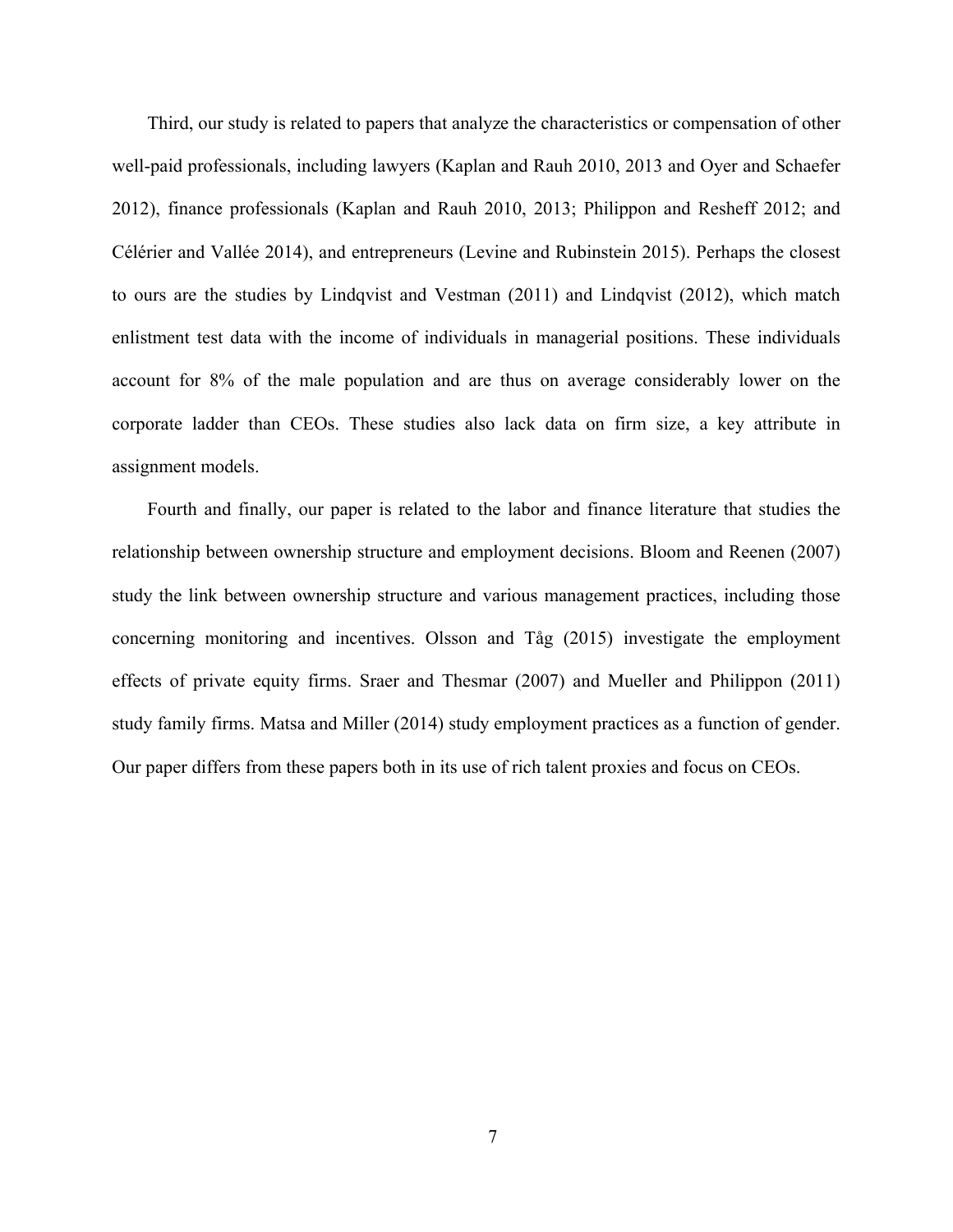#### **1. Data**

 $\overline{a}$ 

Our data set combines information from the Military Archives, Statistics Sweden and the Swedish Companies Registration Office.<sup>14</sup> We utilize a panel of trait data on men born between 1951−1978 whose occupations we can observe in the period 2004−2010.

*Military Archives.* The traits data originate from the Swedish military, which examines the health status and the cognitive, non-cognitive, and physical characteristics of all conscripts. The purpose of the data collection is to assess whether conscripts are physically and mentally fit to serve in the military and suitable for training for leadership or specialist positions. The examination spans two days and takes place at age 18*.* Lindqvist and Vestman (2011) offer a more comprehensive description of the testing procedure.

The data are available for Swedish males who were drafted between 1970 and 1996. Military service was mandatory in Sweden during this period, so the test pool includes virtually all Swedish men. The data record the year in which the conscript was enlisted.

The cognitive-ability test consists of four subtests designed to measure inductive reasoning (Instruction test), verbal comprehension (Synonym test), spatial ability (Metal folding test), and technical comprehension (Technical comprehension test). The subscores and their aggregation into a composite score are reported on a stanine (STAndard NINE) scale. On this scale a normal distribution is divided into nine intervals, each of which has a width of 0.5 standard deviations excluding the first and last. An individual's test score thus tells how well he performed relative to an entire cohort of test takers.

<sup>&</sup>lt;sup>14</sup> The sensitive nature of the data necessitated an approval from the Ethical Review Board in Sweden and a data secrecy clearance from Statistics Sweden. The identifiers for individuals, firms, and other statistical units were replaced by anonymized identifiers and the key that links the anonymized identifier to the real identifiers was destroyed. The data are used through Microdata Online Access service provided by Statistics Sweden.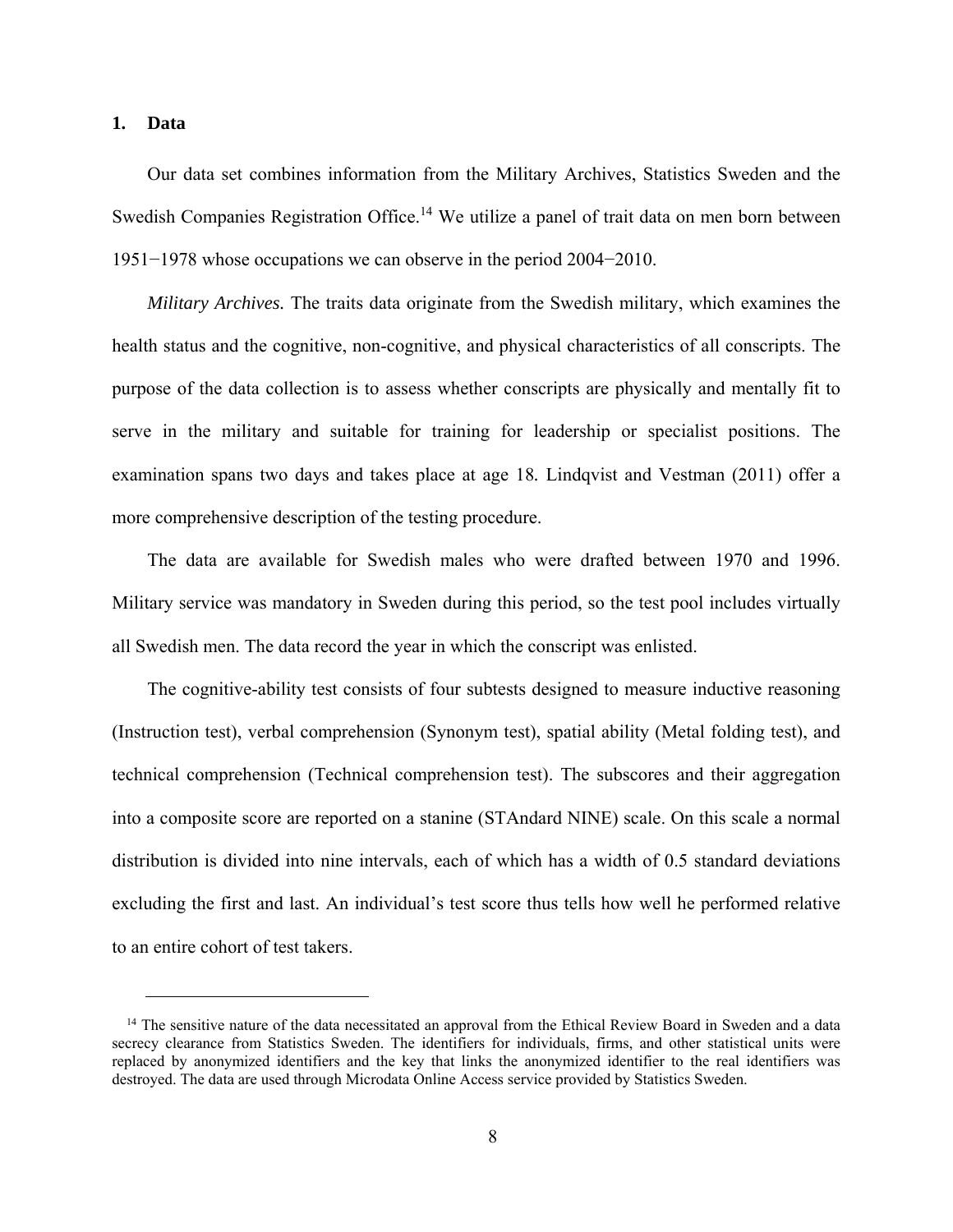Psychologists use test results and family characteristics in combination with one-on-one semi-structured interviews to assess conscripts' psychological fitness for the military. Psychologists evaluate each conscript's social maturity, intensity, psychological energy, and emotional stability and assign a final aptitude score following the stanine scale. Conscripts obtain a higher score in the interview when they demonstrate that they have the willingness to assume responsibility, are independent, have an outgoing character, demonstrate persistence and emotional stability, and display initiative. Importantly, a strong desire for doing military service is not considered a positive attribute for military aptitude (and may even lead to a negative assessment), which means that the aptitude score can be considered a more general measure of non-cognitive ability (Lindqvist and Vestman 2011).

To assess physical aptitude for military service, the military collects physical information about conscripts including their height. In robustness checks, we also use supplementary data from a variety of strength and fitness tests. Prior literature shows that physical fitness modifies the relationship between height and labor market outcomes (Lindqvist 2012; Lundborg, Nystedt, and Rooth 2014). Cardiovascular fitness is measured in a cycle ergometry test and muscle strength on a combination of knee extension, elbow flexion, and hand grip tests.

*Statistics Sweden.* We merge the traits data to personal characteristics obtained from Statistics Sweden. The bulk of these data comes from the LISA database that covers the whole Swedish population of individuals who are at least 16 years old and resident in Sweden at the end of each year. This database integrates information from registers held by various government authorities. We extract information on labor and total income, corporate ownership at the personfirm level, field and level of education, profession, and family relationships. Labor income includes all income taxed as labor income in a given year; base salaries, stock option grants,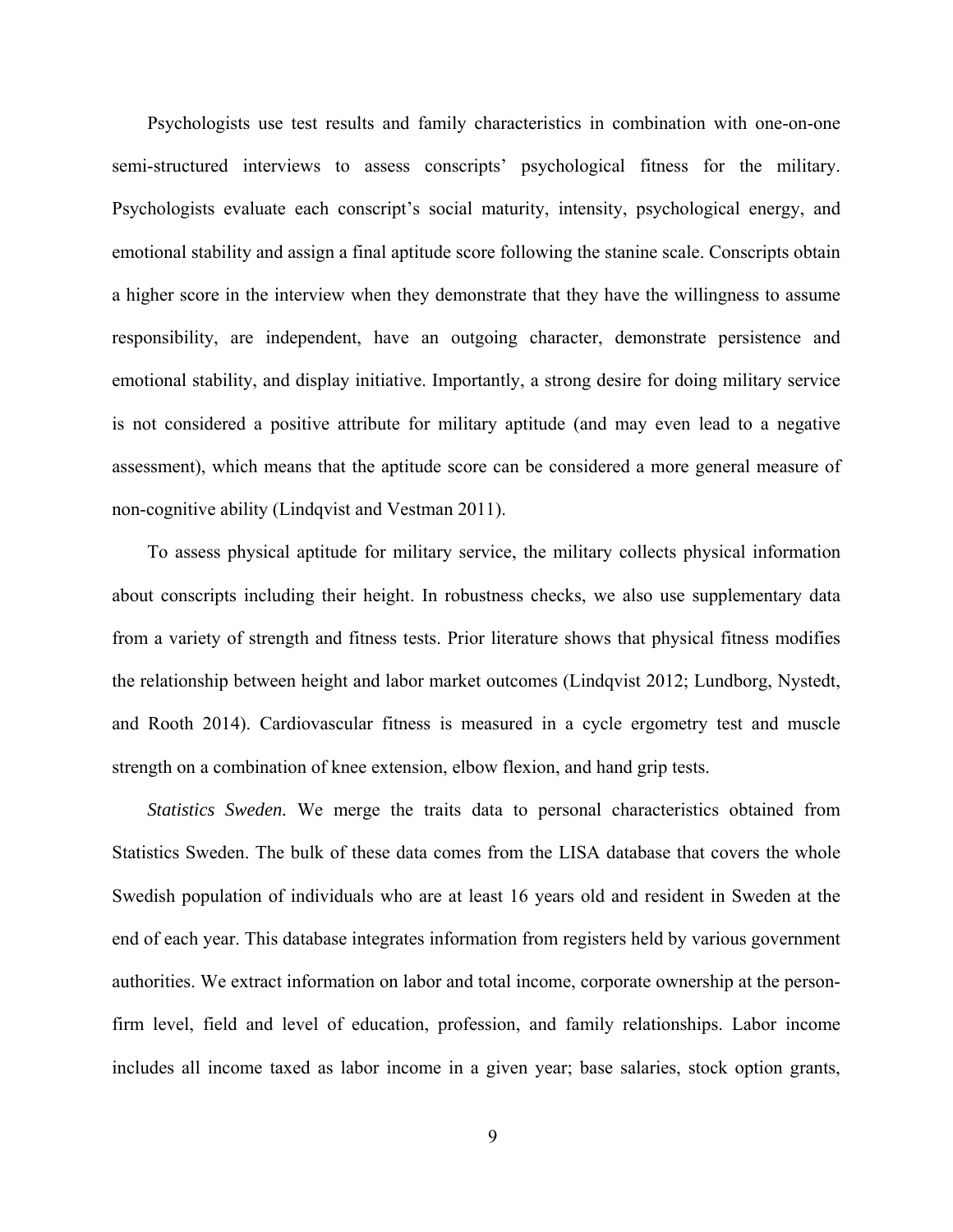bonus payments, and benefits qualify as taxable labor income.<sup>15</sup> The education levels consist of five categories that vary from basic education to graduate studies. We use the fields of education to classify degrees into law, business, administration, government, natural sciences, agriculture, engineering, medicine, and other fields. Occupation codes, based on the international ISCO-88 classification, define physicians (referred to in the text as medical doctors), lawyers, engineers, and other occupations. The family records allow us to map each individual to their parents and siblings.

*Swedish Companies Registration Office.* The Swedish Companies Registration Office keeps track of all companies and their top executives and directors. The firm data are available for all corporate entities that have a limited liability structure ("aktiebolag") and that have appointed a CEO ("verkställande direktör"), excluding firms that operate as banks or insurance companies. These data record various financial statement items, including the total value of assets and the number of employees. By law, each firm has to supply this information to the registration office within seven months from the end of the fiscal year. Financial penalties and the threat of forced liquidation discourage late filing. The 40 industries in our data are based on the international NACE Rev.1.1 classification. The information on service as CEO tells us, at the end of each year, the identification number of each firm and the individual who serves as its CEO.

We classify companies as family firms on the basis of family relations among major shareholders, called "owners" by the tax authorities, and directors. An individual's family comprises his parents, grandparents, children, grandchildren, siblings, and partner(s). A partner is the person with whom the individual has a child.

 $15$  Tax authorities deem the taxable income to occur in the year when an employee or executive exercises his stock options or purchases his company's shares at a price that is less than their fair value.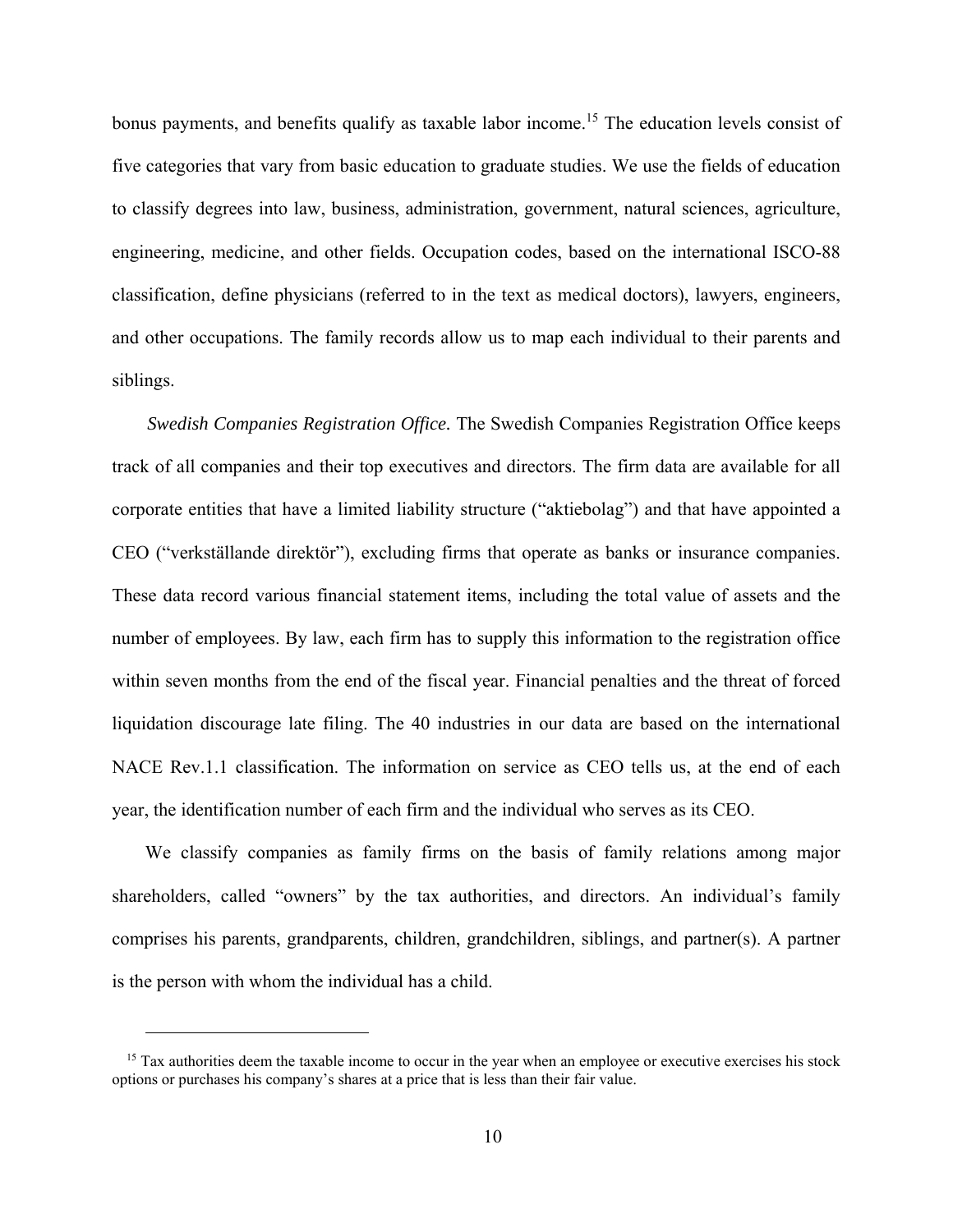For each owner and director in a firm, we calculate the number of other family members who are directors or owners in the company. A company is a family firm if at least two family members are owners or board members or at least one owner and one director comes from the same family.

A family-managed company is a family firm whose CEO is related to at least one director or owner of the company. We classify a family-managed firm as heir managed if the CEO was between the age of 0 and 18 at the time the firm was founded, he is at least 20 years younger than the oldest family member who is a director or owner, or he is at least 20 years younger than the family member who previously served as the CEO of the company. We assign all family firms that are not managed by the later generation to the founder category.

The data we use to characterize family ownership originate from the tax filings in which individuals declare ownership in limited liability firms. Importantly, individuals must also declare ownership of a firm through another holding company in the tax form. This allows us to track ultimate owners of a company. Following Bennedsen et al. (2012), we exclude micro firms from the sample, defined here as having fewer than five employees or an asset base below SEK 1 Million (1 SEK  $\approx$  0.12 USD). The former restriction also helps in excluding holding companies without their own industrial operations from the sample.

Our sample includes about 26,000 unique CEOs. We assign CEOs to firm-size categories based on the size of the largest firm they manage during the period 2004−10. Small companies those with less than SEK 100 million (USD 12 million) in total assets—account for 84% of the firm population. Small-to-medium size companies are those with assets between SEK 100 million and 1 billion. Medium-to-large companies have assets between SEK 1 billion and 10 billion and large companies have more than SEK 10 billion in assets (USD 1.2 billion).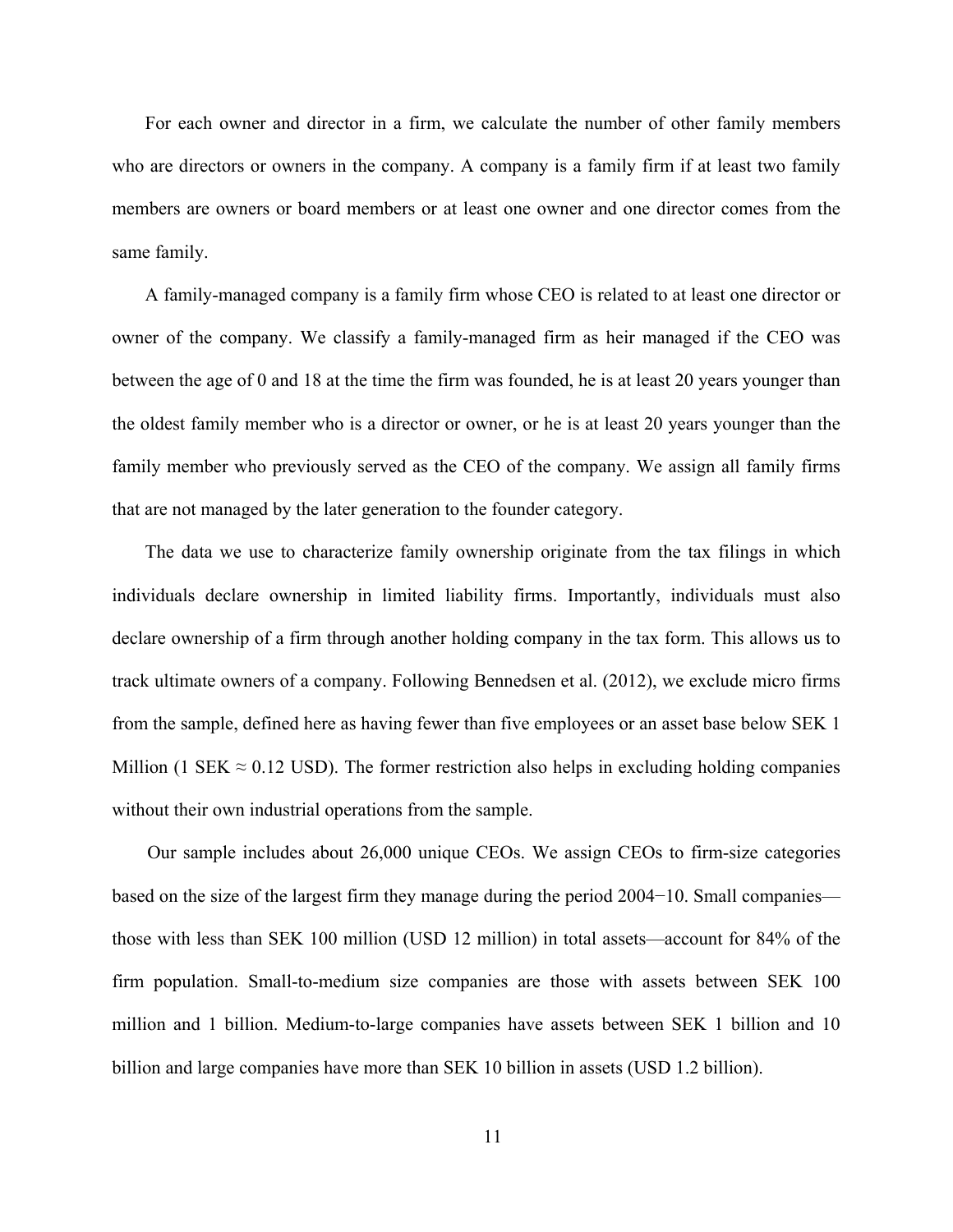Our entire sample encompasses about 9 million person-years. Given the sample size, almost all of our results are highly significant. Therefore, our reporting generally focuses on coefficient values and patterns rather than on their statistical significance.

#### **2. Ranking CEOs by Their Individual Traits**

This section compares the traits of CEOs to those of other high-skilled professionals and members of the population. We first analyze how much weight the CEO labor market gives to each trait and the cognitive ability subcomponents. We then examine whether firm size and family ownership and management moderate the importance of traits. In particular, we ask whether the CEO labor market allocates CEOs with higher trait values to more productive positions in larger companies, and whether the relationship between traits and firm size is weaker for family-managed firms that may choose CEOs from a smaller talent pool.

#### *2.1. Comparing CEOs to Other Skilled Professionals and Members of the Population*

In Panel A of Table 1, we report descriptive statistics of the traits, education, and income for the population and three high-skill professions. The average member of the population has a cognitive ability score of 5.2, a non-cognitive ability score of 5.1, and is 179.1 cm tall. Medical doctors, engineers, and lawyers score better in all traits. The average cognitive ability scores of these professions are 7.5, 7.1, and 6.7, respectively, denoting a difference of 0.8−1.2 standard deviations relative to the population. The corresponding difference in non-cognitive ability ranges from 0.5 to 0.7 standard deviations, and in height from 0.2 to 0.3 standard deviations.

—Insert Table 1 about here—

 Panel B of Table 1 reports descriptive statistics for the traits, education, and income of CEOs of firms of different sizes. Future CEOs differ from the population in all measures we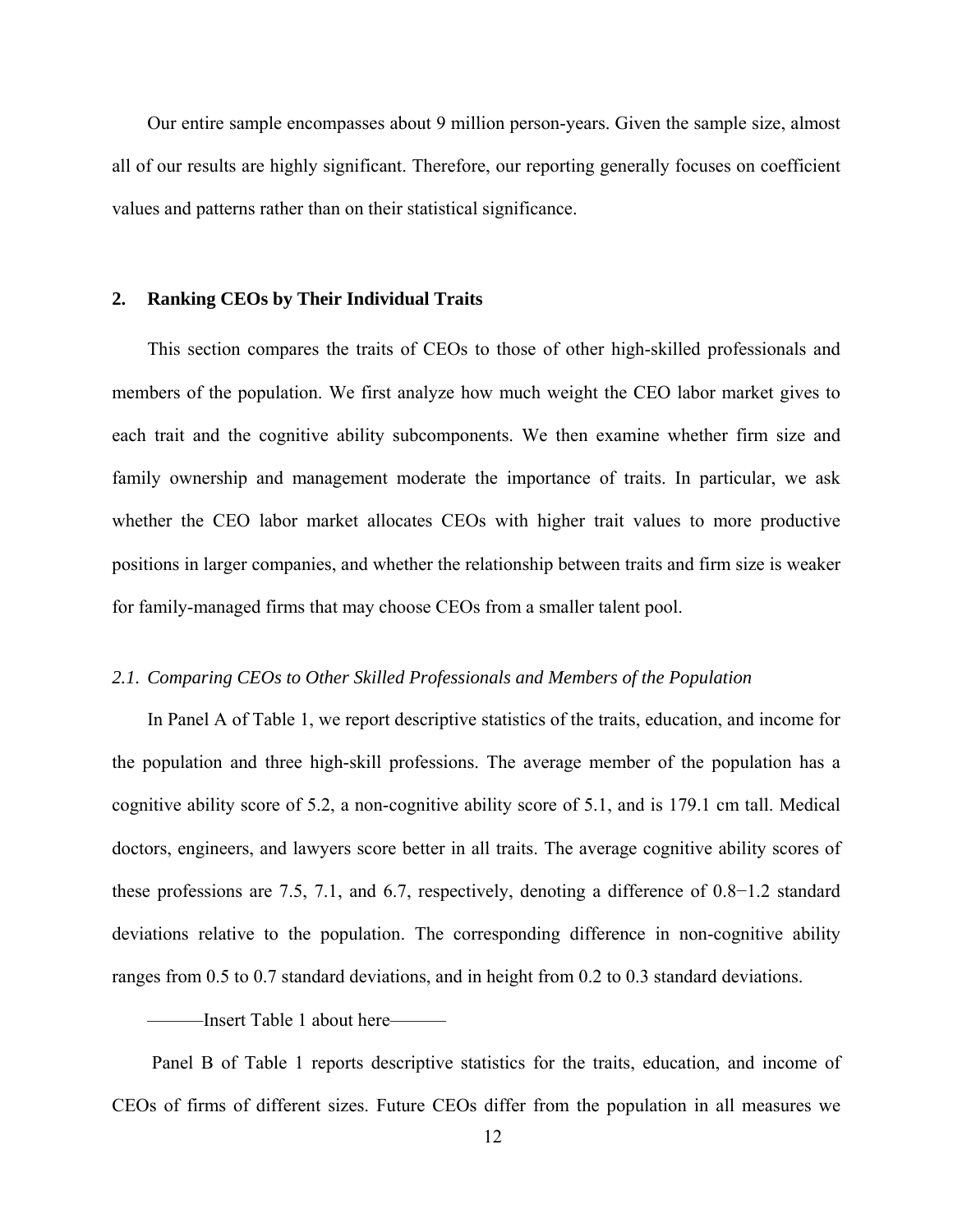consider. The CEOs of small companies have a cognitive ability score of 6.0, a non-cognitive ability score of 6.1, and are 180.3 cm tall. Thus, small-company CEOs have about one-half of a standard deviation higher cognitive and non-cognitive ability, and are about one-fifth of a standard deviation taller than the population average, placing them at about par with engineers and lawyers in all traits except for cognitive ability. CEOs are also better educated than the population in general. Almost half the small-company CEOs have a college degree; the corresponding fraction for the population is about one-third.

On average CEO traits are better in larger firms. When we move from small to large companies, CEOs' average cognitive ability increases about two-thirds of a standard deviation: from 6.0 to 7.2. The corresponding increase for non-cognitive ability is from 6.1 to 7.4 and for height from 180.3 cm to 183.5 cm. All traits of large-company CEOs are at about par or higher than those of medical doctors, lawyers, and engineers. CEOs of large firms are also better educated, older, and better paid than CEOs of smaller firms. In large firms, CEOs receive on average SEK 6 million; in small firms, they receive SEK 752 thousand.

Carlstedt and Mårdberg (1993) argue that that induction and verbal reasoning are more highly associated with the "general factor" in intelligence, the g-factor, than the other subcomponents of cognitive ability. Among CEOs, these factors increase the most as a function of firm size. For example, the average induction score increases from 6.0 to 7.1 from small to large companies, while the average technical ability only increases from 5.6 to 6.1. These results are consistent with Murphy and Zábojník (2004, 2007) and Frydman (2007)'s arguments that general managerial skills (i.e., skills transferable across companies, or even industries) are important in the CEO labor market.

———Insert Figure 1 about here———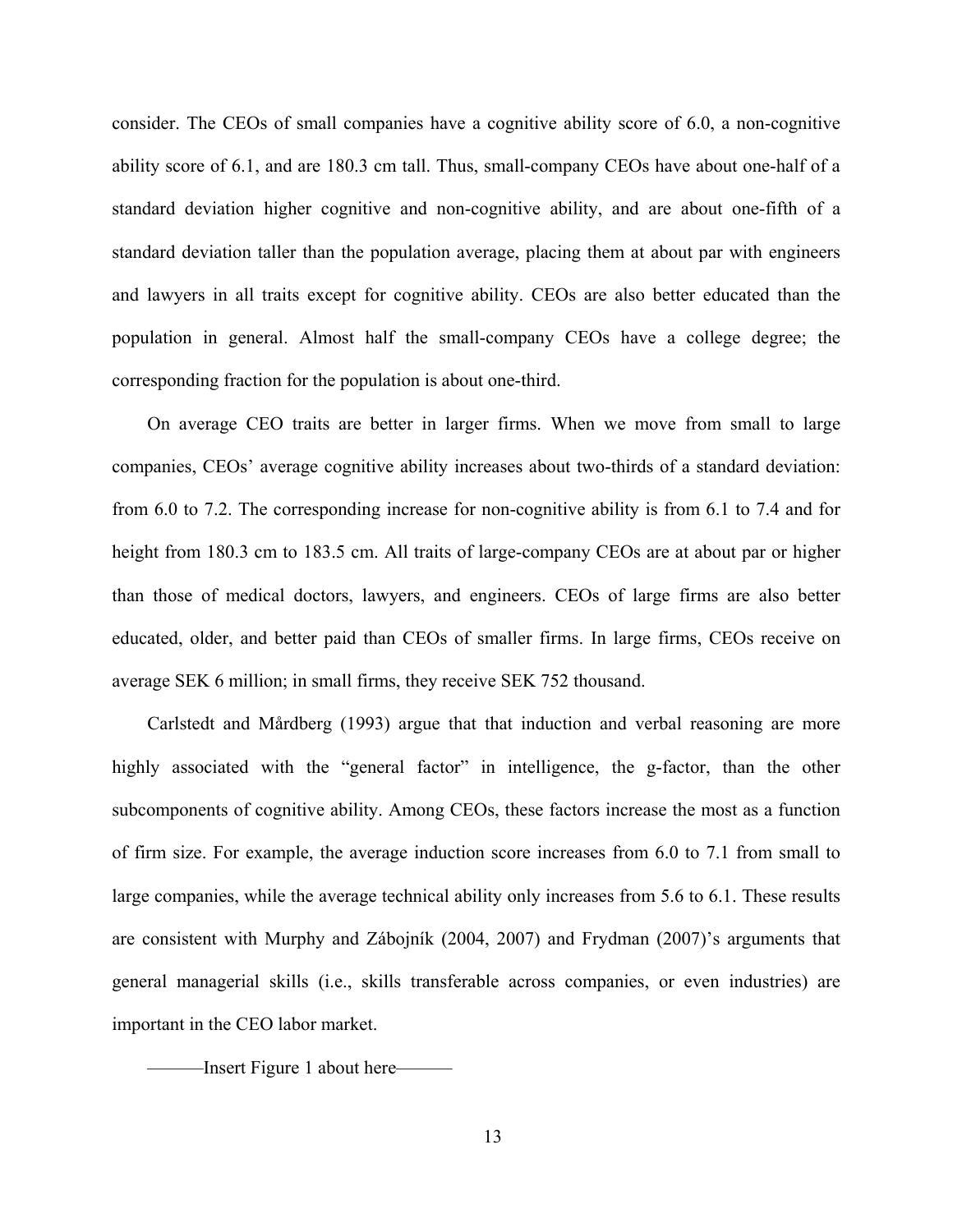Panels A and B of Table IA1 in the appendix report the distribution of the traits across stanines in the population, high-skilled professions, and among CEOs of companies of varying sizes. Panel A of Figure 1 graphs the distribution of the traits, both for the population and for CEOs of small and large companies. The figure illustrates that the difference in the average scores between the population and CEOs does not arise from a preponderance of any one stanine in any of the groups. There are relatively fewer CEO participants in every below-average trait group and relatively more in every above-average trait group.

#### *2.2. Traits in Family and Non-Family Firms*

Since within-family succession is one mechanism families use to maintain control, it is plausible that CEO traits in family firms are different from those in non-family firms. We divide our sample into non-family owned firms (64% of our sample firms) and family-owned firms. Family-owned companies are either managed by the founder (25% of the sample), an heir (6%), or an external CEO (6%).

Panel A of Table 2 shows descriptive statistics for CEOs by family firm status; Panels A and C of Table IA1 break down the distribution of the traits by family firm status. Non-family company CEOs have slightly higher cognitive ability (6.3) than external CEOs in family firms (6.2) and about one-third of a standard deviation higher cognitive ability than founder- or heirmanaged family firms. Non-cognitive ability and height follow the same ranking between firm types. Panel B of Figure 1 illustrates the difference between family and non-family companies by graphing the distribution of the three key traits in the population and for CEOs of family and non-family companies.

The univariate results suggest that family firms, especially those with family management, employ CEOs with lower trait values. However, these firms also tend to be the smaller. For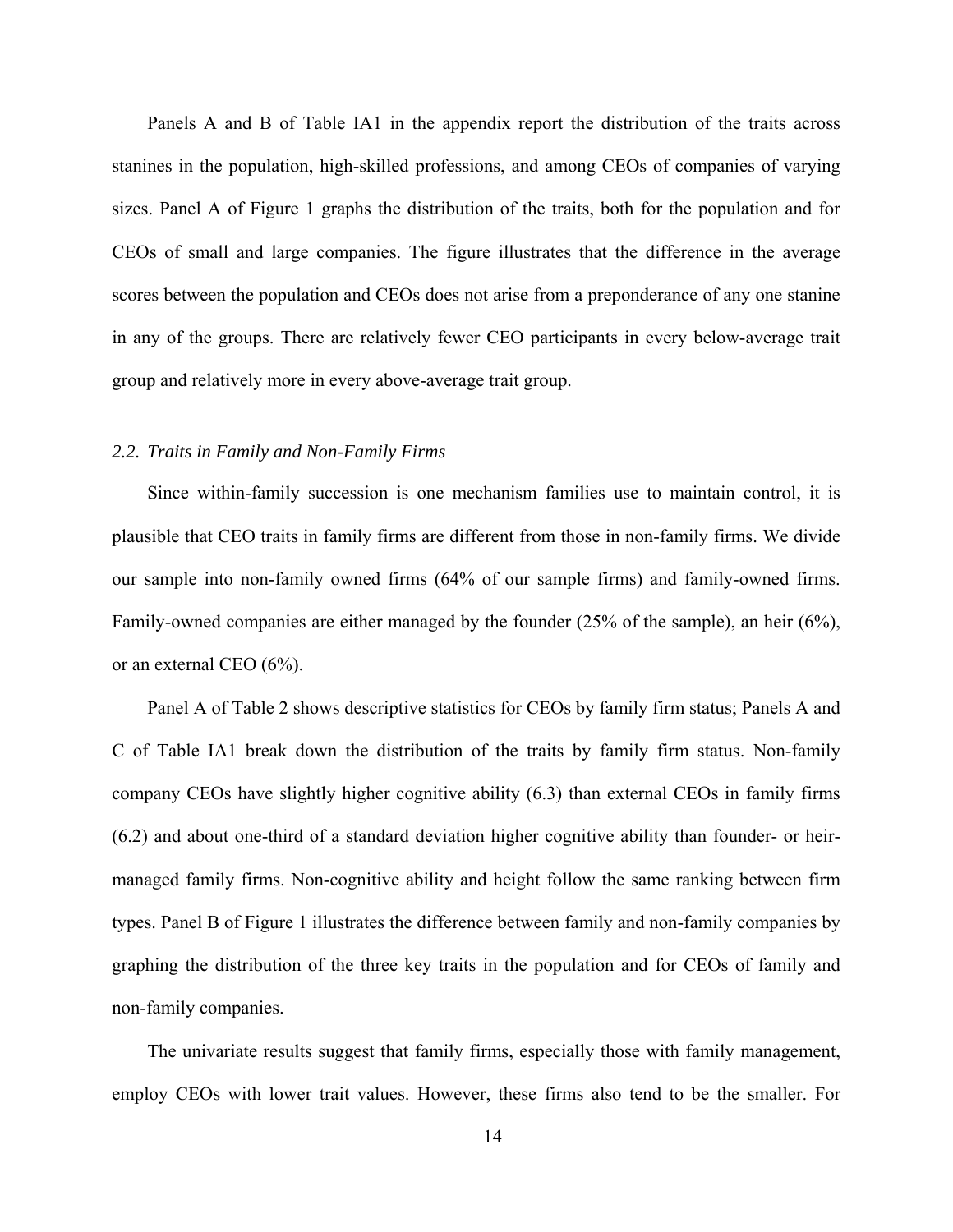example, average assets in non-family companies are SEK 600 million, while average assets in founder-managed (heir-managed) companies are SEK 38 million (71 million), respectively. To disentangle the effects of family ownership from the effect of firm size, we regress CEO traits on firm size and ownership type in the sample of CEOs.

——Insert Table 2 about here—

Panel B of Table 2 shows regressions of each CEO trait on indicators for externally managed, founder-managed, and heir-managed family companies and on logged total assets. The omitted category is the non-family firm category. For each trait there are two specifications: one excluding industry fixed effects (columns marked with odd numbers), and one including them (columns marked with even numbers). To control for possible time variation in the quality of CEOs and an upward trend in mean cognitive ability scores and height in the population (Flynn 1984, Floud, Wachter, and Gregory 1990), we add controls for year and enlistment year in all specifications.

In all columns, the coefficients on the family ownership dummies are negative. From column 1, we see that externally managed family-firm CEOs have 0.08 standard deviations lower cognitive ability than non-family firms. The corresponding numbers for founder- and heirmanaged family firms are 0.23 and 0.27 standard deviations, respectively. The rankings of coefficients are similar for non-cognitive ability (column 3) and height (column 5). As a general rule, heir-managed family-company CEOs have the lowest and founder-CEOs the second-lowest trait values. The difference between these two categories is greatest for non-cognitive ability, where heirs have on average 0.11 standard deviations lower trait values than founders. These results are consistent with the evidence of Pérez-González (2006) and Bennedsen et al. (2007),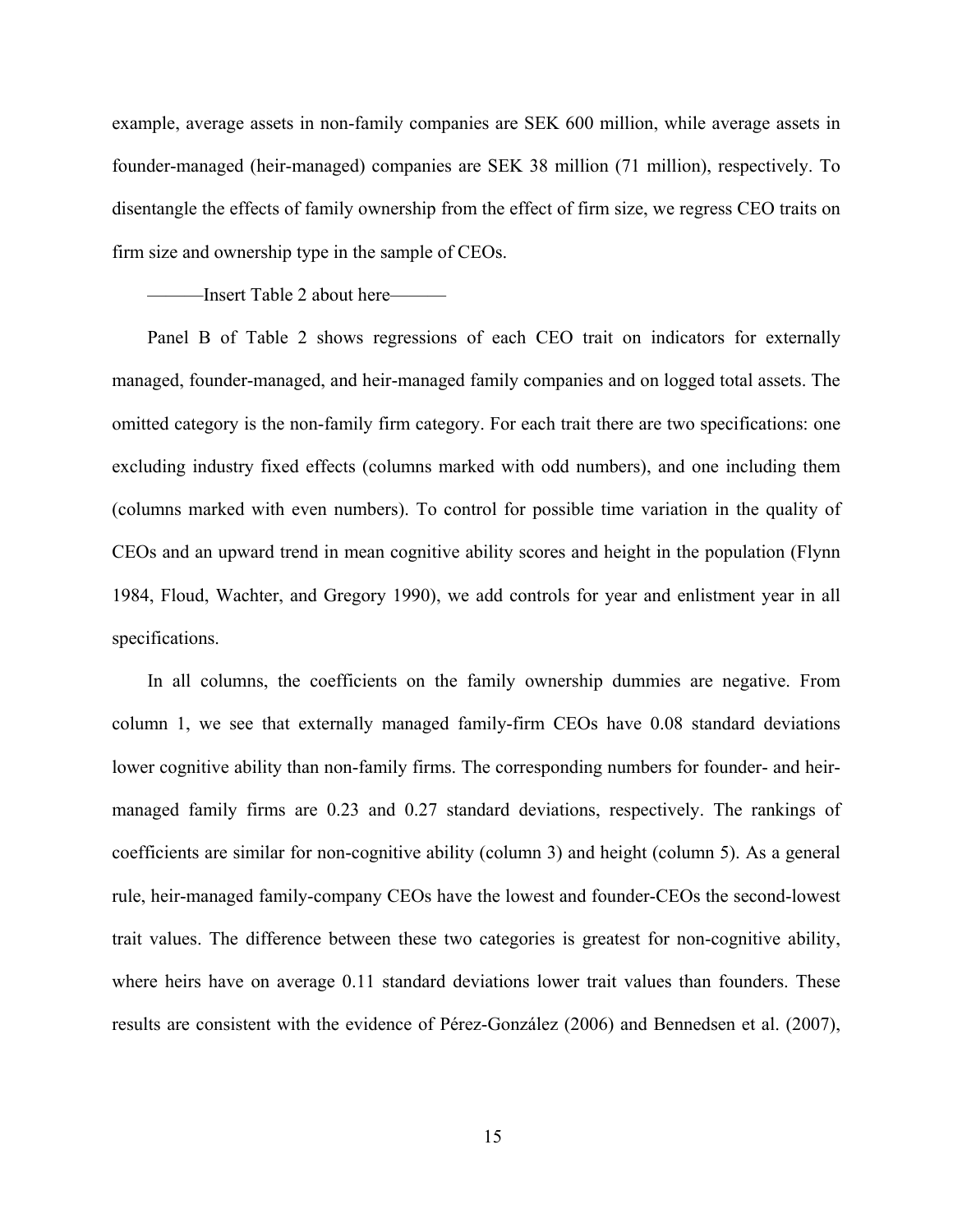who find that family appointments due to a generation change tend to lead to lower firm performance.

Columns 2, 4, and 6 add industry fixed effects to the regressions. This reduces the size of all coefficients on the family ownership indicators. Each coefficient in the cognitive ability specification in column 2 decreases by at least 46%, while the corresponding drops for noncognitive ability and height in columns 4 and 6 are at least 30%. These results are consistent with the idea that family firms are more likely to survive in industries in which they face a smaller talent disadvantage relative to their competitors.

The assignment models of Gabaix and Landier (2008), Terviö (2008), and others predict that more talented CEOs are allocated to bigger firms. Consistent with their predictions, we find that the coefficients on logged total assets are all positive in Table 2. Thus, the relationship between firm size and CEO talent is robust to controlling for family firm status. But assignment models are silent on the role of ownership structure. Because non-family firms choose their CEOs from a bigger pool, it is plausible that both the firm size - talent relationship and the firm size - pay relationship are stronger in non-family firms. To examine this hypothesis, we first provide some visual evidence on the role of assignment in the full sample and then examine the relationship between traits, firm size, and pay in ownership subsamples.

———Insert Figure 2 about here———

We sort CEOs into 250 quantiles based on firm size. In Panel A of Figure 2, we plot for each quantile the mean standardized traits (vertical axis) against logged average total assets (horizontal axis). In Panel B, we plot logged mean CEO pay against logged average total assets; In Panel C we plot mean standardized traits (vertical axis) against logged mean CEO pay.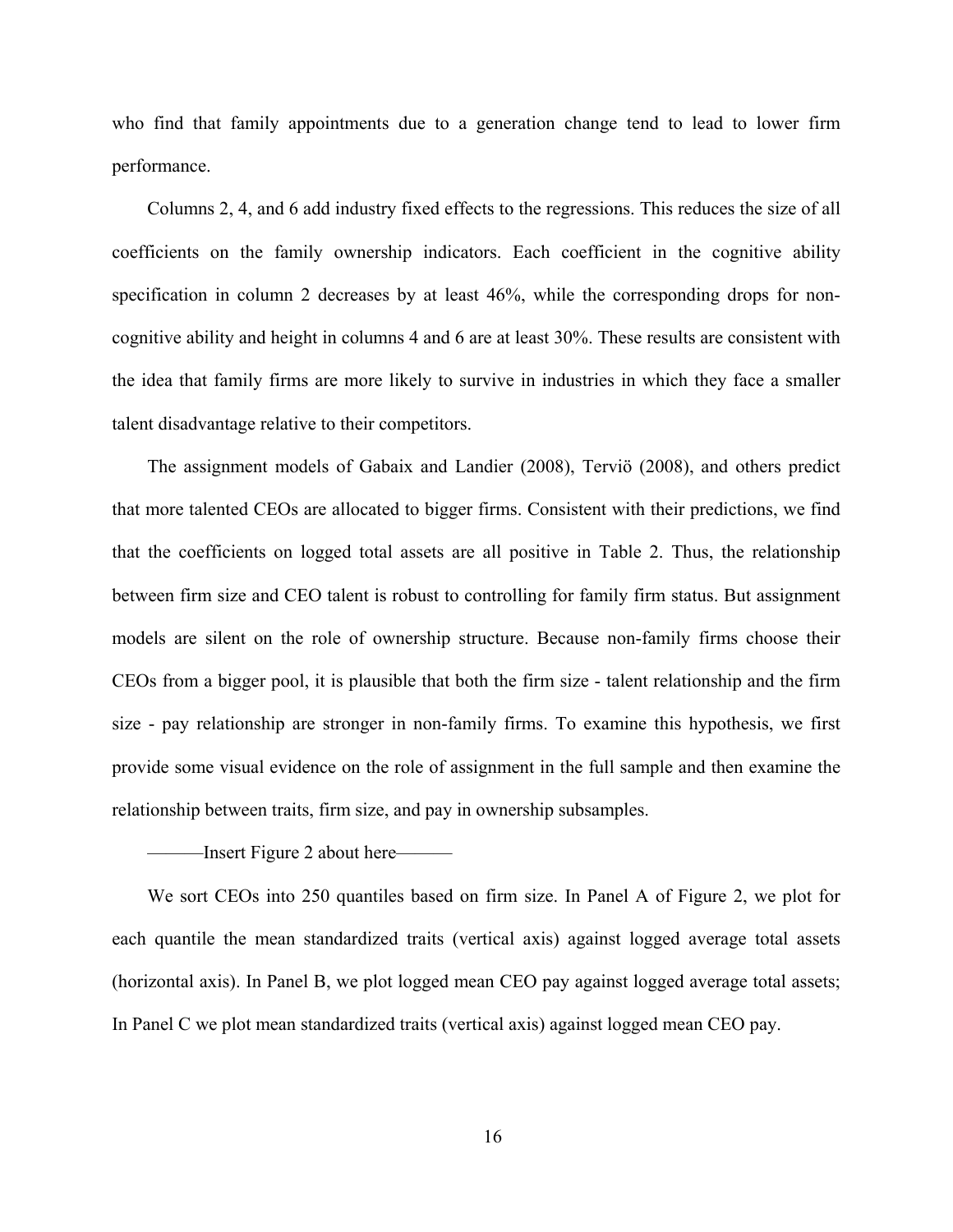The plots in Figure 2 are consistent with assignment models. The relationship between traits and pay is monotonic and close to linear, suggesting that more talented CEOs are allocated to larger firms. There is also a monotonic and close to linear relationship between firm size and CEO pay. The size elasticity of pay, 0.27, is quite close to the 0.3 estimate reported for U.S. firms (see, e.g., Murphy 1999). Finally, the traits have a monotonic and close to linear relationship with logged pay.

#### ———Insert Table 3 about here———

In Table 3, we revisit the relationship between firm size and talent after taking ownership structure into account. We regress firm size on traits and controls in the four ownership/management groupings. The correlations uncovered by these regressions are based on observed equilibrium outcomes and thus do not directly lend themselves to a causal interpretation. But examining the coefficients and adjusted *R*-squareds may still be informative about the extent to which our talent measures associate with firm size, both individually and collectively, in different types of companies. We expect the *R*-squareds to be lower in familymanaged companies, where the private benefits associated with employing a family member generate friction in the talent allocation process.

In our baseline specification we regress firm size on traits and controls for year and enlistment year. We then sequentially add industry fixed effects and education level and field fixed effects. Comparing across columns, we observe that the relationship between firm size and traits, particularly cognitive and non-cognitive ability, is strongest for non-family firms and weakest for heir-managed family firms. For example, a one standard deviation change in noncognitive ability is associated with a 22.3% (column 3) increase in logged assets in non-family firms, but only a 4.1% (column 6), 6.4% (column 9) and 4.2% (column 12) increase in logged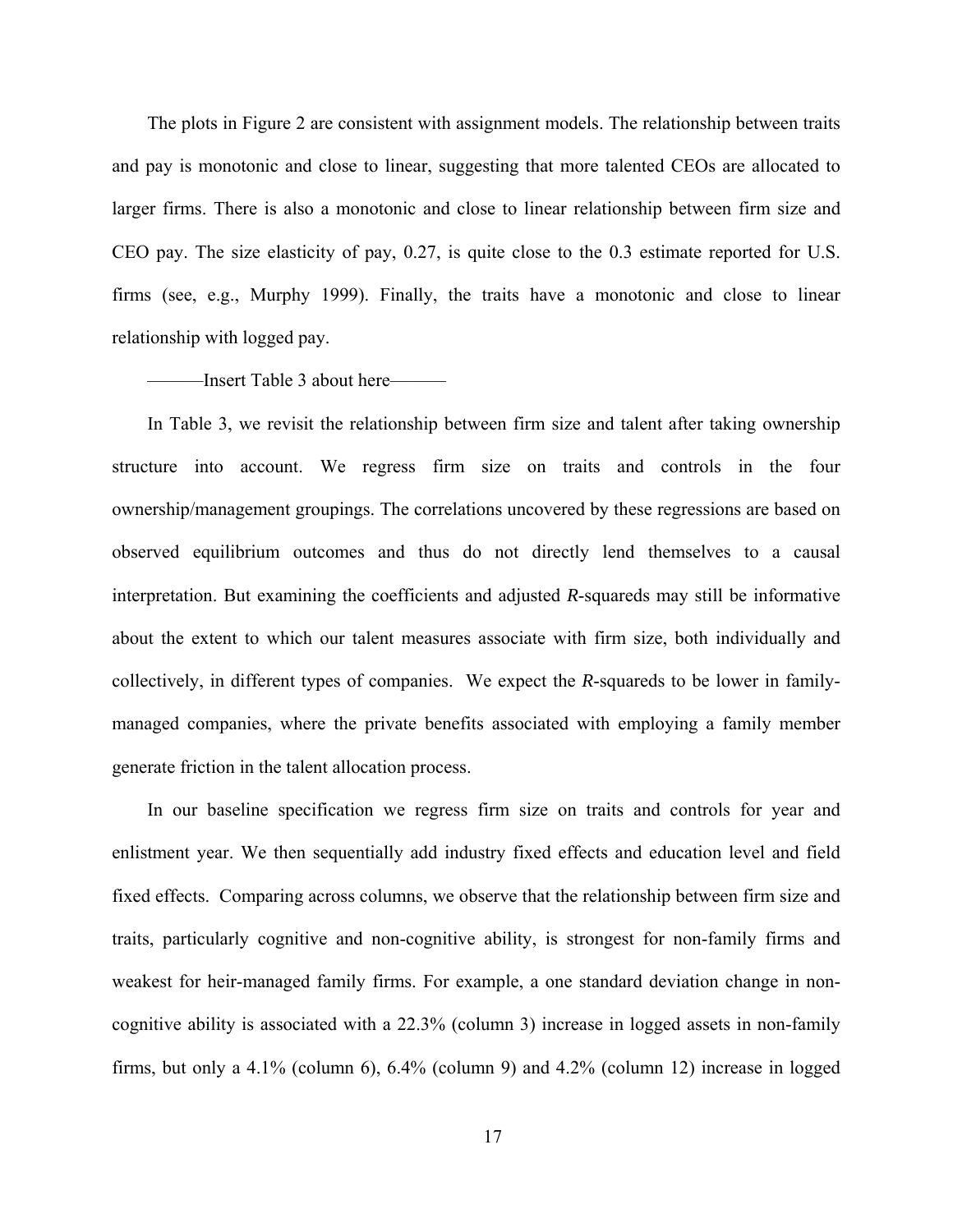assets in externally-managed, founder-run, and heir-managed family firms, respectively. Likewise, the R-squareds are highest for the non-family firms (e.g. 0.09 in column 1) and lowest for the founder- and heir-managed firms (e.g. 0.021 and 0.031 in columns 7 and 10).

These results suggest two things. First, the vast majority of the variation in the traits we use in our paper is not related to firm size. While we do not know what traits the labor market uses to rank CEO candidates, we can at least say that they do not appear to be confined to the narrow set of early-life traits economists frequently use to predict labor market outcomes. Second, the traits associate much less with firm size in family-managed firms than in other firms. This result is consistent with the idea that the CEO labor market works less well among family-managed companies, where the private benefits associated with hiring a family member or working in the family company may trump the goal of achieving the best possible CEO-firm match.

#### **3. Ranking CEOs by Their Trait Combinations**

Our evidence suggests that high individual trait values have explanatory power for the assignment to CEO positions within the population and across firms. In this section, we analyze the combinations of CEO traits and ask how unique their combined traits are when compared with the population and with other men pursuing managerial careers in the corporate sector.

#### *3.1. Ranking CEO Traits*

We analyze how the traits an individual possesses map into the likelihood of attaining a CEO position later in life. In Panel A of Table 4, we show the results of linear probability models that relate the CEO dummy to the three traits and fixed effects for the year of the data, the individual's enlistment year, and his education level and field. Column 6 includes family fixed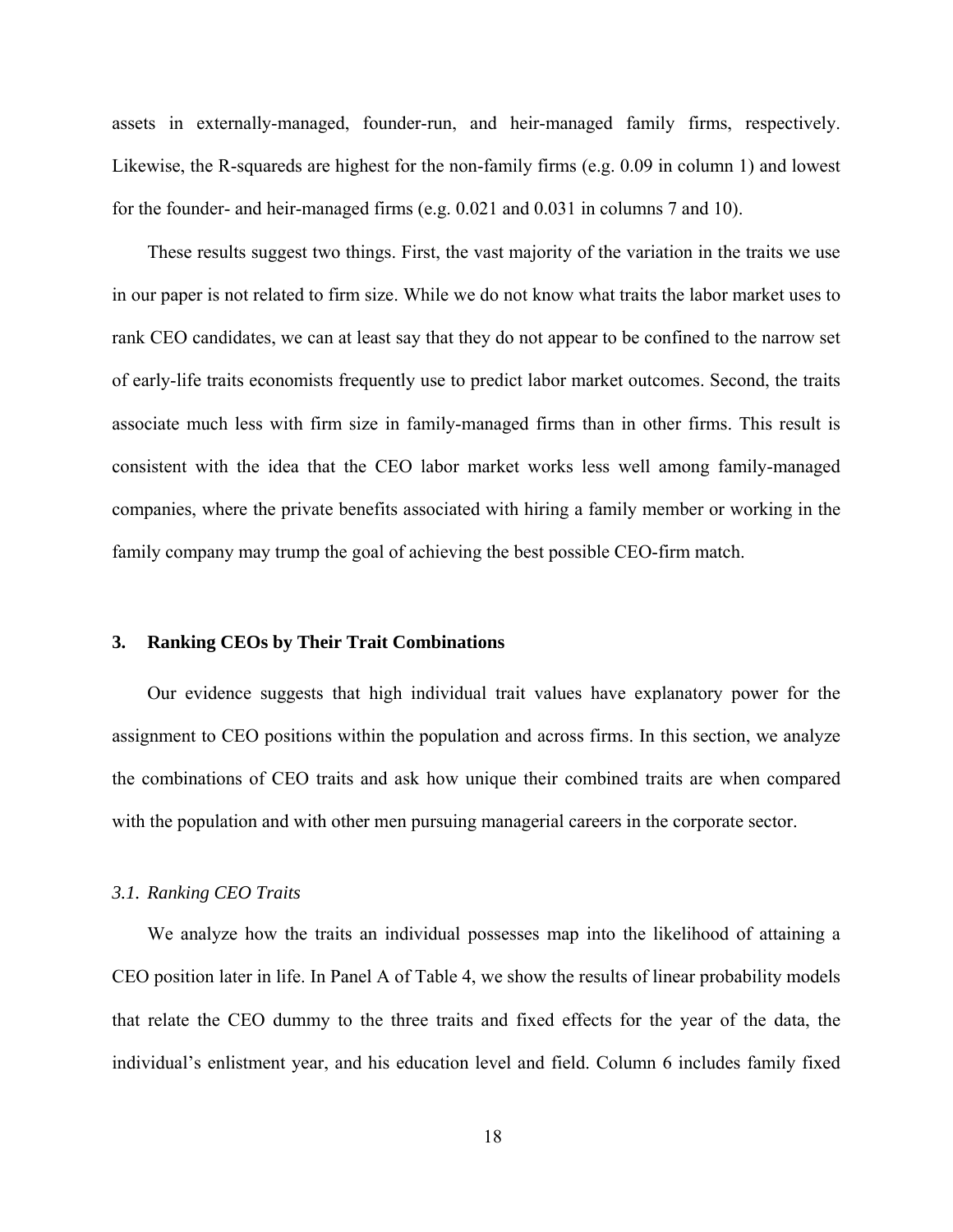effects which control for unobserved characteristics shared by brothers. Columns 1−3 consider each trait separately; columns 4−6 combine them.

———Insert Table 4 about here———

All three traits are significantly positively associated with the likelihood an individual attains a CEO position. When analyzed alone, the coefficient for non-cognitive ability is 0.72, whereas the corresponding coefficients for cognitive ability and height are 0.55 and 0.24, respectively. Adding all trait variables simultaneously to the regression in column 4 decreases their individual coefficients, but their relative importance remains: with a coefficient of 0.59, non-cognitive ability has most predictive power for CEO appointments, followed by cognitive ability (a coefficient of 0.31), and height (a coefficient of 0.12). The ranking in traits persists even after controlling for educational attainment and family fixed effects.

To get a better sense of what the numbers mean, one can do the following thought experiment. Following the convention that one standard deviation in cognitive ability corresponds to 15 IQ points, and using the Table 1 result that the population standard deviation in height is 6.54 centimeters, these results imply that in CEO selection each centimeter in height corresponds to  $(0.12 \times 15) / (6.54 \times 0.31) = 0.91$  IQ points.

Panel B of Table 4 analyzes how the subcomponents of cognitive ability are associated with CEO appointments. Columns 1−4 report the results using only one component at a time. Induction, which captures logical ability and numeracy, has the largest coefficient, followed by verbal ability, technical ability, and spatial ability. This ranking remains the same when we combine the subcomponents in columns 5−7 and control for the level and field of education (column 6) and family fixed effects (column 7).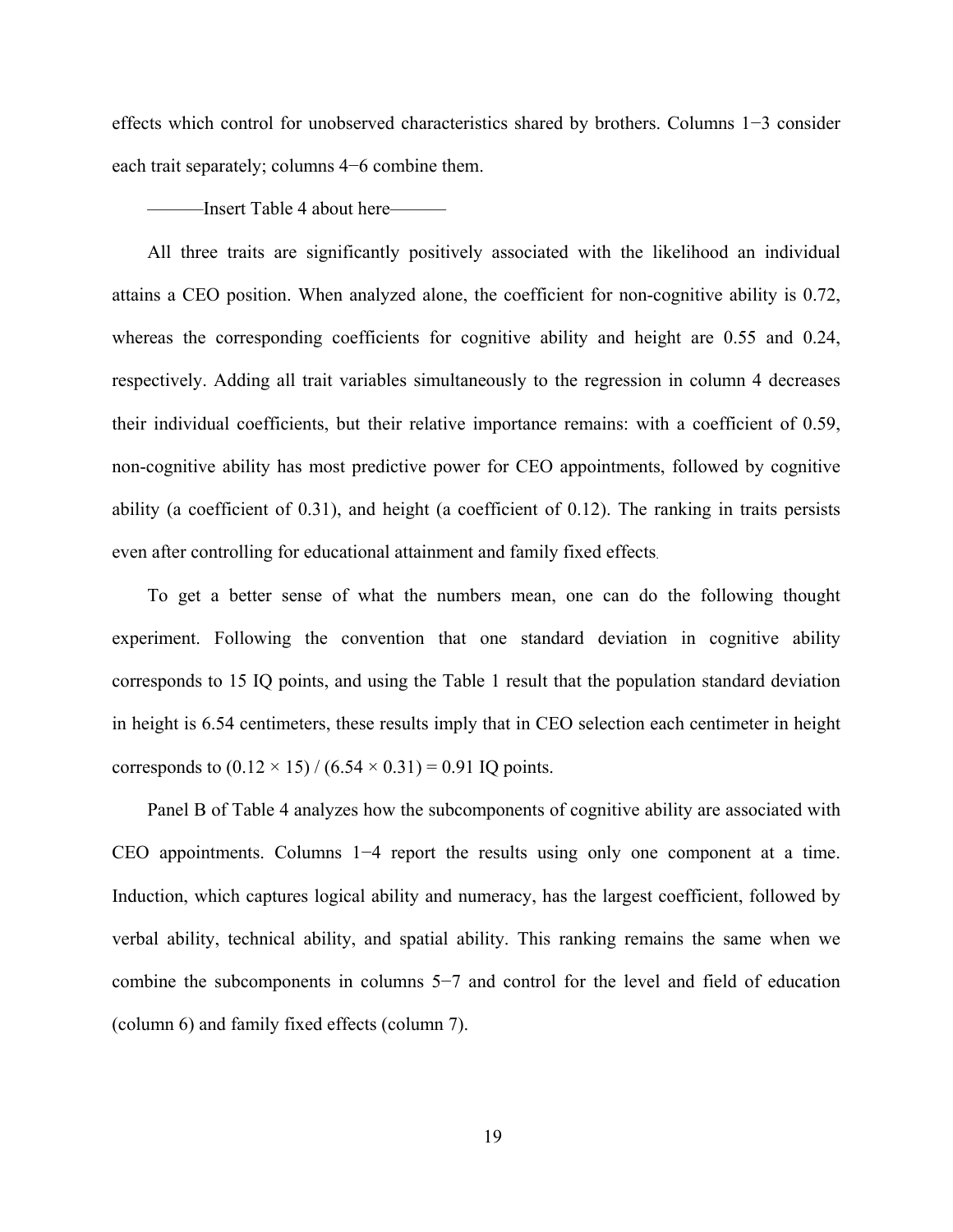Since the traits attain discrete values, we smooth them by interpolating between one-percent intervals of the CEO distribution. For example, Panel B of Table 1 shows that the median CEO of a firm with more than 10 billion in assets has a cognitive-ability score of 7. Panel B of Table IA1 shows that the cognitive ability of this CEO falls between the sixth and seventh stanines and that the cumulative shares of CEOs representing stanines 1−6 and 1−7 are 31% and 62%, respectively. The corresponding population shares are 75% and 88%, respectively. Therefore, the cumulative share of the population increases by  $(88\% - 75\%) / (62\% - 31\%) = 0.42$  for each one percent increase in the CEO population. Because the median is 50% − 31% = 19% away from the lowest point of the sixth stanine, the median CEO dominates  $75\% + 0.42 \times 19\% = 83\%$  of the population.

Panel A of Table 5 tabulates the proportion of the population that is dominated by smalland large-company CEOs in individual traits. The median small-company CEO is above 66% of the population in cognitive ability, above 73% in non-cognitive ability, and above 57% in height. The corresponding fractions of the population dominated by large-company CEOs are 83%, 92%, and 74%, respectively. While CEOs have considerably higher trait values than the population as a whole, a substantial fraction of the population is not dominated by CEOs in traits. For example, 17% of the population have a higher cognitive ability than the median large-firm CEO.

#### -Insert Table 5 about here—

While CEOs are smarter than average, they are not as smart as one could infer from the prior literature. Swedish CEOs do not belong to the "cognitive elite" comprising the top-5% of individuals, as defined by Herrnstein and Murray (1996) in "The Bell Curve", not to mention the "higher professional" category of the top 0.1% of individuals of Burt (1924). In fact, the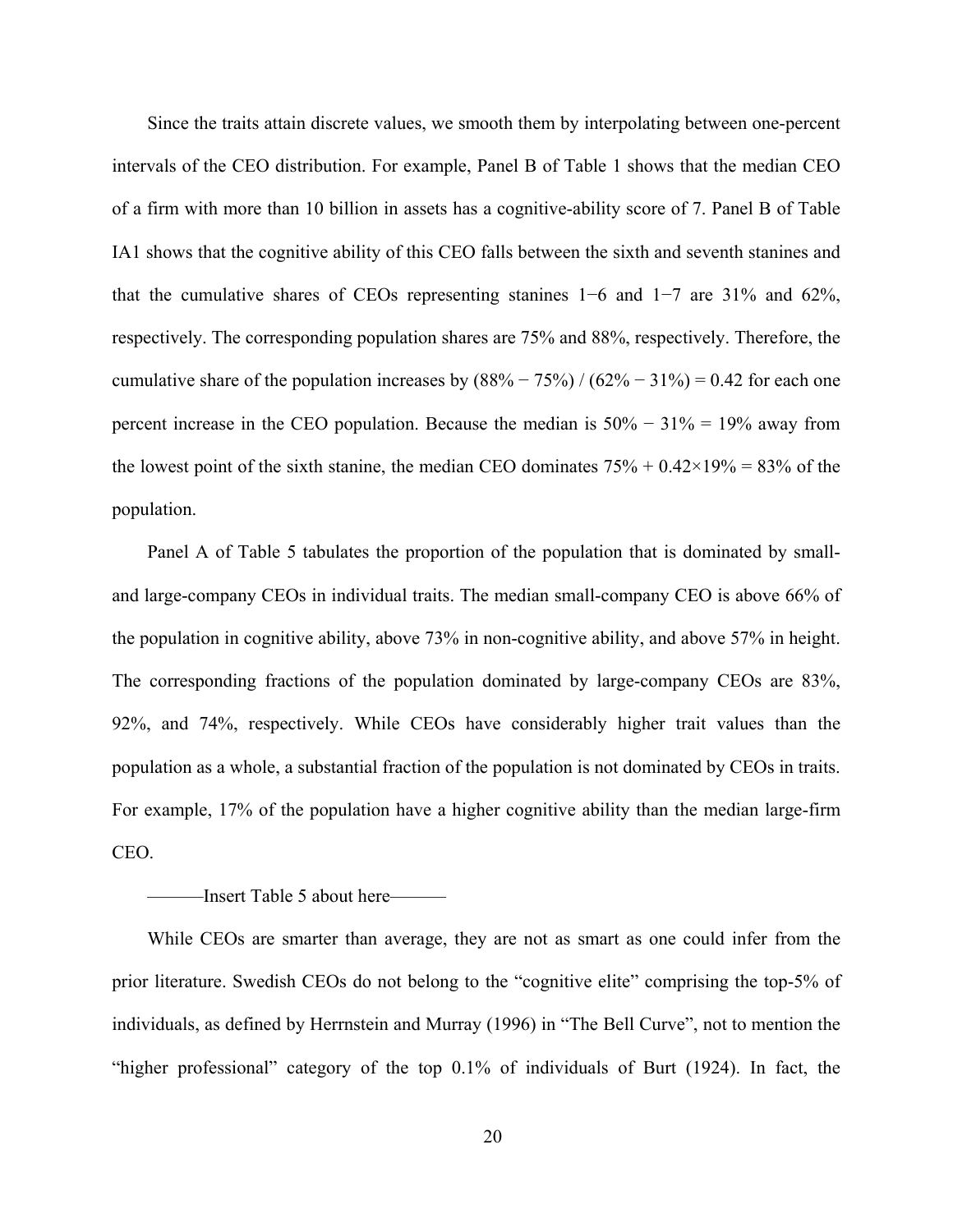cognitive ability of Swedish large-firm CEOs is even lower than Herrnstein and Murray's (1996) estimate of the cognitive ability of 12.9 million Americans working in executive, administrative, and managerial positions in the corporate sector.<sup>16</sup> This category contains many more jobs at many more levels and in much smaller companies than the position of a large-firm CEO.

It is possible that looking at CEOs one trait at a time is too narrow of an approach. Many argue that leadership ability is not one-dimensional (e.g. Heckman, 1995). And the fact that CEOs score well on all traits we consider suggests that CEOs may be exceptional in the combination of their traits. Since the predicted probabilities of attaining a CEO position in Table 4 are linear combinations of standardized traits, it is natural to use predicted probabilities as measures of combined traits to rank CEOs relative to the population (see e.g. Rosenthal 1978).

The coefficients in column 4 of Panel A, Table 4 suggest relative weights of 58% for noncognitive ability, 31% for cognitive ability and 12% for height in a combined trait. Using these weights, we tabulate the proportion of the population dominated by CEOs of firms of various sizes and ownership structures in Panel B of Table 5. Figure 3 provides graphical representations of the data for small and large firms; Figure 4 shows a more detailed visual comparison of the distributions of the combined trait by firm size and ownership type.

———Insert Figure 3 about here———

 $\overline{a}$ 

Consistent with the idea that leadership ability is multi-faceted, CEOs differ more from the population in the combination of traits than in any individual trait. This result can be most easily seen in Figure 3, where the plot of the combined trait is always above the plots of each individual trait. However, the difference between the combined and the best individual trait is relatively

<sup>16</sup> On p. 60, Herrnstein and Murray estimate that 70−80% of the Americans occupying these positions have an IQ of 120, i.e. belong to the top 18% of the population in cognitive ability. The median Swedish large-firm CEO belongs to the top 17% of the population in cognitive ability.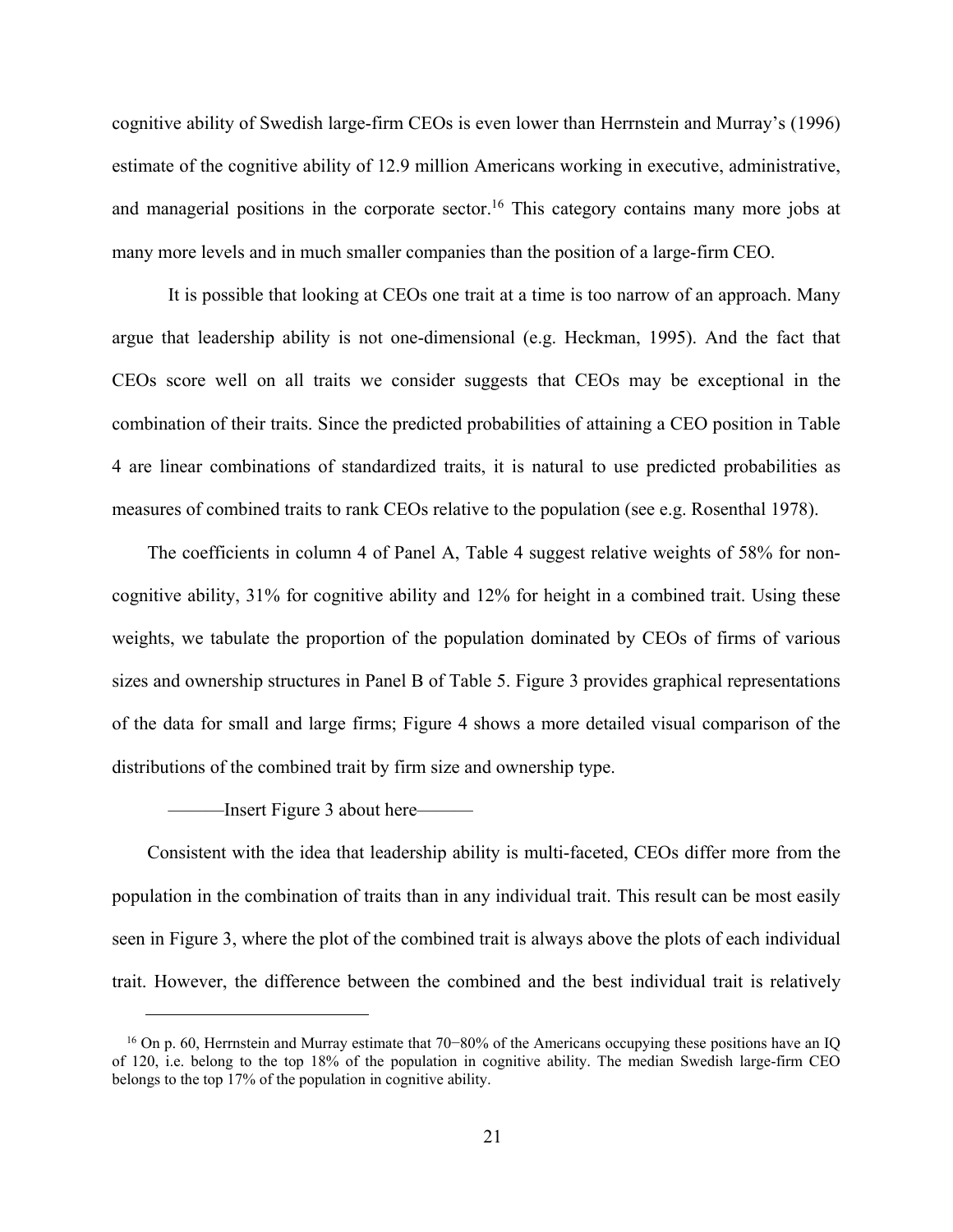small, except for the bottom third of the CEOs of the largest companies. The median (top quartile) small-company CEO dominates 77% (91%) of the population in the combined trait. The median (top quartile) large-company CEO dominates 95% (99%) of the population in the combined trait. This means that about 5% of the population, or more than 60,000 individuals, have a better trait combination than the median large-firm CEO. In Table IA2 we consider alternative weightings of the traits and show that this conclusion is robust to different weighting schemes.

#### ———Insert Figure 4 about here———

The left-hand plot of Panel A in Figure 4 illustrates how the proportion of the population dominated by CEOs changes as a function of the size of the firms they manage. There is a large difference in combined traits of small-company CEOs and those of firms whose total assets range from SEK 100 million to 1 billion. The trait difference between CEOs in other firm-size categories is smaller, particularly among the higher-ability CEOs. The right-hand plot of Panel A in Figure 4 depicts how the proportion of the population dominated by CEOs varies as a function of family ownership and management. The biggest difference in combined traits is between companies that are family managed, and those that are not. For example, the median family CEO dominates 68−73% of the population, while the median non-family CEO dominates 78−82% of the population in the combined trait.

#### *3.2. What Do the People with CEO-Caliber Traits Do?*

All talented individuals do not want to become CEOs. For example, some talented individuals choose an academic or medical career without any intention of pursuing a career as a corporate executive. To gain a better idea of the career intentions of talented individuals, we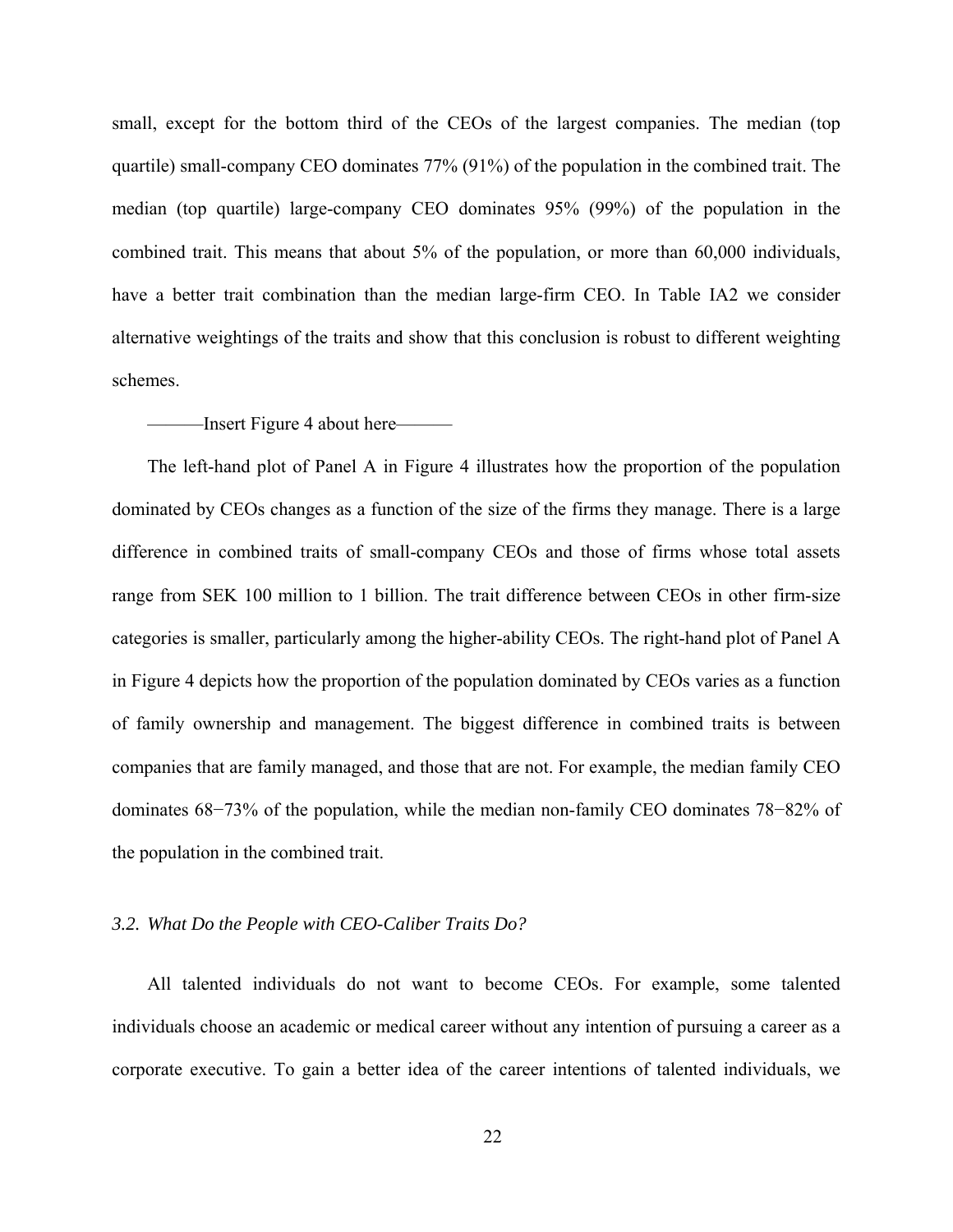study the occupational outcomes of all test takers with at least as good of a combination of traits as the median CEO in various firm-size categories. This analysis allows us not only to exclude from our investigation of prospective CEOs those talented individuals who are unlikely to have considered a career as an executive, but also allows us to identify those individuals who have chosen to pursue a similar career, but with less success.

Panel C of Table 5 reports the career outcomes of these talented individuals. We divide their occupations into low-, medium- and high-skill categories as per Statistics Sweden. For the highskill group, we report specific occupational categories. Not surprisingly, most talented individuals work in high-skill professions such as management, IT, or engineering. While some talented individuals enter into academia (the Teaching category) or become doctors (Medicine), many of them pursue management careers that theoretically should culminate in a CEO position. Thirty-three percent of test takers (18,000 individuals) with combined traits dominating those of the median large-firm CEO belong to this category. Of these individuals, 3,610 are CEOs of smaller companies. Thus, there are more than 100 times as many high-talent individuals pursuing a lower-level managerial career and about 25 times as many high-talent smaller-firm CEOs as there are large-firm CEOs. Thus it appears as if preferences alone cannot explain why some talented individuals do not become CEOs.

#### **4. Traits and Pay**

The traits of CEOs are better than those of the population and of other high-skill professionals. But do these differences in traits help explaining why CEOs are paid so much? The fact that many individuals, including those in managerial positions in the corporate sector, have better traits than CEOs, suggests that the answer to this question is not obvious. We analyze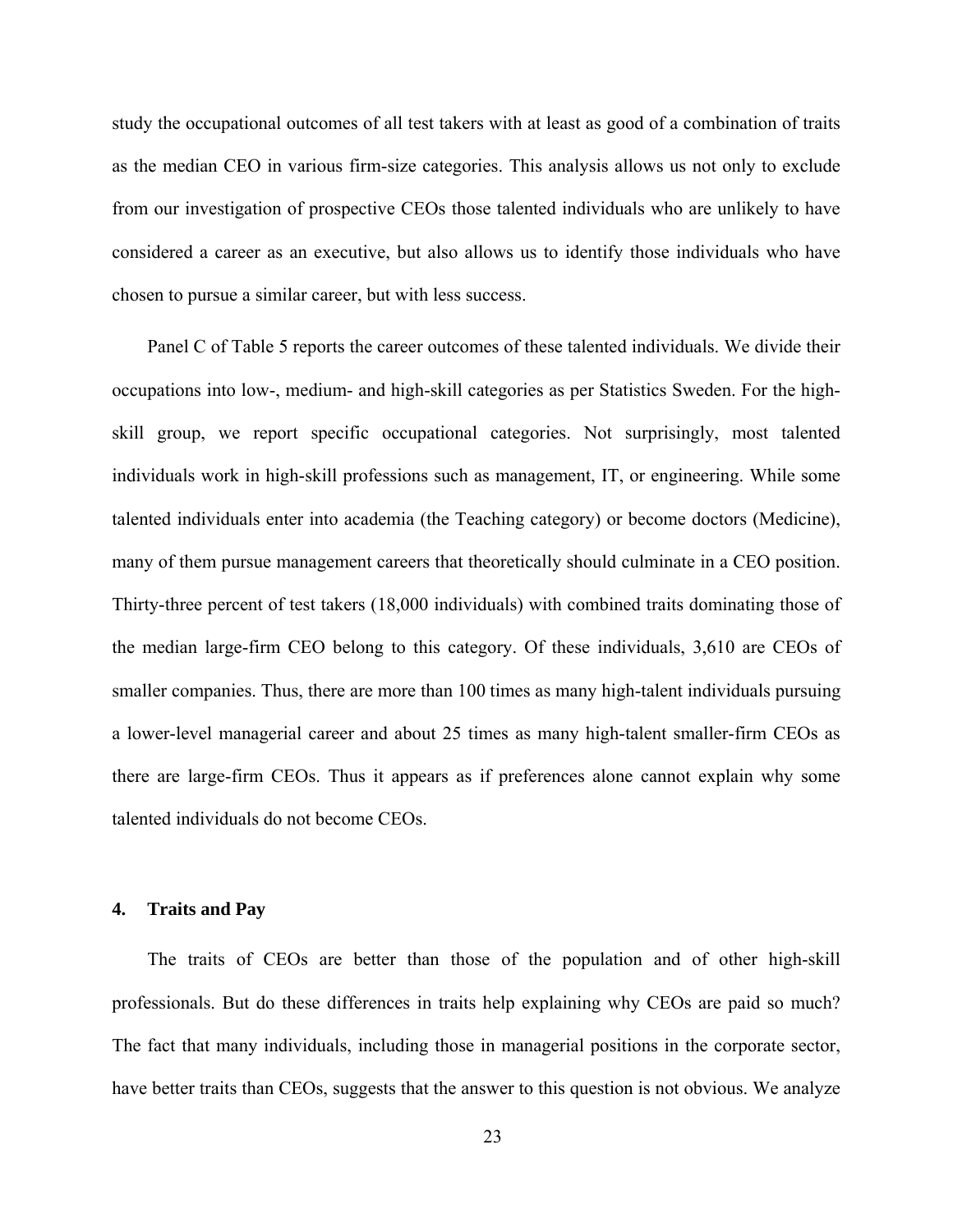the ability of traits to account for CEO pay by first establishing the position of the CEOs in the income distribution of the population. We then estimate the CEO pay premium and examine whether it can be attributed to CEOs' traits. To put our analysis in perspective, we compare the strength of CEOs' trait-pay relationship with that of medical doctors, engineers, and lawyers.

#### *4.1. Position of CEOs in the Income Distribution*

Panel D of Table 5 reports the proportion of the population that is dominated by CEOs in taxable labor income. The median small-firm CEO dominates 87% of the population in income. The median CEO in the 100 million to 1 billion size category dominates 98.8% of the population and the median large-firm CEO dominates 99.9% of the population in income. In other words, only 0.1% of the population earns more than the median large-firm CEO even though 5% of the population has a better combination of traits than this CEO. CEOs appear to differ from the population more in their pay than in their traits. Comparing the left-hand side plots in Panels A and B of Figure 4 provides visual confirmation of this result.

The four rightmost columns in Panel D of Table 5 show the extent to which CEO income in firms with different ownership types dominates population income. Non-family company CEOs are paid the most; the median non-family company CEO dominates 94% of the population in pay. Founders dominate only 79% of the population in pay, presumably because they tend to head smaller companies. The pay of heirs and professional family-company CEOs fall in between these two extremes. The right-hand side of Panel B Figure 4 illustrates these results graphically.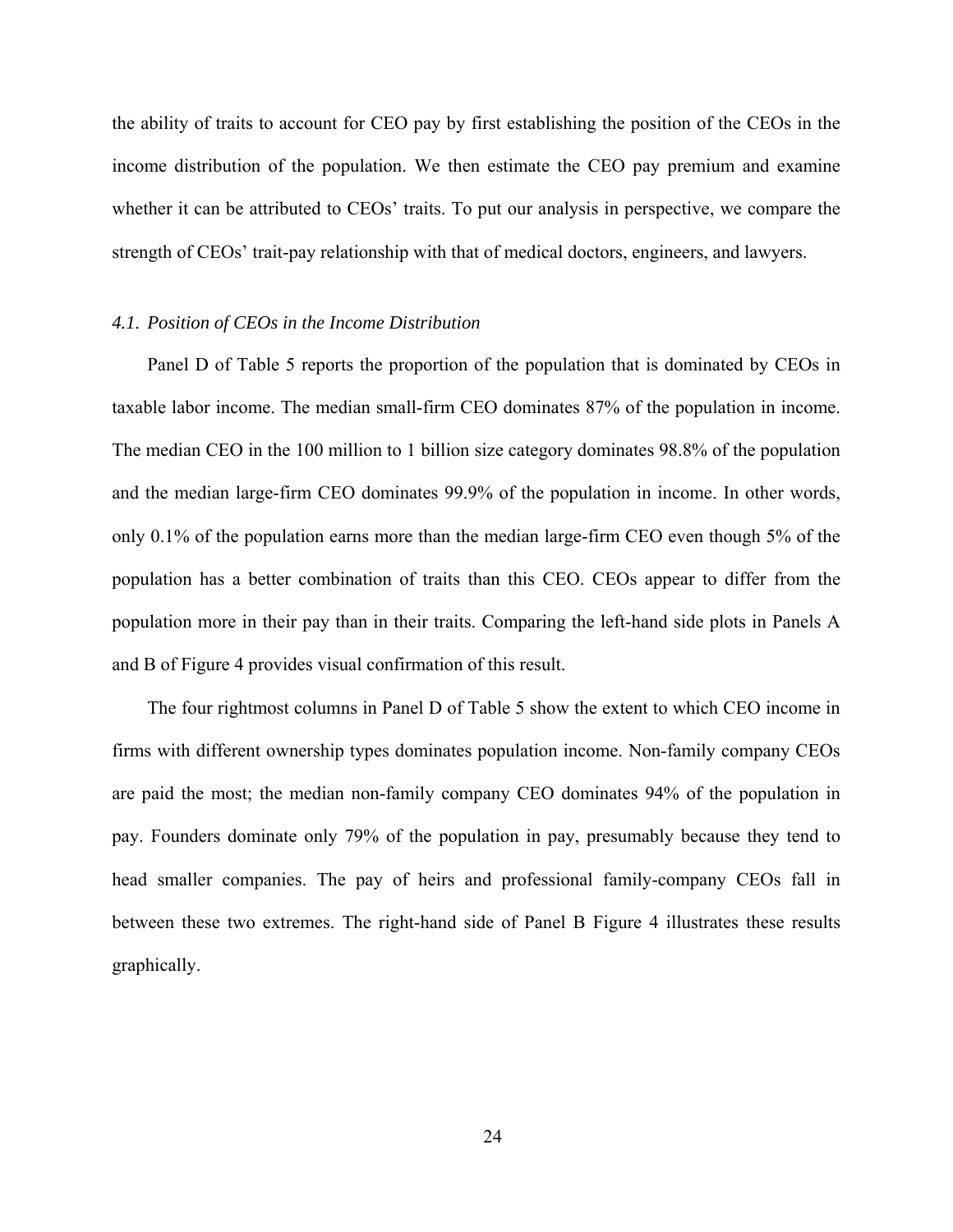#### *4.2. How the CEO Pay Premium Varies with Traits*

In Table 6, we examine the role of traits in CEO pay. The dependent variable is the logged taxable labor income an individual receives in a given year. Individuals with no taxable labor income are not included in the regression.

We first compare CEO pay to income in other high-skill professions and the population. This analysis yields estimates of the pay premiums of CEOs and of other high-skill professions. Then we add the traits and other controls to the regressions. The regression that includes traits tells us how much of a profession's pay premium over the population cannot be attributed to the traits of the typical member of the profession. The regression obtains this number by making a prediction of the pay premium based on the profession's traits and then subtracting this prediction from the true observed pay premium.

Column 1 reports results from a specification that includes dummies for CEOs of varioussized companies, dummies for medical doctors, lawyers, and engineers, and controls for year and enlistment year. The coefficient estimates for CEOs increase monotonically with firm size, ranging from 0.60 for the small-firm CEOs to 2.52 for large-firm CEOs. This means that smallfirm CEOs earn about 1.8 times as much as the population ( $e^{0.60} = 1.8$ ) and large-firm CEOs about 12 times as much as the population. Medical doctors earn 2.3 times, lawyers 1.9 times, and engineers 1.7 times as much as the population.

#### ———Insert Table 6 about here———

Column 2 adds controls for the three traits. The coefficient for large-firm CEOs drops from 2.52 to 2.26, suggesting that only 10.3% of the large-firm CEO pay can be attributed to the three traits. Large-firm CEOs earn 9.6 times as much as the population after controlling for traits, while the equivalent premiums for the other high-skill professions are much smaller, ranging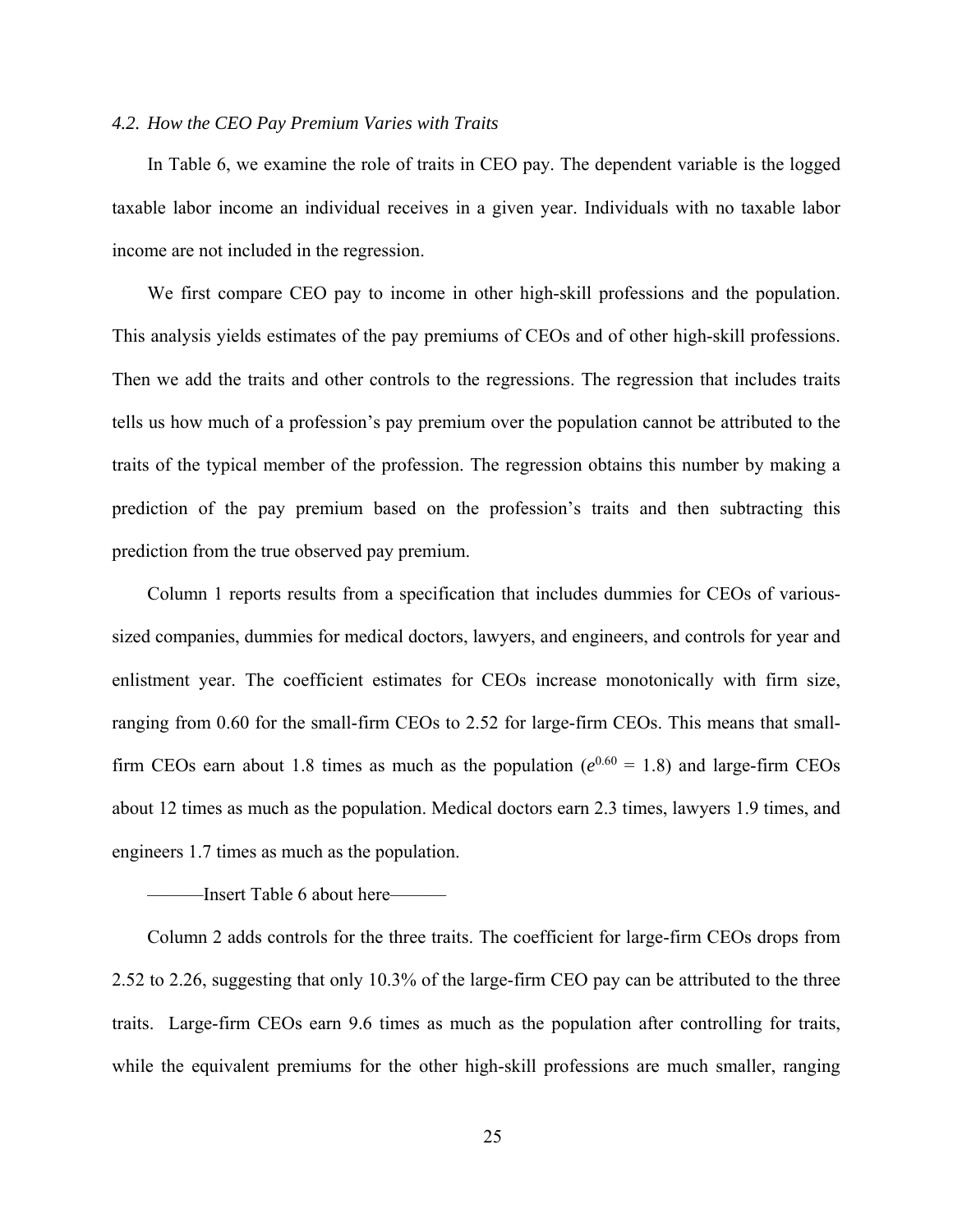from 1.4 (engineers) to 1.9 (medical doctors). It appears that CEOs' traits are not even close to being sufficiently high to match the levels of their pay.

Columns 3−4 control for education and family fixed effects. The medical doctor, lawyer, and engineer dummies drop out of these regressions because we control for the field of education. In Column 4 the coefficients for CEOs, particularly for large-company CEOs, drop markedly: large-company CEOs make 2.7 times as much as their equally well educated brothers. Despite of the drop, the pay premium for CEOs remains higher than what it is for the other highincome professions in the other specifications. Our results are qualitatively similar if we use total income in lieu of ordinary income (Table IA3) or if we replace cognitive ability with its subcomponents (Table IA4).

These results suggest that the high pay CEOs enjoy does not arise from scarce supply of the three traits we study. While a favorable mix of traits may make it easier to climb on the corporate ladder, it by no means assures a position as a chief executive of a major company.

#### **5. Conclusion**

Perhaps the oldest theory of leadership, going back to Carlyle (1841), maintains that leaders are born to their roles. We test this theory by studying the traits of a comprehensive sample of future Swedish top business leaders at age 18 and by comparing them to the male population. Although we find that the traits of CEOs compare favorably with the population, they are hardly exceptional: for example, the median large-company CEO belongs to the top-17% of the population in cognitive ability, and to the top-5% in the combination of cognitive, non-cognitive ability, and height. All in all, more than 60,000 men in our sample have a similar or better trait combination than the median large-firm CEO. The traits CEOs are born with also leave the CEO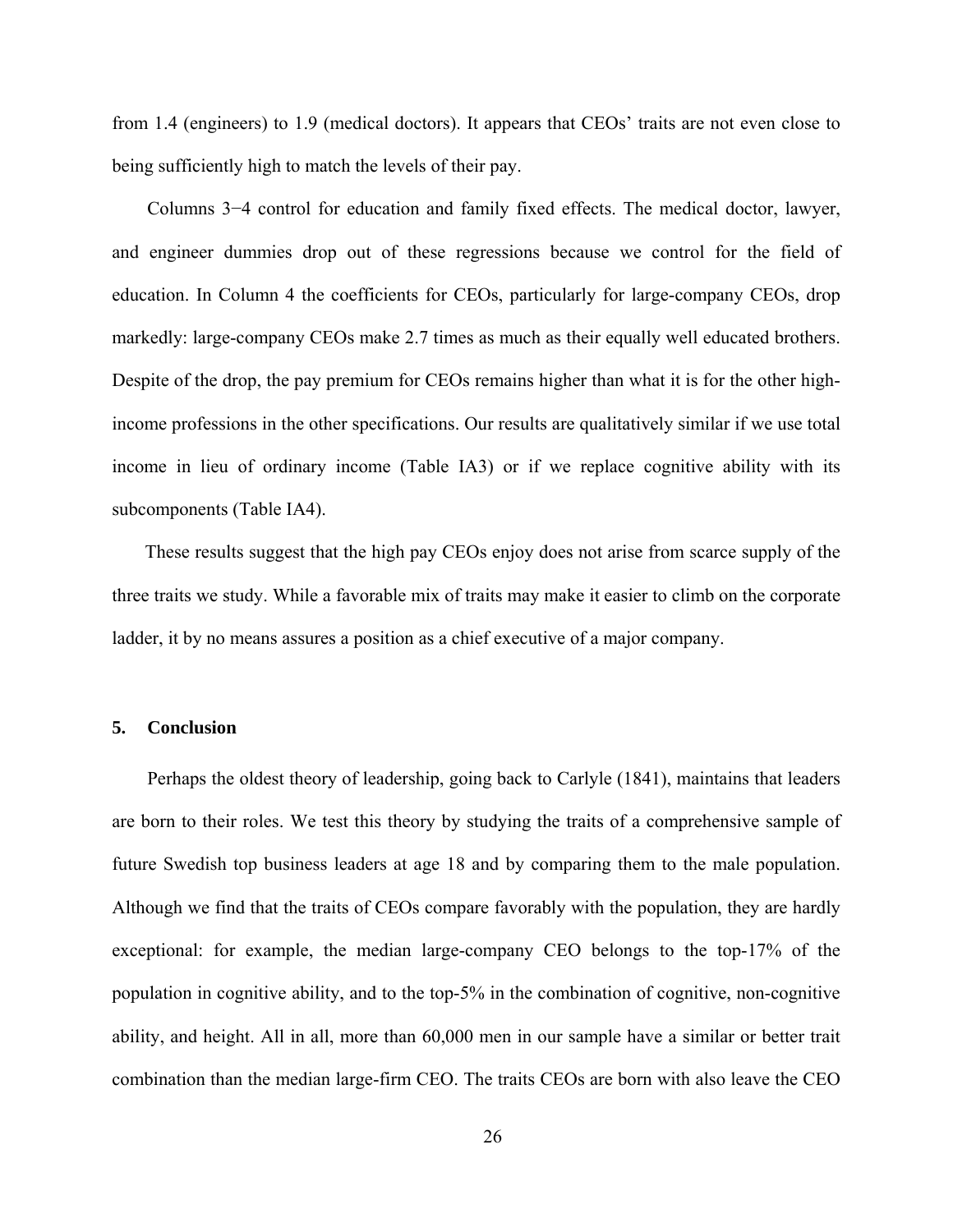pay premium largely unexplained. To the extent that the traits we use capture the traits that count in CEO selection, our results speak against the idea that top business leaders are selected primarily based on the traits they are born with.

What prevents individuals born with impressive portfolios of traits to enter top business positions? One possibility relates to the supply of talent: the non-pecuniary aspects of the executive job may make it unappealing to some talented individuals. We test this conjecture by studying all men who display a similar or better combination of the three traits than the median large-firm CEO and who work in managerial roles in the corporate sector. There are more than one hundred times as many high-talent men in lower-level managerial careers and about 25 times as many high-talent smaller-firm CEOs as there are large-firm CEOs. While pressure, uncertainty, and the public nature of an executive job can certainly render it unattractive, such preferences would need to apply to a very large share of these individuals to keep them away from pursuing a career as a professional executive. Although preferences are notoriously difficult to measure, these considerations make us skeptical about their ability to explain the lack of supply of CEO talent.

It is also possible that the CEO labor market emphasizes other intrinsic traits than the ones we study. We focus on three early-life traits economists frequently use to predict labor market outcomes, and that the Swedish military itself uses for officer selection. But we can also check whether future CEOs excel in other, less obvious ways. CEOs often have to endure long working hours and may need an excellent physical condition to meet the challenges in their work, so we test whether two physical-condition proxies, cardiovascular fitness and muscle strength at age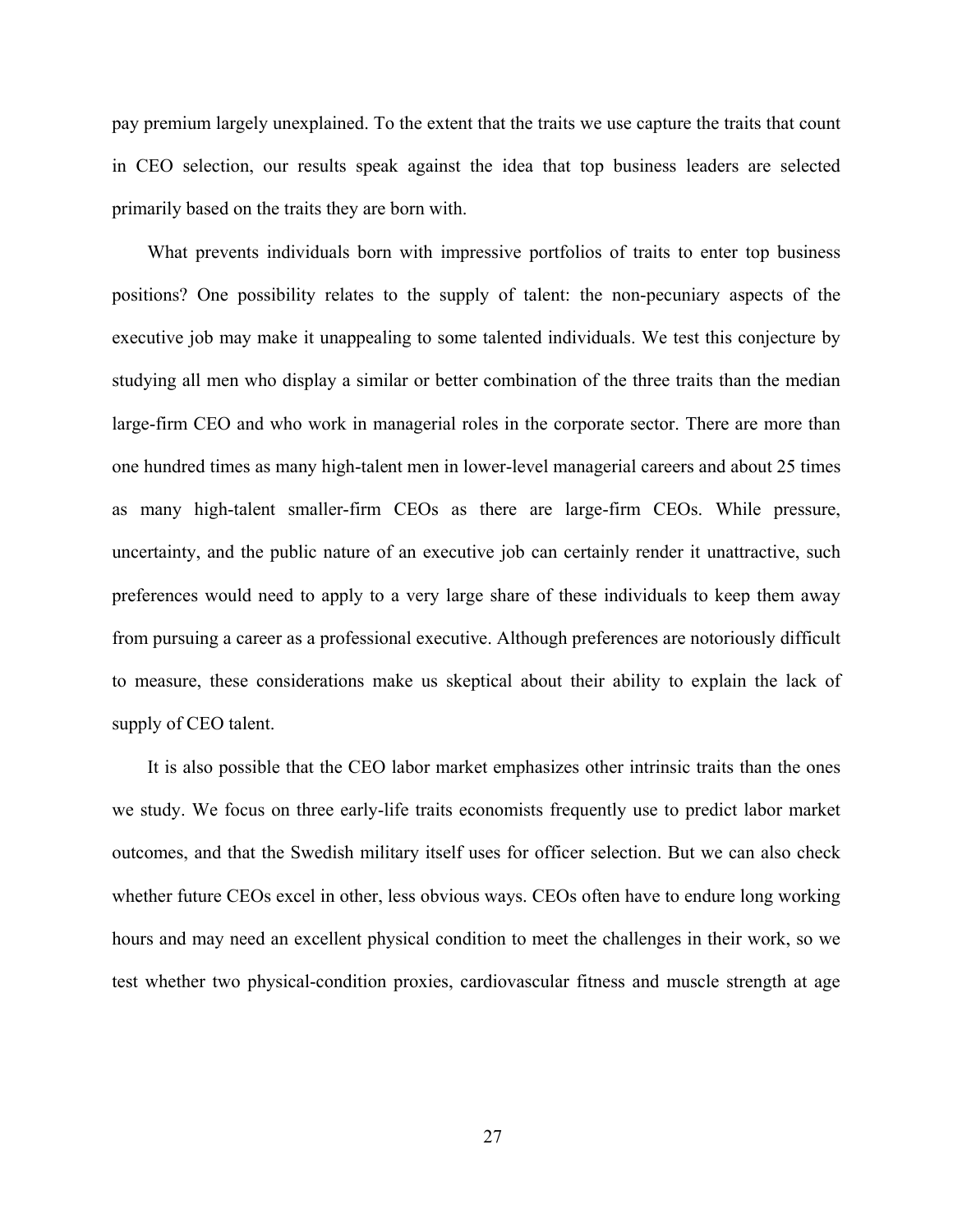18, have predictive power for attaining a CEO position.<sup>17</sup> Table IA5 shows that physical condition is of little consequence once we control for the other traits, perhaps because physical condition can change substantially between the military service and the appointment to a CEO position. Although we cannot rule out the importance of traits we cannot observe, it is unclear what other traits individuals may be born with would be more relevant for becoming a CEO.

 Our results raise the possibility that imperfections in the CEO labor market, such as onthe-job revelation of talent, may induce firms to demand experienced individuals at the expense of new talent (Terviö 2009). A proven track record in the early stages of an individual's career may outweigh the intrinsic talent of an inexperienced candidate. Personal traits may still play a role in such a market if it is easier for talented individuals to gain valuable experience. However, the relationship between traits and experience is bound to be noisy: candidates for early-career positions may be screened less intensively, and some applicants may find a job through sheer luck. Given that moderately talented individuals outnumber highly talented individuals, this noise means that the most talented individuals may not gain the best work experience. Although the role of experience remains challenging to identify, we see much hope in future analyses of the interplay between personal traits and work experience for explaining the allocation of talent.

<sup>&</sup>lt;sup>17</sup> Lindqvist (2012) and Lundborg, Nystedt, and Rooth (2014) find these variables to predict life outcomes.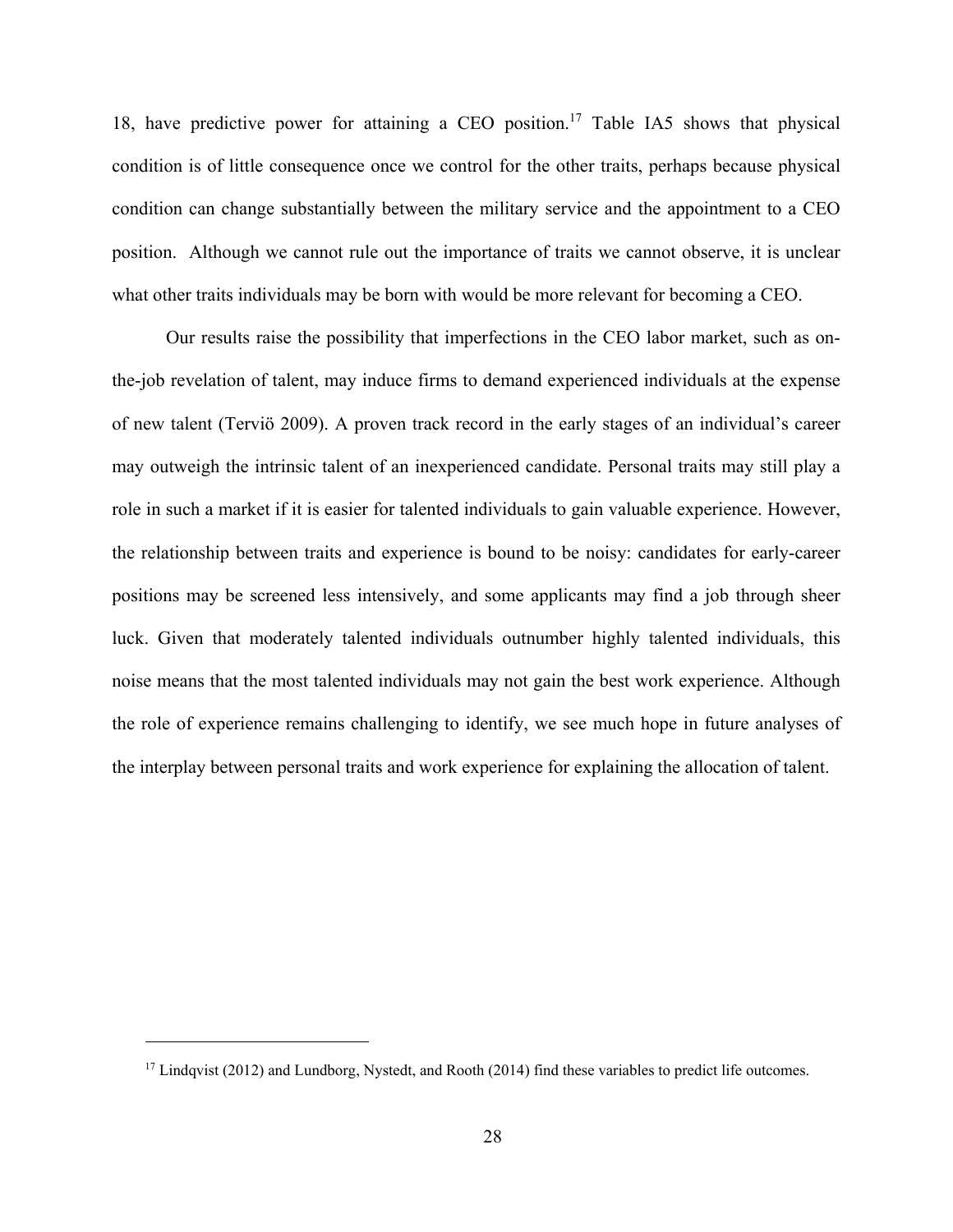#### **References**

- Adams, Renée, Heitor Almeida and Daniel Ferreira, 2005, Powerful CEOs and Their Impact on Corporate Performance, Review of Financial Studies 18(4), 1403–1432.
- Anderson, Ronald and David Reeb, 2003, Founding-Family Ownership and Firm Performance: Evidence from the S&P 500, Journal of Finance 58(3), 1301–1327.
- Bandiera, Oriana, Luigi Guiso, Andrea Prat, and Raffaella Sadun, 2015, Matching Firms, Managers, and Incentives, Journal of Labor Economics 33(3), 623–681.
- Beauchamp, Jonathan, David Cesarini, Magnus Johannesson, Erik Lindqvist, and Coren Apicella, 2011, On the Sources of the Height–Intelligence Correlation: New Insights from a Bivariate ACE Model with Assortative Mating, Behavior Genetics, 41(2), 242–252.
- Bebchuk, Lucian and Jesse Fried, 2004, Pay without Performance: The Unfulfilled Promise of Executive Compensation, Harvard University Press, Cambridge.
- Benmelech, Efraim and Carola Frydman, 2015, Military CEOs, Journal of Financial Economics 117(1), 43–59.
- Bennedsen, Morten, Francisco Pérez-González, and Daniel Wolfenzon, 2010, Do CEOs Matter? Stanford University working paper.
- Bennedsen, Morten, Francisco Pérez-González, and Daniel Wolfenzon, 2012, Evaluating the Impact of The Boss: Evidence from CEO Hospitalization Events, Stanford University working paper.
- Bennedsen, Morten, Kasper M. Nielsen, Francisco Pérez-González, and Daniel Wolfenzon, 2007, Inside the Family Firm: The Role of Families in Succession Decisions and Performance, Quarterly Journal of Economics 122(2), 647–691.
- Bertrand, Marianne, 2009, CEOs, Annual Review of Economics, 1(1), 121–150
- Bertrand, Marianne, and Sendhil Mullainathan, 2001, Are CEOs Rewarded for Luck? The Ones without Principals Are, Quarterly Journal of Economics 116(3), 901–932.
- Bertrand, Marianne and Antoinette Schoar, 2003, Managing with Style: The Effect of Managers on Firm Policies, Quarterly Journal of Economics 118(4), 1169–1208.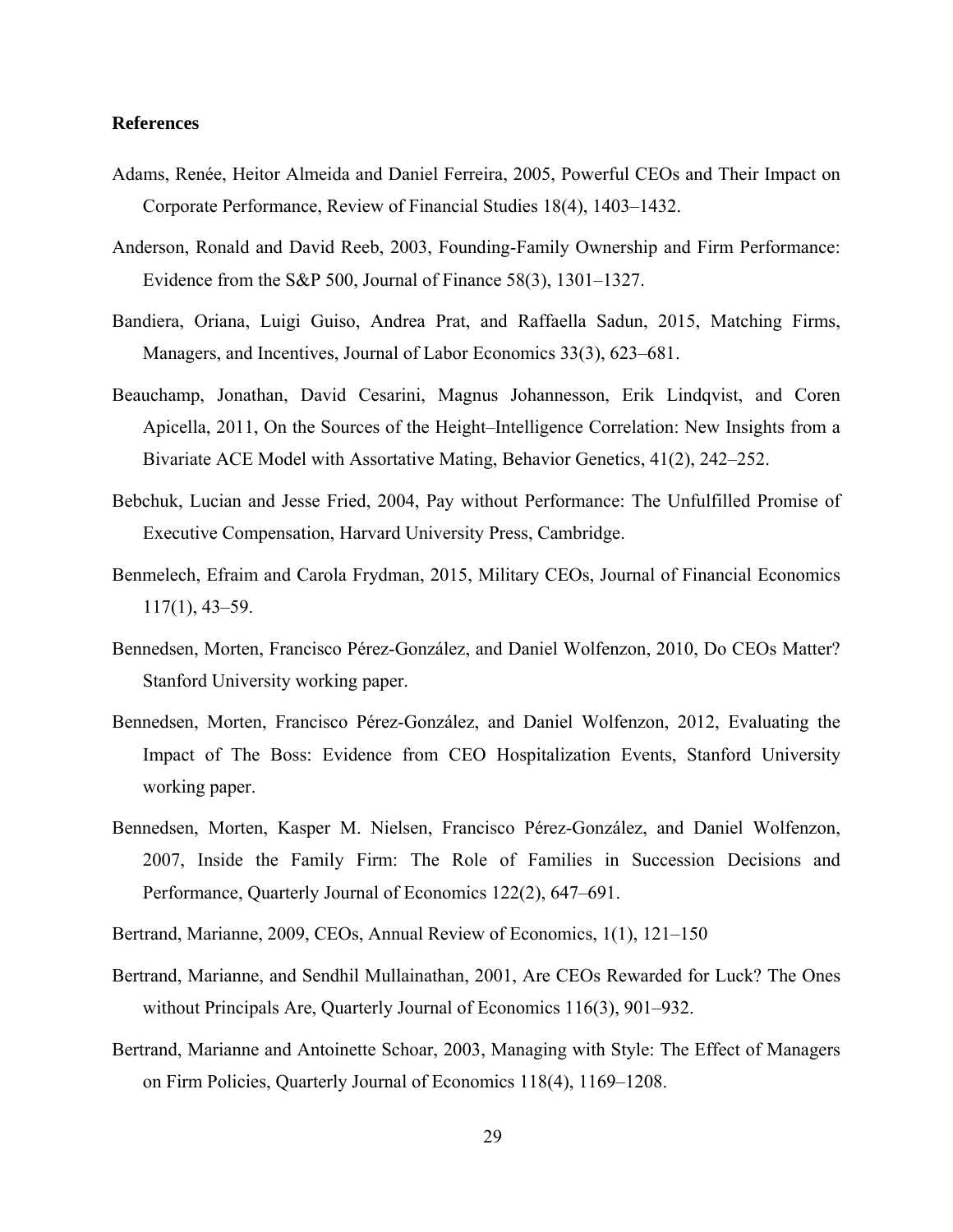- Bloom, Nicholas, and John Van Reenen, 2007, Measuring and Explaining Management Practices across Firms and Countries, Quarterly Journal of Economics 122(4), 1351−1408.
- Bloom, Nicholas, and John Van Reenen, 2010, Why Do Management Practices Differ across Firms and Countries? Journal of Economic Perspectives 24(1), 203−224.
- Burt, Cyril, 1924, The Principles of Vocational Guidance (II), British Journal of Psychology General Section 14(4), 336–352.
- Carlstedt, Berit, and Bertil Mårdberg, 1993, Construct Validity of the Swedish Enlistment Battery, Scandinavian Journal of Psychology 34(4), 353−362.
- Carlyle, Thomas, 1841, On Heroes, Hero-Worship, and the Heroic in History, James Fraser, London.
- Case, Anne and Christina Paxson, 2008, Height, Ability, and Labor Market Outcomes, Journal of Political Economy 116(3), 499−532.
- Chang, Yuk Ying, Sudipto Dasgupta, and Gilles Hilary, 2010, CEO Ability, Pay, and Firm Performance, Management Science 56(10), 1633–1652.
- Célérier, Claire and Boris Vallée, 2014, Are Bankers Worth Their Pay? Evidence from a Talent Measure, HEC working paper.
- Custódio, Cláudia, Miguel Ferreira, and Pedro Matos, 2013, Generalists versus Specialists: Lifetime Work Experience and Chief Executive Officer Pay, Journal of Financial Economics 108(2), 471−492.
- Custodio, Claudia, and Daniel Metzger, 2013, How Do CEOs Matter? The Effect of Industry Expertise on Acquirer Returns, Review of Financial Studies 26(8), 2008−2047.
- Bolmeijer, Marjan, and Andrew Davidson, 2009, 1000 CEOs, Dorling Kindersley.
- Edmans, Alex, and Xavier Gabaix, 2015, Executive Compensation: A Modern Primer, New York University working paper.
- Edmands, Alex and Xavier Gabaix, 2011, The Effect of Risk on the CEO Market, Review of Financial Studies 24(8), 2822−2863.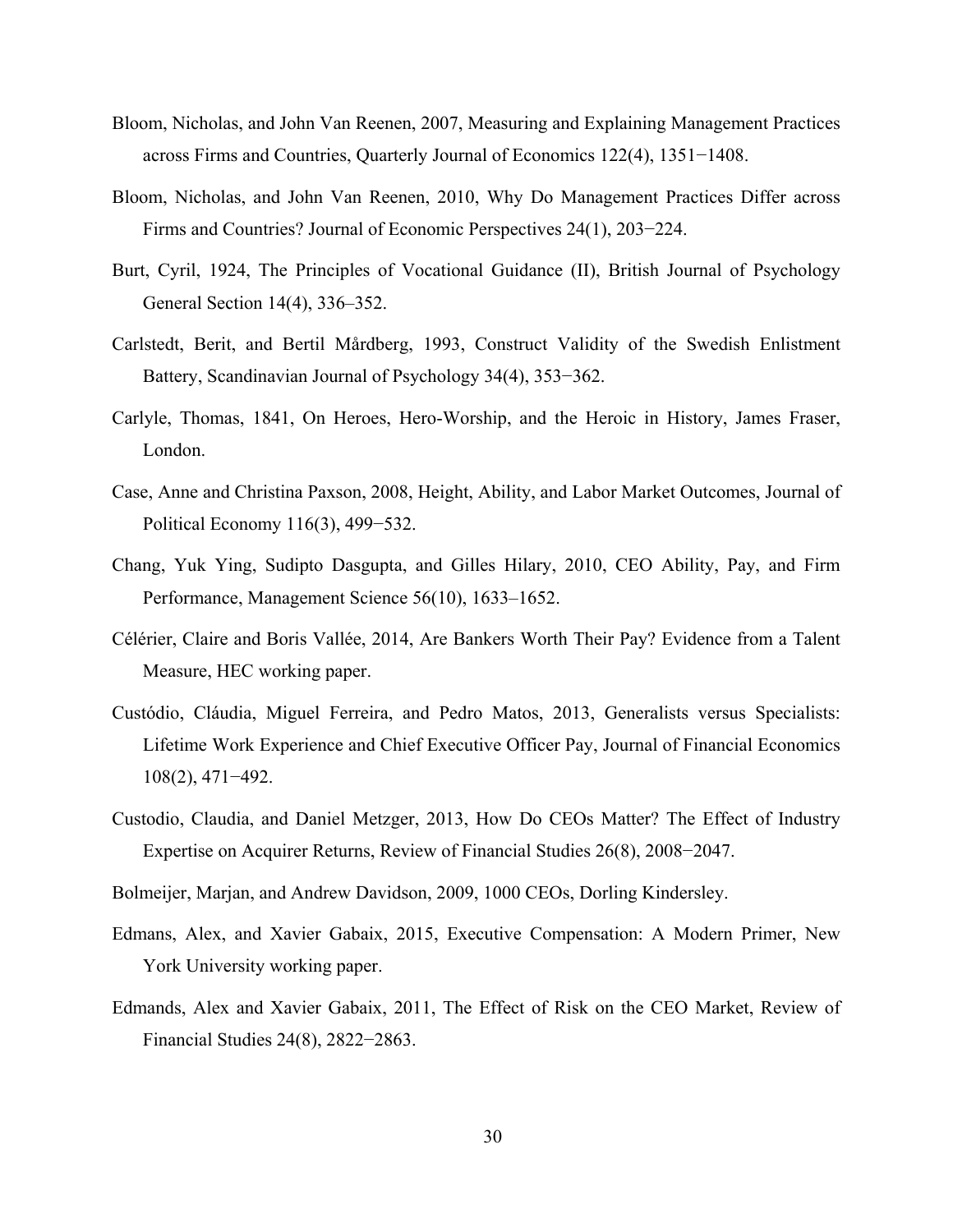- Eisfeldt, Andrea and Camelia Kuhnen, 2013, CEO Turnover in a Competitive Assignment Framework, Journal of Financial Economics 109(2), 351−372.
- Faccio, Mara, and Larry HP Lang, 2002, The Ultimate Ownership of Western European Corporations, Journal of Financial Economics 65(3), 365–395.
- Falato, Antonio, Dan Li, and Todd Milbourn, 2015, Which Skills Matter in the Market for CEOs? Evidence from Pay for CEO Credentials, Management Science, forthcoming.
- Fernandes, Nuno, Miguel A. Ferreira, Pedro P. Matos, and Kevin J. Murphy, 2013, Are US CEOs Paid More? New International Evidence, Review of Financial Studies 26(2), 323–367.
- Finkelstein, Sydney, Donald C. Hambrick, and Albert A. Cannella, 2009, Strategic Leadership: Theory and Research on Executives, Top Management Teams, and Boards (Oxford University Press, UK).
- Floud, Roderick, Kenneth Wachter, and Annabel Gregory, 1990, Height, Health and History: Nutritional Status in the United Kingdom, 1750-1980 (Cambridge University Press, UK).
- Flynn, James R., 1984, The Mean IQ of Americans: Massive Gains 1932 to 1978, Psychological Bulletin 95(1), 29–51.
- Forbes, The World's Biggest Public Companies 2013, http://www.forbes.com/global2000/.
- Frydman Carola, 2007, Rising Through the Ranks. The Evolution of the Market for Corporate Executives, 1936–2003, MIT working paper.
- Frydman, Carola and Dirk Jenter, 2010, CEO Compensation, Annual Review of Financial Economics 2(1), 75−102.
- Gabaix, Xavier, and Augustin Landier, 2008, Why Has CEO Pay Increased So Much? Quarterly Journal of Economics 123(1), 49–100.
- Gabaix, Xavier, Augustin Landier, and Julien Sauvagnat, 2014, CEO Pay and Firm Size: An Update after the Crisis, Economic Journal 124(574), F40–F59.
- Graham, John R., Campbell Harvey, and Manju Puri, 2013, Managerial Attitudes and Corporate Actions, Journal of Financial Economics 109(1), 103−121.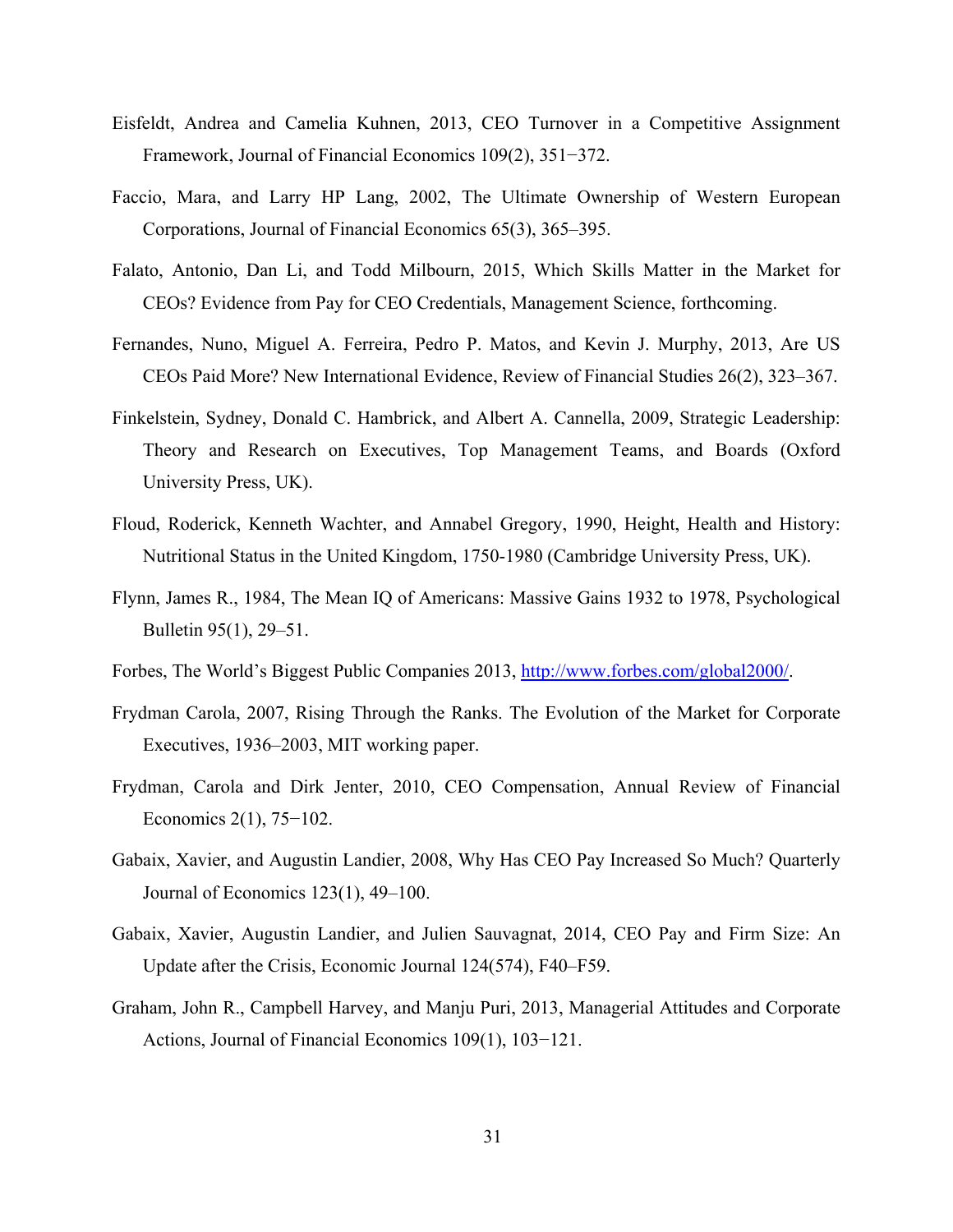- Graham, John R., Si Li and Jiaping Qiu, 2012, Managerial Attributes and Executive Compensation, Review of Financial Studies 25(1), 144−186.
- Grossman, Mark, 2007, World Military Leaders: A Biographical Dictionary, Infobase Publishing.
- Hambrick, Donald C., and Phyllis A. Mason, 1984, Upper Echelons: The Organization as a Reflection of its Top Managers, Academy of Management Review 9(2), 193–206.
- Heckman, James J., 1995, Lessons from the Bell Curve, Journal of Political Economy 103(5), 1091–1120.
- Heckman, James J., Jora Stixrud, and Sergio Urzua, 2006, The Effects of Cognitive and Noncognitive Abilities on Labor Market Outcomes and Social Behavior, Journal of Labor Economics, 24(3), 411–482.
- Herrnstein, Richard J., and Charles A. Murray, 1996, The Bell Curve: Intelligence and Class Structure in American Life, Free Press.
- Hiller, Nathan, Leslie DeChurch, Toshio Murase, and Daniel Doty, 2011, Searching for Outcomes of Leadership: A 25-year Review, Journal of Management 37(4), 1137–1177.
- Hirshleifer, David, Angie Low, and Siew Hong Teoh, 2012, Are Overconfident CEOs Better Innovators? Journal of Finance 67(4), 1457−1498.
- Johnson, W. Bruce, Robert Magee, Nandu Nagarajan, and Harry Newman, 1985, An Analysis of the Stock Price Reaction to Sudden Executive Deaths: Implications for the Managerial Labor Market, Journal of Accounting and Economics 7(1–3), 151–174.
- Kaplan, Steven and Joshua Rauh, 2010, Wall Street and Main Street: What Contributes to the Rise in the Highest Incomes, Review of Financial Studies 23(3), 1004−1050.
- Kaplan, Steven and Joshua Rauh, 2013, It's the Market: The Broad-Based Rise in the Return to Top Talent, Journal of Economic Perspectives 27(3), 35−55.
- Kaplan, Steven, Mark Klebanov, and Morten Sorensen, 2012, Which CEO Characteristics and Abilities Matter? Journal of Finance 67(3), 973−1007.
- Koehn, Nancy, 2014, Great Men, Great Pay? Why CEO Compensation is Sky High, Washington Post, June 12.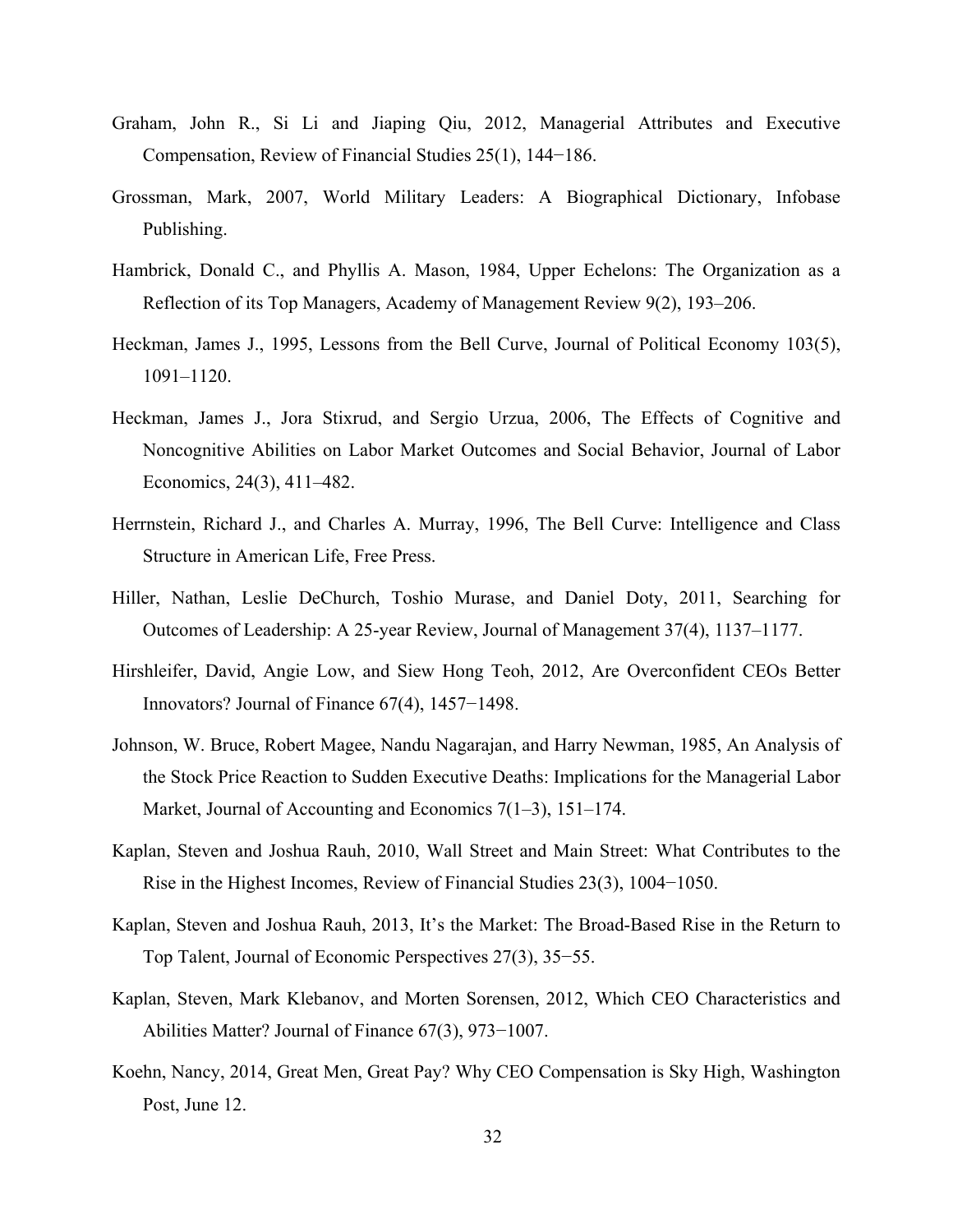- Levine, Ross and Yona Rubinstein, 2015, Smart and Illicit: Who Becomes an Entrepreneur and Do They Earn More? University of California at Berkeley working paper.
- Lieberson, Stanley, and James F. O'Connor, 1972, Leadership and Organizational Performance: A Study of Large Corporations, American Sociological Review 37(2), 117–130.
- Lindqvist, Erik, 2012, Height and Leadership, Review of Economics and Statistics 94(4), 1191– 1196.
- Lindqvist, Erik, and Roine Vestman, 2011, The Labor Market Returns to Cognitive and Noncognitive Ability: Evidence from the Swedish Enlistment, American Economic Journal: Applied Economics 3(1), 101–128.
- Lundborg, Petter, Paul Nystedt, and Dan-Olof Rooth, 2014, Height and Earnings: The Role of Cognitive and Noncognitive Skills, Journal of Human Resources 49(1), 141−166.
- Malmendier, Ulrike and Geoffrey Tate, 2005, CEO Overconfidence and Corporate Investment, Journal of Finance 60(6), 2661−2700.
- Malmendier, Ulrike and Geoffrey Tate, 2008, Who Makes Acquisitions? CEO Overconfidence and the Market's Reaction, Journal of Financial Economics 89(1), 20−43.
- Malmendier, Ulrike and Geoffrey Tate, 2009, Superstar CEOs, Quarterly Journal of Economics 124(4), 1593−1638.
- Malmendier, Ulrike, Geoffrey Tate, and Jon Yan, 2011, Overconfidence and Early-Life Experiences: The Effect of Managerial Traits on Corporate Financial Policies, Journal of Finance 66(5), 1687−1733.
- Matsa, David, and Amalia Miller, 2014, Workforce Reductions at Women-Owned Businesses in the United States, Industrial & Labor Relations Review 67(2), 422−452.
- Mehrotra, Vikas, Randall Morck, Jungwook Shim, and Yupana Wiwattanakantang, 2013, Adoptive Expectations: Rising Sons in Japanese Family Firms, Journal of Financial Economics 108(3), 840–854.
- Mueller, Holger M., and Thomas Philippon, 2011, Family Firms and Labor Relations, American Economic Journal: Macroeconomics 3(2), 218−245.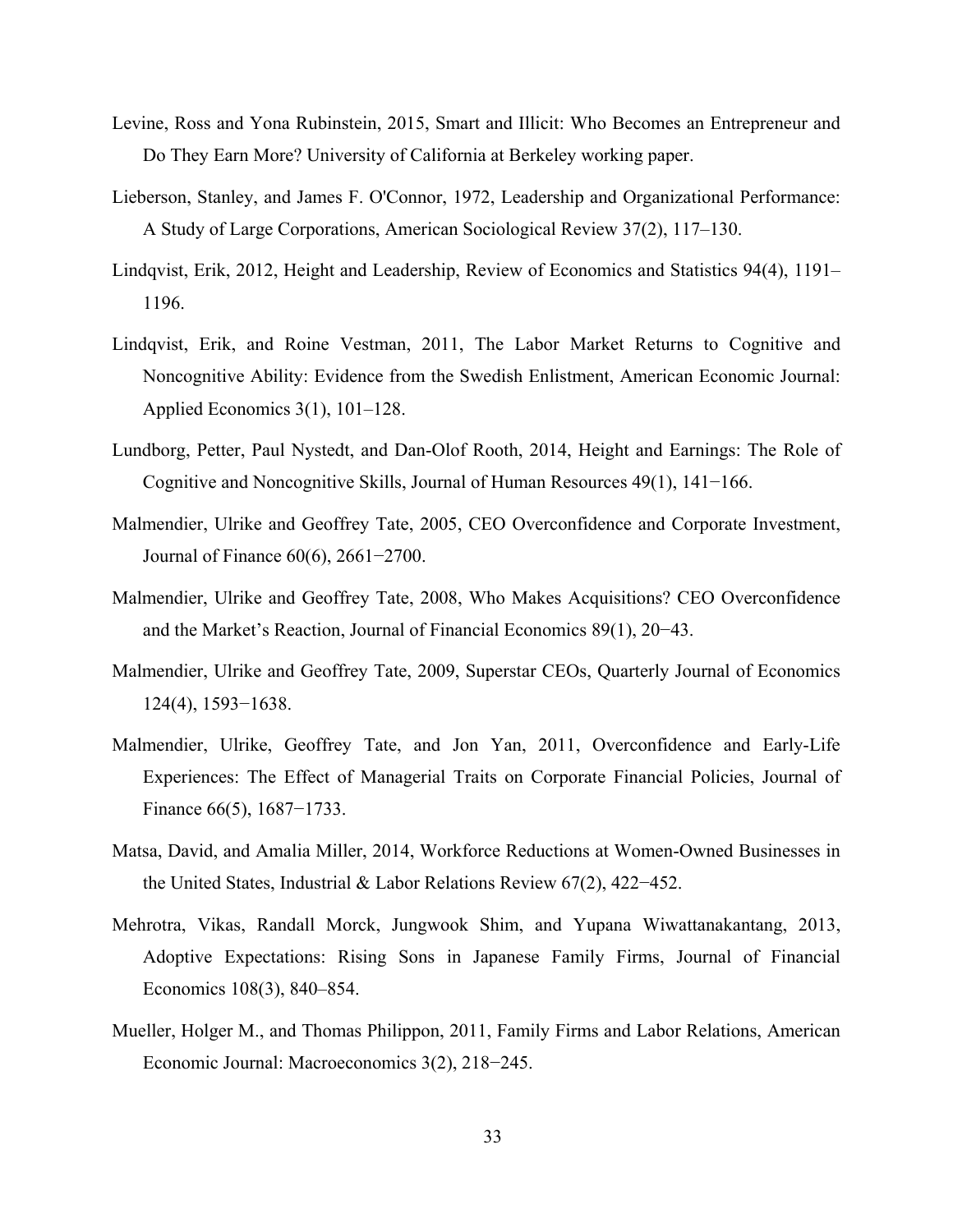- Mullins, William, and Antoinette Schoar, 2013, How Do CEOs See Their Role? Management Philosophy and Styles in Family and Non-Family Firms, NBER working paper.
- Murphy, Kevin, 1999, Executive Compensation, In Orley Ashenfelter and David Card (eds.), Handbook of Labor Economics 3B, Chapter 38, Elsevier, 2485−2557.
- Murphy Kevin J., 2012, Executive Compensation: Where We Are, and How We Got There, In George Constantinides, Milton Harris, and René Stulz (eds.), Handbook of the Economics of Finance, Elsevier, forthcoming.
- Murphy Kevin J., and Jan Zábojník, 2004, CEO Pay and Appointments: A Market-Based Explanation for Recent Trends, American Economic Review Papers and Proceedings 94(2), 192–196.
- Murphy, Kevin J., and Jan Zábojník, 2007, Managerial Capital and the Market for CEOs, University of Southern California working paper.
- Murphy, Kevin M., Andrei Shleifer, and Robert Vishny, 1991, The Allocation of Talent: Implications for Growth, Quarterly Journal of Economics 106(2), 503−530.
- Olsson, Martin, and Joacim Tåg, 2015, Private Equity, Layoffs, and Job Polarization, IFN working paper.
- Olsson, Ulf, 1993, Securing the Markets. Swedish Multinationals in a Historical Perspective, In Geoffrey Jones and Harm G. Schröter (eds.), The Rise of Multinationals in Continental Europe, Chapter 5, Aldershot: Edward Elgar, 99−127.
- Oyer, Paul, and Scott Schaefer, 2012, Welcome to the Club: The Returns to an Elite Degree for American Lawyers, Stanford University working paper.
- Pérez-González, Francisco, 2006, Inherited Control and Firm Performance, American Economic Review 96(5), 1559−1588.
- Persico, Nicola, Andrew Postlewaite, and Dan Silverman, 2004, The Effect of Adolescent Experience on Labor Market Outcomes: The Case of Height, Journal of Political Economy 112(5), 1019−1053.
- Philippon, Thomas and Ariell Reshef, 2012, Wages and Human Capital in the U.S. Finance Industry: 1909–2006, Quarterly Journal of Economics 127(4), 1551−1609.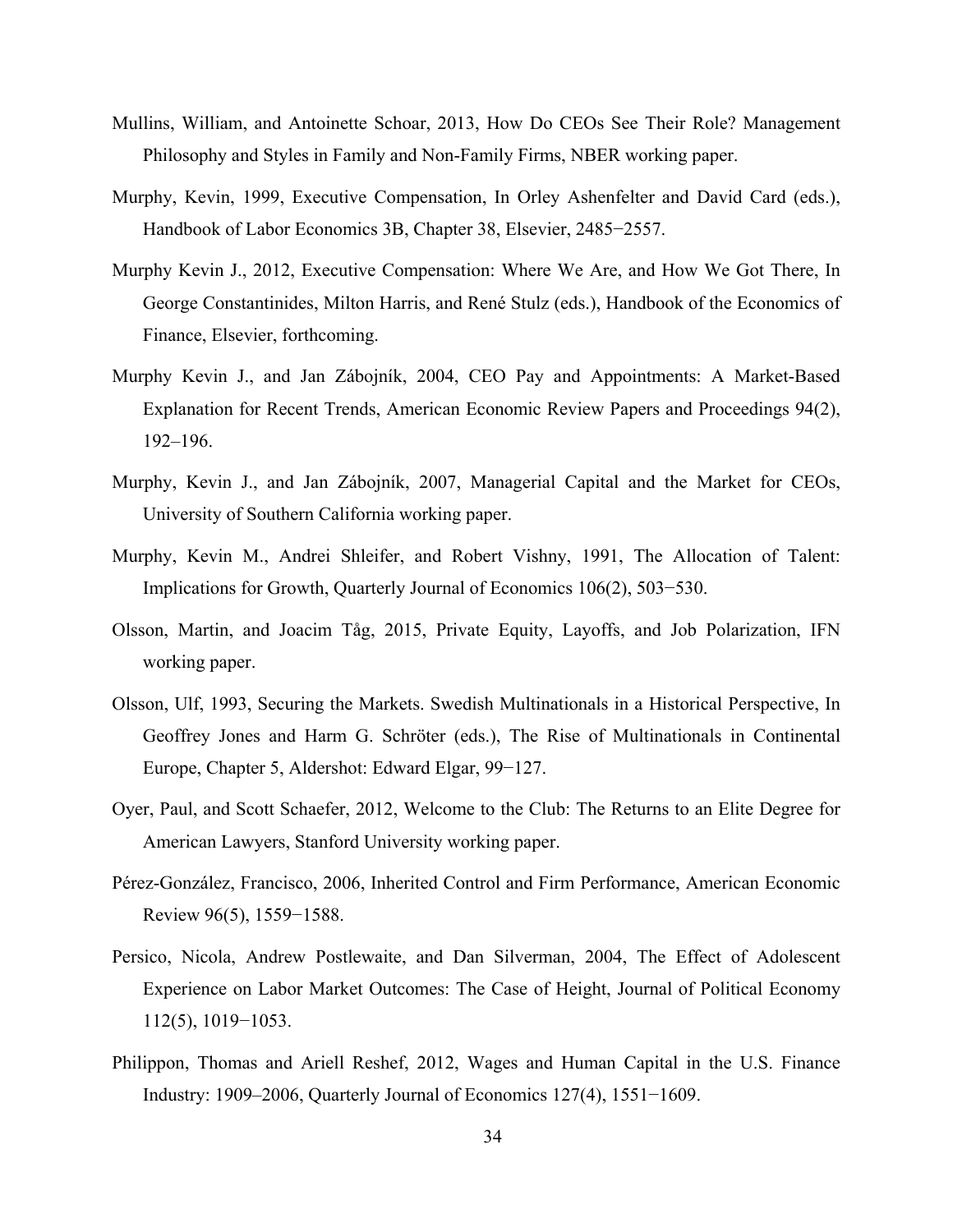- Rosenthal, Robert, 1978, Combining Results of Independent Studies, Psychological Bulletin 85(1), 185–193.
- Schmidt, Frank and John Hunter, 1998, The Validity and Utility of Selection Methods in Personnel Psychology: Practical and Theoretical Implications of 85 Years of Research Findings, Psychological Bulletin 124(2), 262−274.
- Schoar, Antoinette and Luo Zuo, 2011, Shaped by Booms and Busts: How the Economy Impacts CEO Careers and Management Styles, NBER working paper.
- Sraer, David, and David Thesmar, 2007, Performance and Behavior of Family Firms: Evidence from the French Stock Market, Journal of the European Economic Association 5(4), 709– 751.
- Steckel, Richard H., 1995, Stature and the Standard of Living, Journal of Economic Literature 33(4), 1903–1940.
- Steckel, Richard H., 2009, Heights and Human Welfare: Recent Developments and New Directions, Explorations in Economic History 46(1), 1–23.
- Terviö, Marko, 2008, The Difference That CEOs Make: An Assignment Model Approach, American Economic Review 98(3), 642–668.
- Terviö, Marko, 2009, Superstars and Mediocrities: Market Failure in the Discovery of Talent, Review of Economic Studies 76(2), 829−850.
- Thomas, Alan Berkeley, 1988, Does Leadership Make a Difference to Organizational Performance? Administrative Science Quarterly 33(3), 388–400.
- Wai, Jonathan, 2013, Investigating America's Elite: Cognitive Ability, Education, and Sex Differences, Intelligence 41(4), 203–211.
- Wai, Jonathan, 2014, Investigating the World's Rich and Powerful: Education, Cognitive Ability, and Sex Differences, Intelligence 46, 54–72.
- Yermack, David, 1997, Good Timing: CEO Stock Option Awards and Company News Announcements, Journal of Finance 52(2), 449–476.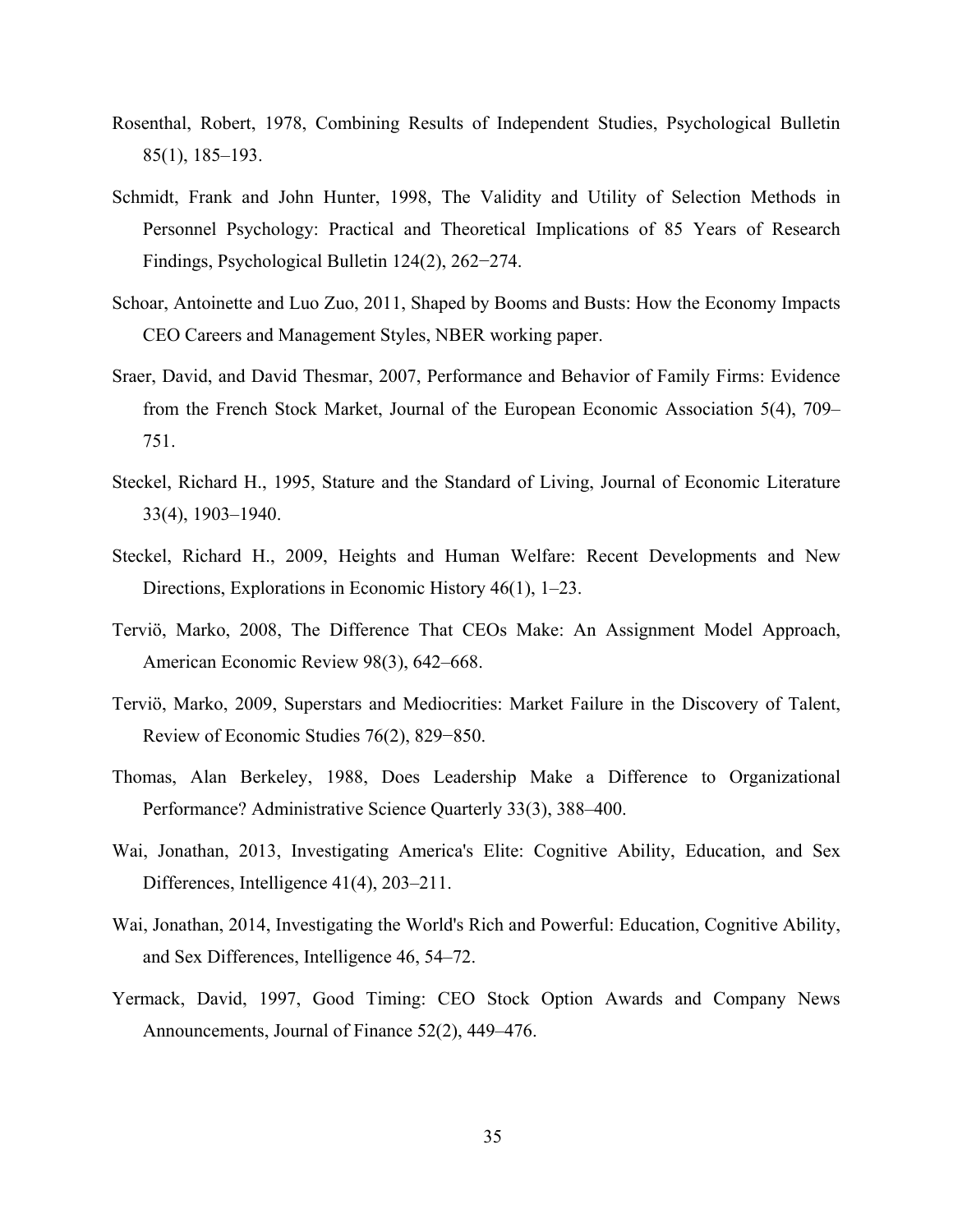

#### **Panel A: Traits by firm size**

#### **Panel B: Traits by family management**

190–94

>195cm



**Figure 1. Distributions of personal traits of CEOs in different firm-size categories, and the population at large.** The light bars indicate the population. In Panel A, the grey and black bars show the distributions for CEOs in firms with less than 100 million and more than 10 billion in total assets, respectively. The grey and black bars in Panel B report the distributions for family-managed firms and non-family managed firms, respectively.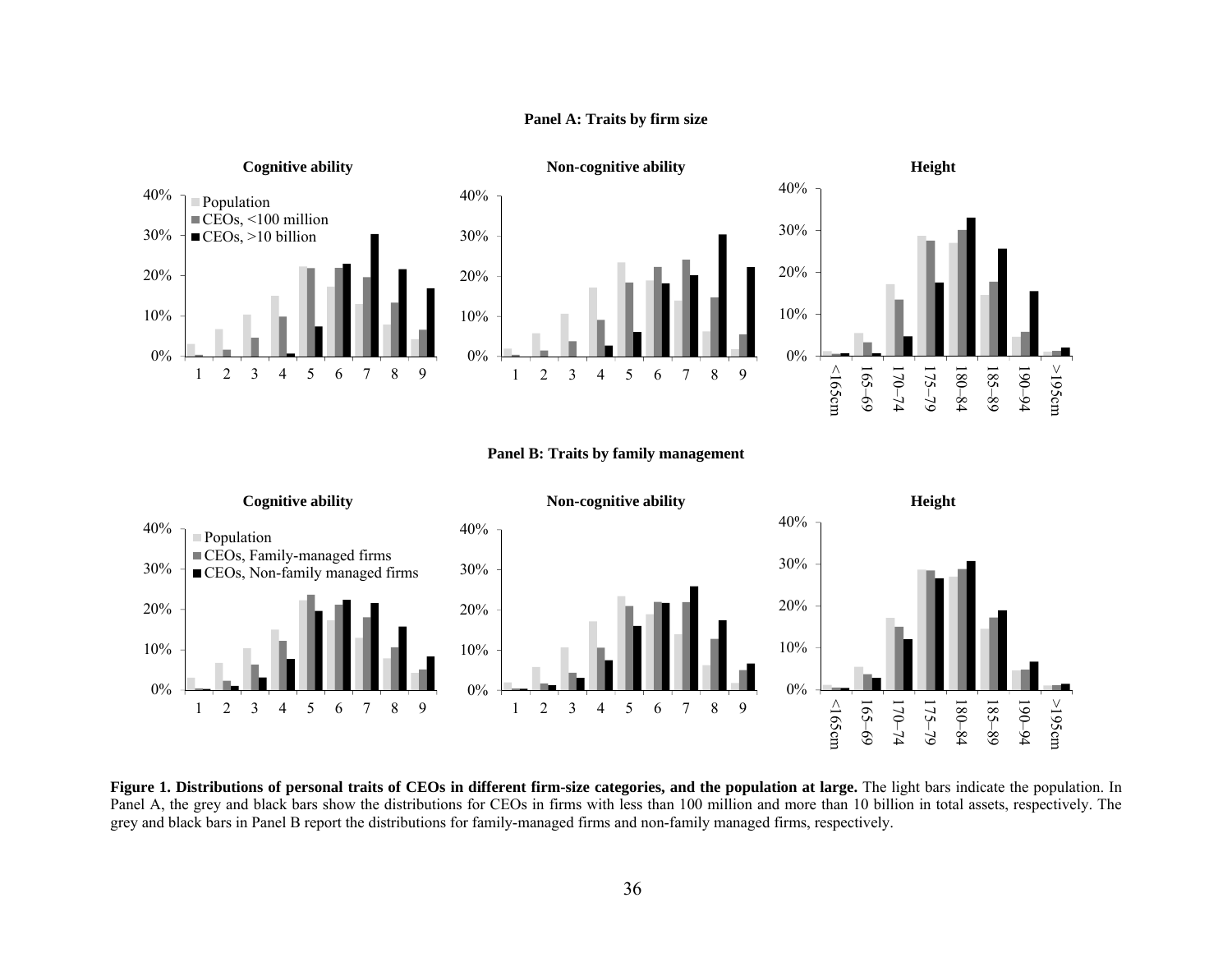

**Figure 2. Relations between CEOs' traits, pay, and firm size.** The graphs sort the sample of CEOs into quantiles based on their firms' total assets. Panel A plots, for each quantile, the mean of each standardized trait as a function of logged total assets of the firm. The standardization transforms the traits to have mean of zero and standard deviation of one. Panel B plots logged CEO pay against logged total assets. Panel C graphs the mean of each standardized trait as a function of logged CEO pay. Each graph also reports the regression equations from linear regressions that explain each variable on the vertical axis with each variable on the horizontal axis.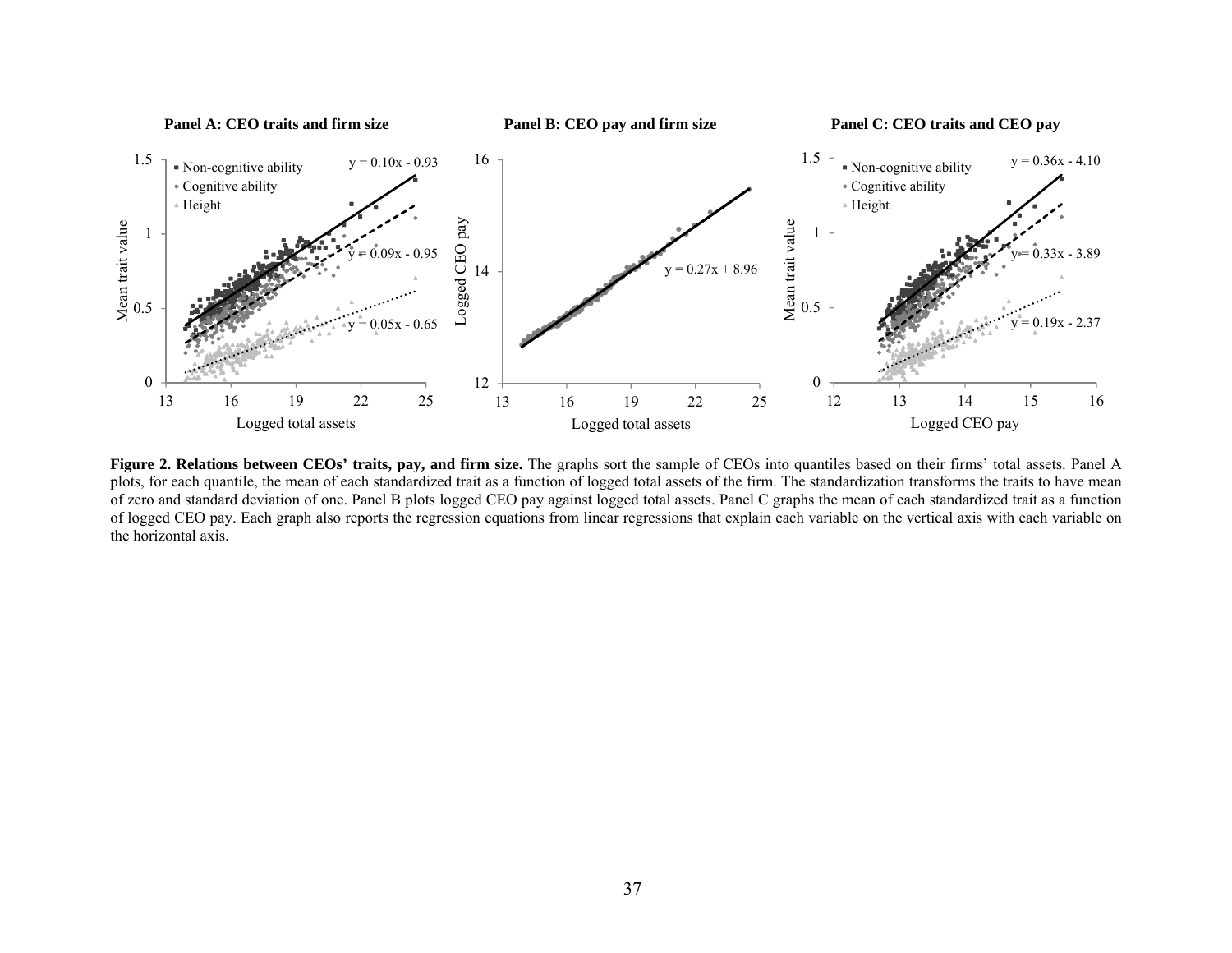

**Firms with assets more than 10 billion**



**Figure 3. Cumulative distributions of CEOs' traits compared to the population at large.** For each firm size category, each point in the graphs depicts the cumulative probability of each CEO trait and the combination of traits relative to the corresponding value in the population. See Table 5 for further description.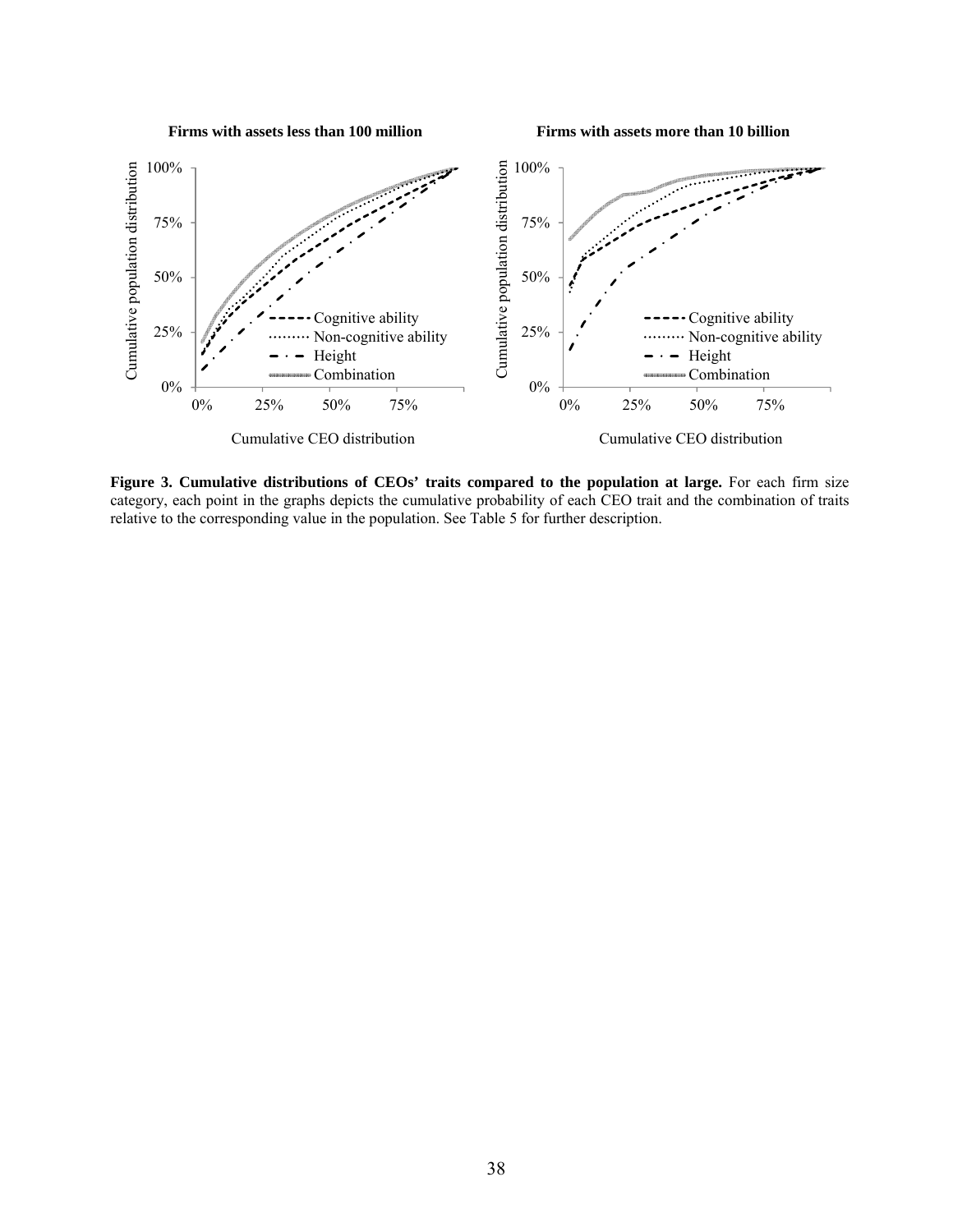





 $0\%$ 

0% 25% 50% 75%

Family, heir

firm size and by family firm status. Panel B plots the cumulative probability of each CEO's income relative to the corresponding value in the population. See Table 5 for further description.

0%

0% 25% 50% 75%

>10 billion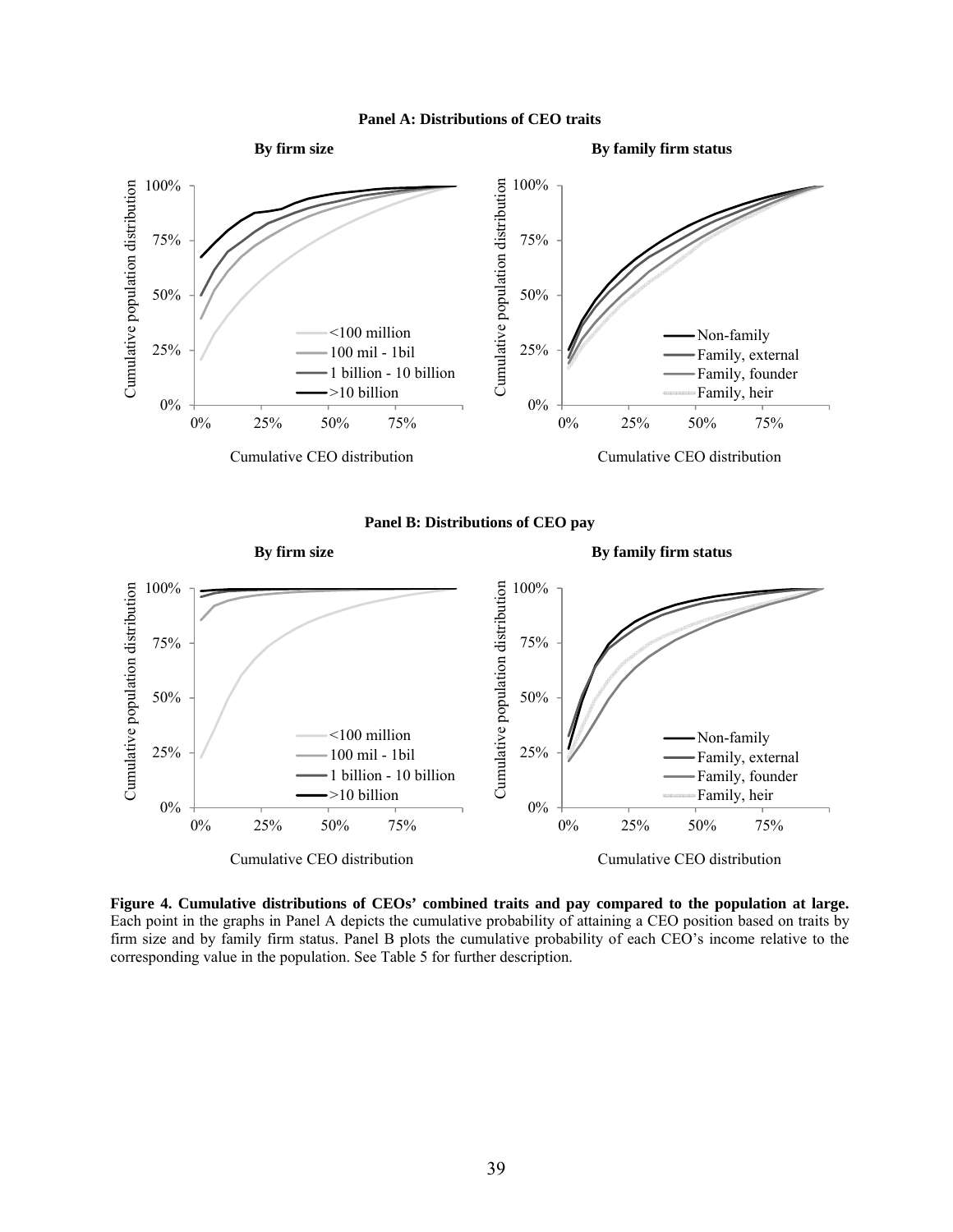#### **Traits for the population, for CEOs in firms of different size, and for other skilled professions**

This table reports means, medians, and standard deviations of traits, the year an individual was enlisted, level of education, taxable labor income (in SEK), and, for CEOs, the total assets of the firm they manage (in SEK; 1 SEK  $\approx 0.12$  USD). In Panel A, the statistics are calculated separately for the population and for medical doctors, engineers, and lawyers. Panel B reports descriptive statistics for CEOs of firms with less than 100 million, 100 million to 1 billion, 1 billion to 10 billion, and more than 10 billion in total assets. The unit of observation is an individual. The CEOs are assigned to categories according to the largest firm they have managed during the sample period 2004−10.

| Panel A: Population and skilled professions |       |            |         |         |                 |         |         |           |         |         |         |         |
|---------------------------------------------|-------|------------|---------|---------|-----------------|---------|---------|-----------|---------|---------|---------|---------|
|                                             |       | Population |         |         | Medical doctors |         |         | Engineers |         |         | Lawyers |         |
|                                             | Mean  | Sd         | Median  | Mean    | Sd              | Median  | Mean    | Sd        | Median  | Mean    | Sd      | Median  |
| Cognitive ability                           | 5.15  | 1.93       | 5.00    | 7.49    | 1.35            | 8.00    | 7.11    | 1.43      | 7.00    | 6.66    | 1.42    | 7.00    |
| Induction                                   | 5.12  | 1.93       | 5.00    | 7.32    | 1.41            | 8.00    | 6.87    | 1.49      | 7.00    | 6.79    | 1.46    | 7.00    |
| Verbal                                      | 5.01  | 1.82       | 5.00    | 7.17    | 1.43            | 7.00    | 6.44    | 1.45      | 6.00    | 6.85    | 1.39    | 7.00    |
| Spatial                                     | 5.25  | 1.90       | 5.00    | 6.63    | 1.58            | 7.00    | 6.73    | 1.57      | 7.00    | 5.92    | 1.65    | 6.00    |
| Technical                                   | 4.96  | 1.88       | 5.00    | 6.67    | 1.63            | 7.00    | 6.81    | 1.57      | 7.00    | 5.64    | 1.63    | 6.00    |
| Non-cognitive ability                       | 5.09  | 1.74       | 5.00    | 6.37    | 1.71            | 7.00    | 5.89    | 1.51      | 6.00    | 6.13    | 1.63    | 6.00    |
| Height (cm)                                 | 179.1 | 6.54       | 179.0   | 181.0   | 6.34            | 181.0   | 180.5   | 6.44      | 180.0   | 180.7   | 6.27    | 181.0   |
| Enlistment year                             | 1983  | 7.69       | 1983    | 1982    | 8.08            | 1981    | 1986    | 7.28      | 1988    | 1984    | 7.82    | 1985    |
| Level of education                          |       |            |         |         |                 |         |         |           |         |         |         |         |
| Basic, less than 9 years                    | 1.0%  | $10.1\%$   | $0.0\%$ | $0.0\%$ | $0.0\%$         | $0.0\%$ | $0.0\%$ | 0.9%      | $0.0\%$ | $0.0\%$ | $0.0\%$ | $0.0\%$ |
| Basic, 9 to 10 years                        | 12.2% | 32.7%      | $0.0\%$ | $0.0\%$ | $0.0\%$         | $0.0\%$ | $0.0\%$ | $0.0\%$   | $0.0\%$ | $0.0\%$ | $0.0\%$ | $0.0\%$ |
| Vocational or high school                   | 51.8% | 50.0%      | 100.0%  | $0.0\%$ | $0.0\%$         | $0.0\%$ | $0.0\%$ | $0.0\%$   | $0.0\%$ | $0.0\%$ | $0.0\%$ | $0.0\%$ |
| College or university                       | 33.5% | 47.2%      | $0.0\%$ | 72.3%   | 44.8%           | 100.0%  | 92.2%   | 26.8%     | 100.0%  | 98.2%   | 13.2%   | 100.0%  |
| Doctoral                                    | 1.5%  | 12.0%      | $0.0\%$ | 27.7%   | 44.8%           | $0.0\%$ | 7.8%    | 26.8%     | $0.0\%$ | 1.8%    | 13.2%   | $0.0\%$ |
| Income (thousand)                           | 400   | 370        | 358     | 834     | 357             | 815     | 572     | 241       | 531     | 761     | 567     | 618     |
| Number of individuals                       |       | 1,268,176  |         |         | 9,348           |         |         | 39,567    |         |         | 6,192   |         |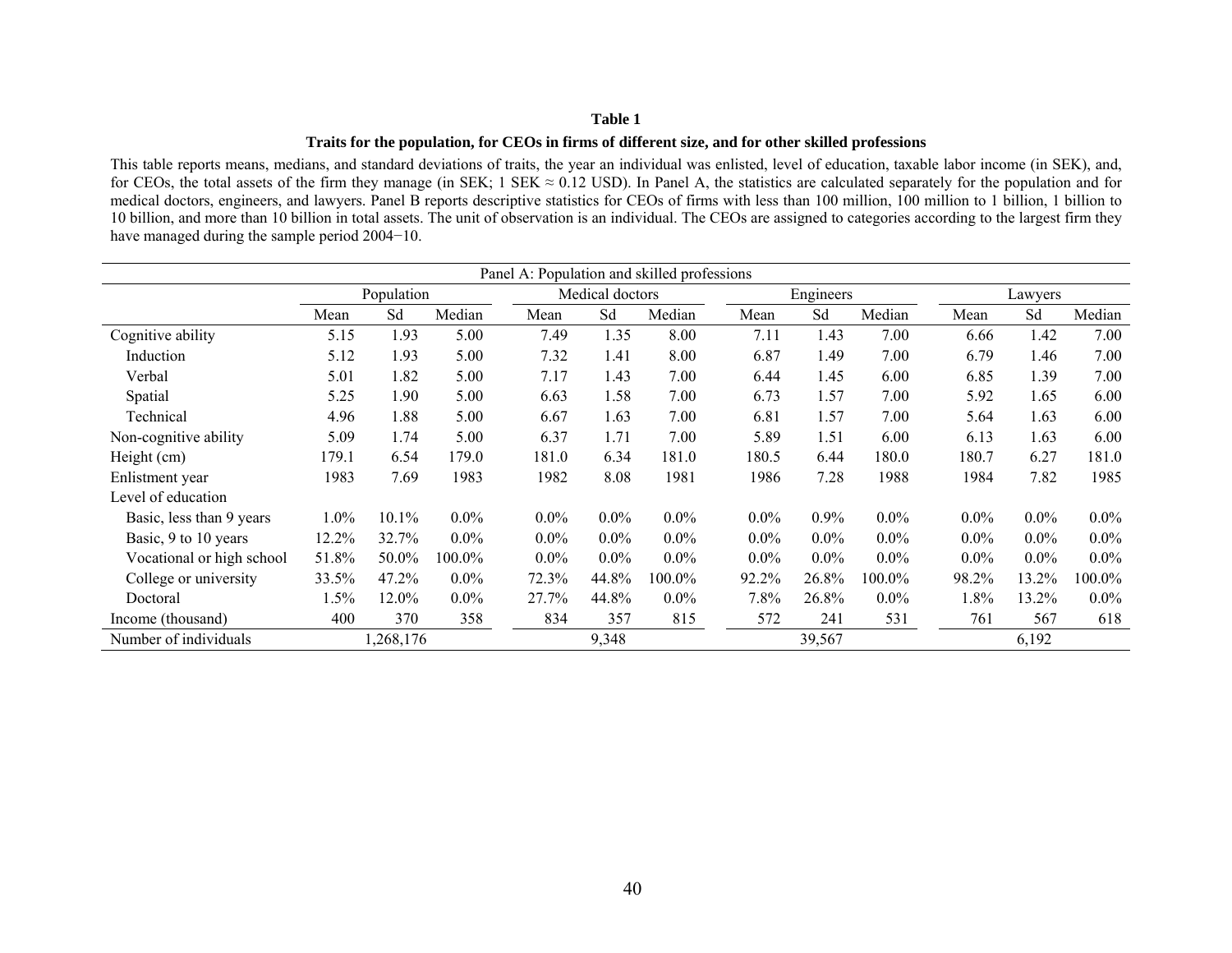| Panel B: CEOs by firm size   |                    |        |         |                                   |       |         |                                |         |         |                   |         |         |
|------------------------------|--------------------|--------|---------|-----------------------------------|-------|---------|--------------------------------|---------|---------|-------------------|---------|---------|
|                              | CEOs, <100 million |        |         | CEOs, 100 million $-1$<br>billion |       |         | $CEOs, 1 billion - 10 billion$ |         |         | CEOs, >10 billion |         |         |
|                              | Mean               | Sd     | Median  | Mean                              | Sd    | Median  | Mean                           | Sd      | Median  | Mean              | Sd      | Median  |
| Cognitive ability            | 6.02               | 1.65   | 6.00    | 6.60                              | 1.48  | 7.00    | 6.84                           | 1.41    | 7.00    | 7.16              | 1.21    | 7.00    |
| Induction                    | 5.95               | 1.68   | 6.00    | 6.55                              | 1.53  | 7.00    | 6.87                           | 1.44    | 7.00    | 7.06              | 1.27    | 7.00    |
| Verbal                       | 5.71               | 1.58   | 6.00    | 6.30                              | 1.49  | 6.00    | 6.63                           | 1.46    | 7.00    | 6.99              | 1.27    | 7.00    |
| Spatial                      | 5.82               | 1.73   | 6.00    | 6.12                              | 1.66  | 6.00    | 6.21                           | 1.58    | 6.00    | 6.48              | 1.47    | 7.00    |
| Technical                    | 5.59               | 1.71   | 6.00    | 5.86                              | 1.67  | 6.00    | 5.91                           | 1.59    | 6.00    | 6.08              | 1.71    | 6.00    |
| Non-cognitive ability        | 6.14               | 1.59   | 6.00    | 6.67                              | 1.47  | 7.00    | 6.93                           | 1.42    | 7.00    | 7.36              | 1.32    | 8.00    |
| Height (cm)                  | 180.3              | 6.25   | 180.0   | 181.4                             | 6.17  | 181.0   | 181.6                          | 5.94    | 182.0   | 183.5             | 5.96    | 183.0   |
| Enlistment year              | 1982               | 6.92   | 1982    | 1980                              | 6.27  | 1980    | 1979                           | 5.83    | 1978    | 1977              | 5.35    | 1976    |
| Level of education           |                    |        |         |                                   |       |         |                                |         |         |                   |         |         |
| Basic, less than 9 years     | 0.4%               | 6.4%   | $0.0\%$ | 0.2%                              | 3.9%  | $0.0\%$ | $0.0\%$                        | $0.0\%$ | $0.0\%$ | 0.7%              | 8.2%    | $0.0\%$ |
| Basic, 9 to 10 years         | 8.5%               | 27.9%  | $0.0\%$ | 2.6%                              | 16.0% | $0.0\%$ | 0.7%                           | 8.6%    | $0.0\%$ | $0.0\%$           | $0.0\%$ | $0.0\%$ |
| Vocational or high school    | 41.5%              | 49.3%  | $0.0\%$ | 23.1%                             | 42.2% | $0.0\%$ | 11.9%                          | 32.4%   | $0.0\%$ | 4.7%              | 21.3%   | $0.0\%$ |
| College or university        | 48.2%              | 50.0%  | $0.0\%$ | 72.0%                             | 44.9% | 100.0%  | 86.0%                          | 34.7%   | 100.0%  | 86.5%             | 34.3%   | 100.0%  |
| Doctoral                     | 1.4%               | 11.7%  | $0.0\%$ | 2.1%                              | 14.2% | $0.0\%$ | 1.3%                           | 11.5%   | $0.0\%$ | 8.1%              | 27.4%   | $0.0\%$ |
| Income (thousand)            | 752                | 635    | 626     | 1,773                             | 1,601 | 1,349   | 3,402                          | 3,263   | 2,448   | 6,219             | 5,362   | 4,159   |
| Assets of the firm (million) | 21.3               | 27.1   | 12.1    | 312                               | 287   | 216     | 3,021                          | 2,594   | 2,239   | 50,100            | 94,100  | 18,700  |
| Number of individuals        |                    | 21,937 |         |                                   | 3,266 |         |                                | 672     |         |                   | 148     |         |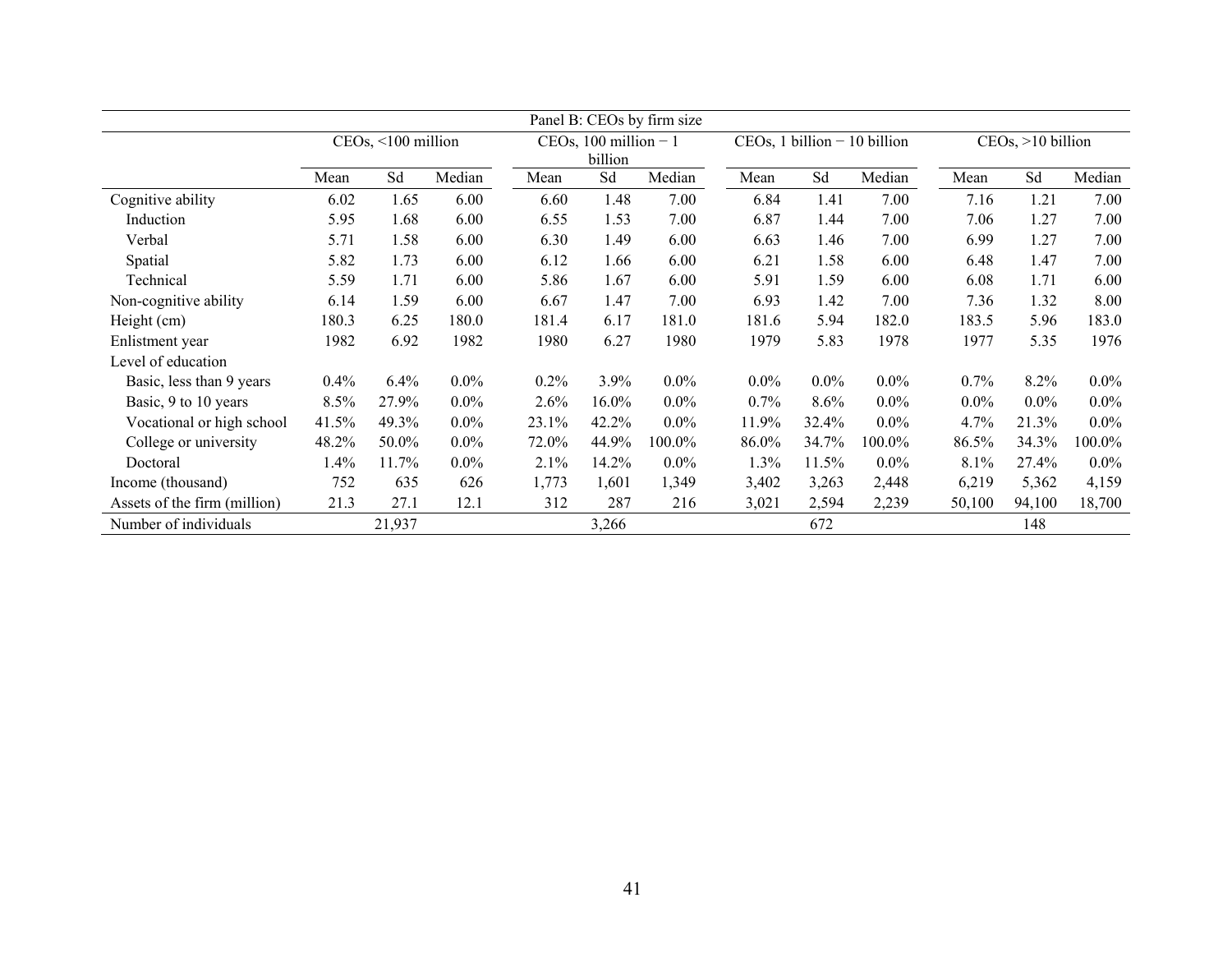#### **CEO traits in family and non-family firms**

Panel A reports descriptive statistics for firms that are and are not in family ownership. Family firms are further divided into companies where the CEO is not a member of the family, the CEO is the founder, and the CEO is the heir of the founder. The unit of observation is an individual. The CEOs are assigned to categories according to the largest firm they have managed during the sample period 2004−10. Panel B regresses each trait on firm characteristics. Three dummies indicate family firms (non-family firm omitted) and logged total assets measures firm size. Columns 1−2 report regressions of the standardized value of cognitive ability. The first specification includes dummies for each year and each enlistment year. The second specification adds fixed effects for industries. Columns 3−4 and 5−6 follow the same structure for standardized values of non-cognitive ability and height, respectively. The *t*-values reported in parentheses are based on standard errors that allow for clustering at the CEO level. The *p*-values in brackets report the tests of equality for each pairing of the family-firm coefficients.

| Panel A: Descriptive statistics of CEOs by family ownership |       |                      |         |         |       |                                                       |       |         |         |       |                       |         |
|-------------------------------------------------------------|-------|----------------------|---------|---------|-------|-------------------------------------------------------|-------|---------|---------|-------|-----------------------|---------|
|                                                             |       | Non-family firm CEOs |         |         |       | Family firm, external CEO<br>Family firm, founder CEO |       |         |         |       | Family firm, heir CEO |         |
|                                                             | Mean  | Sd                   | Median  | Mean    | Sd    | Median                                                | Mean  | Sd      | Median  | Mean  | Sd                    | Median  |
| Cognitive ability                                           | 6.29  | 1.60                 | 6.00    | 6.15    | 1.58  | 6.00                                                  | 5.77  | 1.67    | 6.00    | 5.73  | 1.67                  | 6.00    |
| Induction                                                   | 6.23  | 1.63                 | 6.00    | 6.16    | 1.65  | 6.00                                                  | 5.67  | 1.70    | 6.00    | 5.66  | 1.69                  | 6.00    |
| Verbal                                                      | 5.99  | 1.56                 | 6.00    | 5.83    | 1.49  | 6.00                                                  | 5.47  | 1.61    | 5.00    | 5.39  | 1.58                  | 5.00    |
| Spatial                                                     | 5.96  | 1.70                 | 6.00    | 5.84    | 1.69  | 6.00                                                  | 5.70  | 1.77    | 6.00    | 5.73  | 1.73                  | 6.00    |
| Technical                                                   | 5.73  | 1.70                 | 6.00    | 5.60    | 1.68  | 6.00                                                  | 5.45  | 1.72    | 5.00    | 5.40  | 1.72                  | 5.00    |
| Non-cognitive ability                                       | 6.35  | 1.57                 | 7.00    | 6.19    | 1.55  | 6.00                                                  | 6.00  | 1.61    | 6.00    | 5.90  | 1.60                  | 6.00    |
| Height (cm)                                                 | 180.8 | 6.2                  | 181.0   | 180.5   | 6.3   | 180.0                                                 | 179.9 | 6.2     | 180.0   | 179.9 | 6.3                   | 180.0   |
| Enlistment year                                             | 1981  | 1907                 | 1981    | 1982    | 1907  | 1982                                                  | 1981  | 1907    | 1981    | 1980  | 1908                  | 1979    |
| Level of education                                          |       |                      |         |         |       |                                                       |       |         |         |       |                       |         |
| Basic, less than 9 years                                    | 0.2%  | 4.2%                 | $0.0\%$ | $0.4\%$ | 6.3%  | $0.0\%$                                               | 0.6%  | $7.5\%$ | $0.0\%$ | 1.7%  | 12.8%                 | $0.0\%$ |
| Basic, 9 to 10 years                                        | 5.4%  | 22.6%                | $0.0\%$ | 6.3%    | 24.2% | $0.0\%$                                               | 11.6% | 32.0%   | $0.0\%$ | 15.0% | 35.7%                 | $0.0\%$ |
| Vocational or high school                                   | 33.1% | 47.1%                | $0.0\%$ | 36.9%   | 48.3% | $0.0\%$                                               | 48.9% | 50.0%   | $0.0\%$ | 50.8% | 50.0%                 | 100.0%  |
| College or university                                       | 59.3% | 49.1%                | 100.0%  | 55.4%   | 49.7% | 100.0%                                                | 38.3% | 48.6%   | $0.0\%$ | 32.4% | 46.8%                 | $0.0\%$ |
| Doctoral                                                    | 2.0%  | 14.1%                | $0.0\%$ | 1.0%    | 9.9%  | $0.0\%$                                               | 0.6%  | 8.0%    | $0.0\%$ | 0.1%  | 3.7%                  | $0.0\%$ |
| Income (thousand)                                           | 1,151 | 1,438                | 793     | 985     | 1,272 | 719                                                   | 615   | 427     | 525     | 642   | 456                   | 545     |
| Assets of the firm (million)                                | 600   | 9,901                | 20      | 409     | 5,712 | 21                                                    | 38    | 287     | 11      | 71    | 711                   | 16      |
| Number of individuals                                       |       | 16,609               |         |         | 1,503 |                                                       |       | 6,417   |         |       | 1,494                 |         |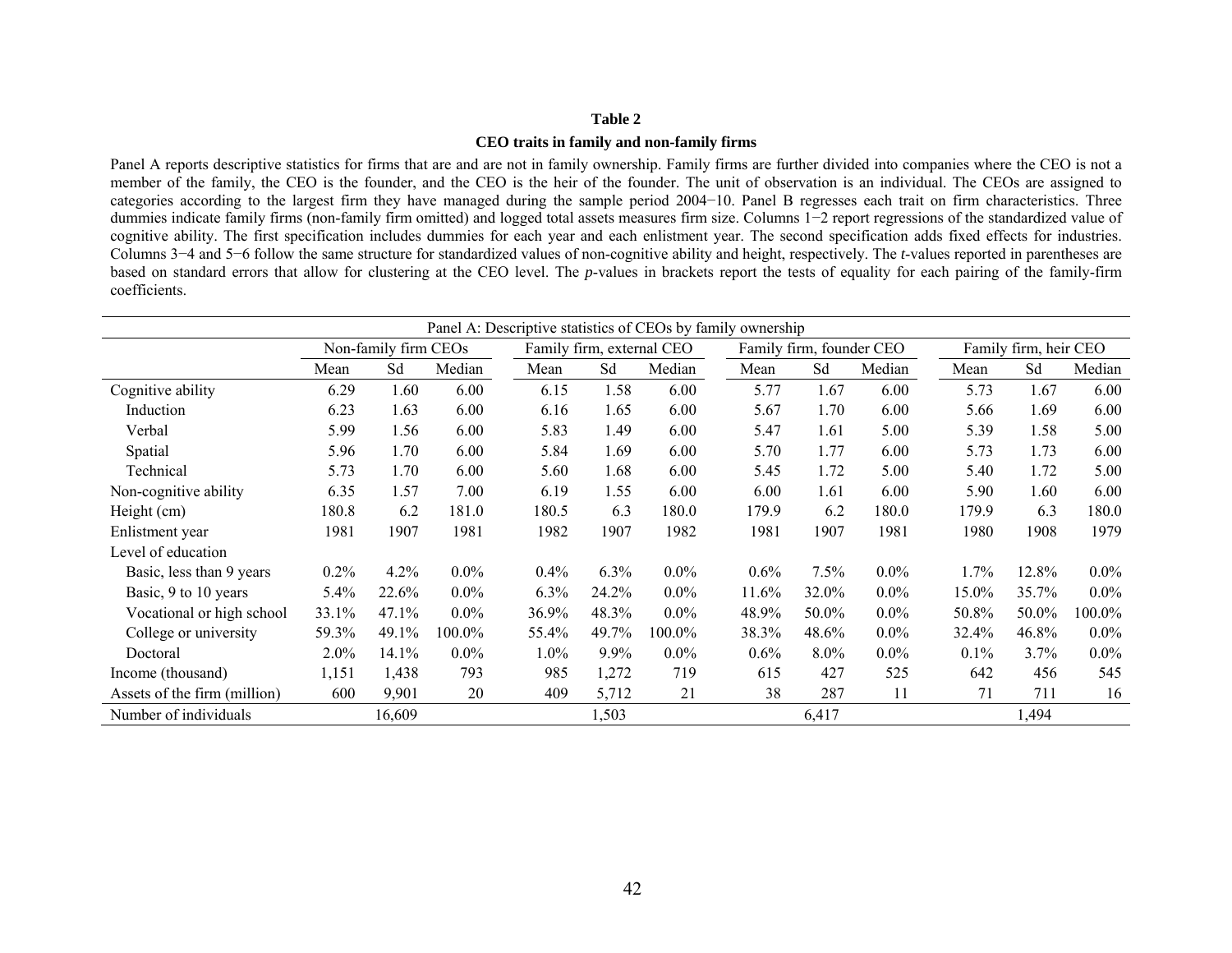| Panel B: Regressions of traits on family company indicators and firm size |            |                   |           |                       |                |           |  |  |  |
|---------------------------------------------------------------------------|------------|-------------------|-----------|-----------------------|----------------|-----------|--|--|--|
| Dependent variable                                                        |            | Cognitive ability |           | Non-cognitive ability |                | Height    |  |  |  |
| Specification                                                             |            | 2                 | 3         | $\overline{4}$        | 5              | 6         |  |  |  |
| Family, external                                                          | $-0.075$   | $-0.034$          | $-0.094$  | $-0.066$              | $-0.032$       | $-0.017$  |  |  |  |
|                                                                           | $(-2.96)$  | $(-1.38)$         | $(-3.42)$ | $(-2.45)$             | $(-1.04)$      | $(-0.55)$ |  |  |  |
| Family, founder                                                           | $-0.226$   | $-0.115$          | $-0.120$  | $-0.049$              | $-0.095$       | $-0.065$  |  |  |  |
|                                                                           | $(-16.21)$ | $(-8.24)$         | $(-8.03)$ | $(-3.20)$             | $(-5.97)$      | $(-4.02)$ |  |  |  |
| Family, heir                                                              | $-0.271$   | $-0.145$          | $-0.226$  | $-0.138$              | $-0.092$       | $-0.057$  |  |  |  |
|                                                                           | $(-10.23)$ | $(-5.49)$         | $(-7.95)$ | $(-4.79)$             | $(-3.03)$      | $(-1.85)$ |  |  |  |
| Total assets                                                              | 0.069      | 0.073             | 0.088     | 0.096                 | 0.049          | 0.050     |  |  |  |
|                                                                           | (20.56)    | (20.89)           | (23.59)   | (24.30)               | (11.99)        | (11.31)   |  |  |  |
| Tests of coeff., <i>p</i> -values                                         |            |                   |           |                       |                |           |  |  |  |
| External = founder                                                        | [<0.01]    | [<0.01]           | [0.38]    | [0.56]                | [0.06]         | [0.15]    |  |  |  |
| $External = heir$                                                         | [<0.01]    | [<0.01]           | [<0.01]   | [0.06]                | [0.16]         | [0.35]    |  |  |  |
| $Founder = heir$                                                          | [0.11]     | [0.28]            | [<0.01]   | [<0.01]               | [0.93]         | $[0.79]$  |  |  |  |
|                                                                           |            |                   |           |                       |                |           |  |  |  |
| Controls                                                                  |            |                   |           |                       |                |           |  |  |  |
| Year                                                                      | Yes        | Yes               | Yes       | Yes                   | Yes            | Yes       |  |  |  |
| Enlistment year                                                           | Yes        | Yes               | Yes       | Yes                   | Yes            | Yes       |  |  |  |
| Industry fixed effects                                                    | No         | Yes               | No        | Yes                   | N <sub>0</sub> | Yes       |  |  |  |
|                                                                           |            |                   |           |                       |                |           |  |  |  |
| Mean dependent variable                                                   | 0.51       | 0.51              | 0.65      | 0.65                  | 0.21           | 0.21      |  |  |  |
| Adjusted $R^2$                                                            | 0.053      | 0.112             | 0.040     | 0.061                 | 0.013          | 0.018     |  |  |  |
| Number of observations                                                    | 96,815     | 96,815            | 96,815    | 96,815                | 96,815         | 96,815    |  |  |  |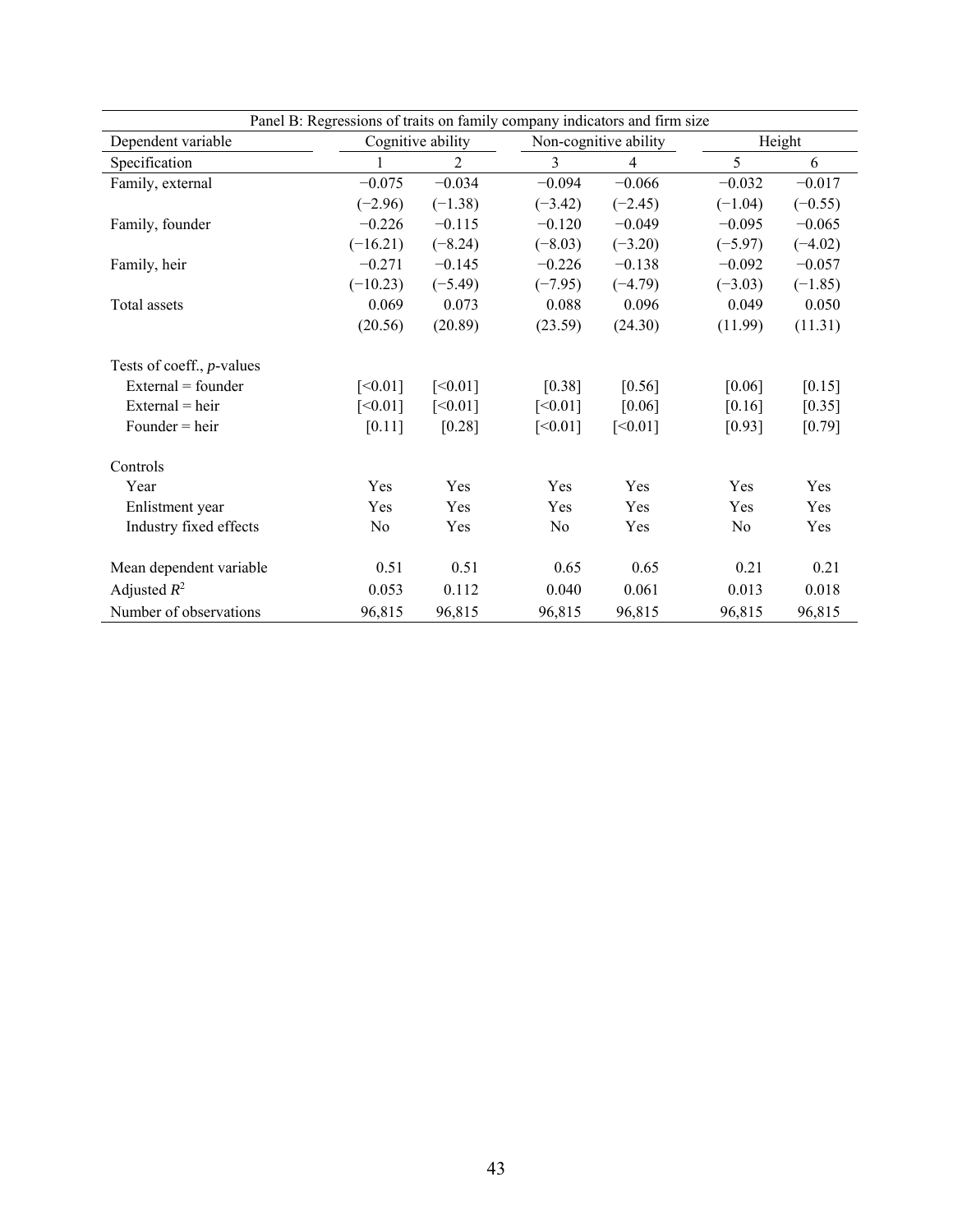#### **Correlations of CEOs' traits with firm size**

The regressions in this table correlate firm size with the standardized values of CEO traits. The regressions are run separately by family firm status. Columns 1−3 report regressions for non-family firms. The first specification includes dummies for each year and each enlistment year. The second specification adds fixed effects for industries and the third specification adds dummies for five levels and eight fields of education. Columns 4−6, 7−9, and 10−12 follow the same structure for family firms managed by a professional CEO, the founder, or a later-generation family member, respectively. The *t*-values reported in parentheses are based on standard errors that allow for clustering at the CEO level.

| Dependent variable        | Logged total assets |                  |         |                |                        |        |                |                       |        |                    |           |           |
|---------------------------|---------------------|------------------|---------|----------------|------------------------|--------|----------------|-----------------------|--------|--------------------|-----------|-----------|
|                           |                     | Non-family firms |         |                | Family firms, external |        |                | Family firms, founder |        | Family firms, heir |           |           |
| Specification             |                     | 2                | 3       | 4              | 5                      | 6      | 7              | 8                     | 9      | 10                 | 11        | 12        |
| Cognitive ability         | 0.217               | 0.208            | 0.066   | 0.129          | 0.154                  | 0.048  | 0.104          | 0.113                 | 0.061  | 0.110              | 0.097     | 0.055     |
|                           | (12.43)             | 12.79            | (3.88)  | (2.28)         | (3.12)                 | (0.97) | (5.52)         | (6.18)                | (3.16) | (2.73)             | (2.52)    | (1.35)    |
| Non-cognitive ability     | 0.296               | 0.272            | 0.223   | 0.094          | 0.128                  | 0.041  | 0.081          | 0.089                 | 0.064  | 0.057              | 0.061     | 0.042     |
|                           | (17.79)             | (18.32)          | (15.27) | (1.70)         | (2.67)                 | (0.87) | (4.59)         | (5.28)                | (3.81) | (1.47)             | (1.65)    | (1.09)    |
| Height                    | 0.130               | 0.110            | 0.093   | 0.150          | 0.152                  | 0.125  | 0.040          | 0.041                 | 0.037  | $-0.022$           | $-0.029$  | $-0.038$  |
|                           | (8.49)              | (7.93)           | (6.94)  | (3.49)         | (3.95)                 | (3.28) | (2.43)         | (2.62)                | (2.42) | $(-0.59)$          | $(-0.79)$ | $(-1.03)$ |
| Controls                  |                     |                  |         |                |                        |        |                |                       |        |                    |           |           |
| Year                      | Yes                 | Yes              | Yes     | Yes            | Yes                    | Yes    | Yes            | Yes                   | Yes    | Yes                | Yes       | Yes       |
| Enlistment year           | Yes                 | Yes              | Yes     | Yes            | Yes                    | Yes    | Yes            | Yes                   | Yes    | Yes                | Yes       | Yes       |
| Industry fixed effects    | N <sub>0</sub>      | Yes              | Yes     | N <sub>0</sub> | Yes                    | Yes    | N <sub>0</sub> | Yes                   | Yes    | N <sub>0</sub>     | Yes       | Yes       |
| Education level and field | N <sub>0</sub>      | N <sub>0</sub>   | Yes     | No             | No                     | Yes    | No             | No                    | Yes    | N <sub>0</sub>     | No        | Yes       |
| Mean dependent variable   | 10.06               | 10.06            | 10.06   | 9.85           | 9.85                   | 9.85   | 9.22           | 9.22                  | 9.22   | 9.61               | 9.61      | 9.61      |
| Adjusted $R^2$            | 0.091               | 0.241            | 0.283   | 0.063          | 0.212                  | 0.262  | 0.021          | 0.119                 | 0.147  | 0.031              | 0.124     | 0.143     |
| Number of observations    | 61,437              | 61,437           | 61,437  | 4,207          | 4,207                  | 4,207  | 25,427         | 25,427                | 25,427 | 5,744              | 5,744     | 5,744     |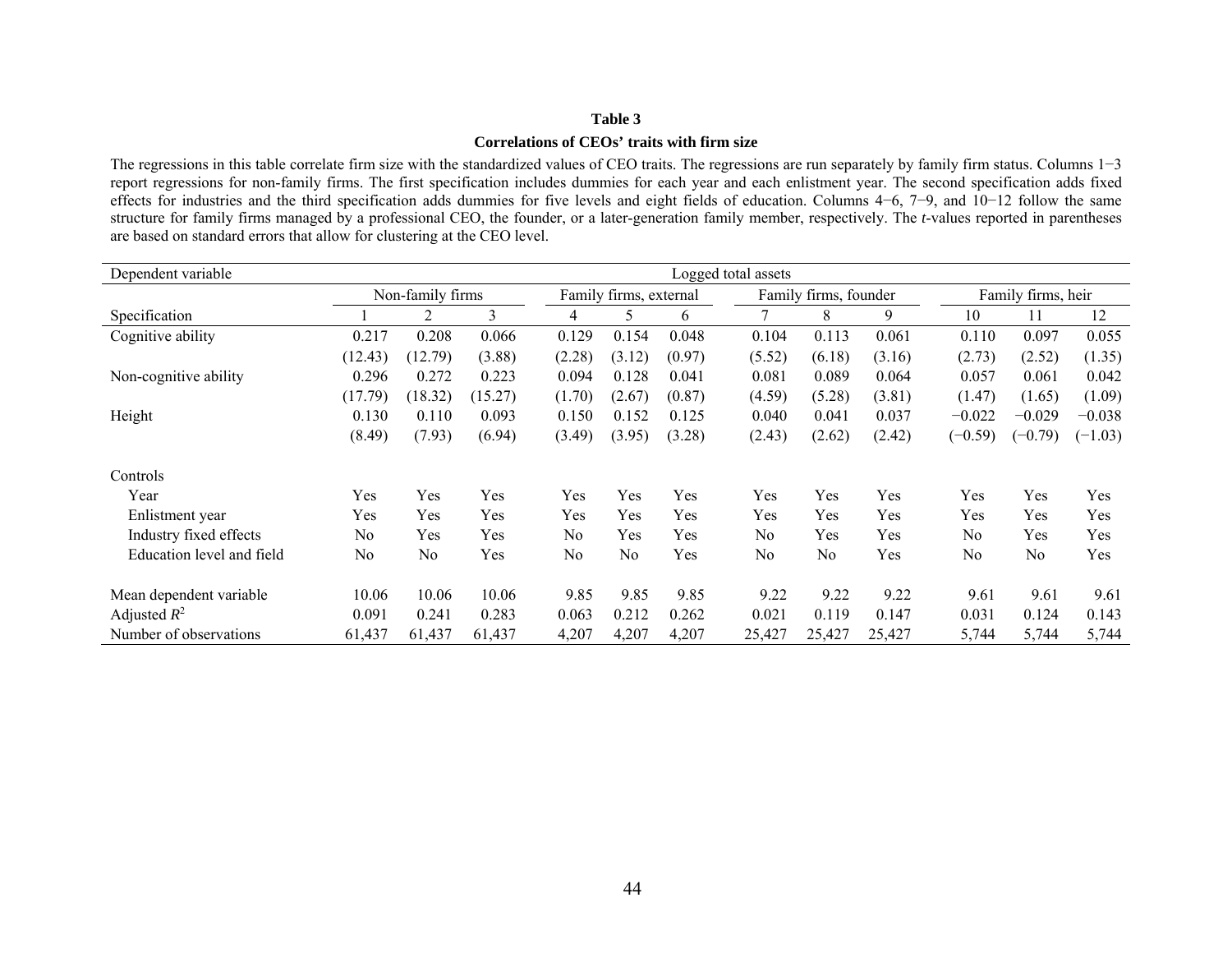#### **Contribution of traits to attaining a CEO position**

This table reports results from linear probability models which explain the dummy for CEOs with standardized values of cognitive and non-cognitive ability, and height. Columns 1−3 in Panel A add each trait separately. They, along with all other specifications, also include dummies for each year and each enlistment year. Column 4 includes all traits in the regression. Column 5 adds dummies for five levels and eight fields of education. Column 6 further includes fixed effects for brothers who are born to the same mother. Panel B repeats the same structure for the four subcomponents of cognitive ability. The *t*-values reported in parentheses are based on standard errors that allow for clustering at the individual level or at the family level in the family fixed effects specifications. In Panel A, the number of observations is 8,760,402 in all but the family fixed effects specifications in which missing family links reduce the sample size by 94,049 observations. The corresponding numbers in Panel B are 84,251 and 7,709,018 because the subscores are missing for some individuals. The mean dependent variable and the coefficients are multiplied by one hundred.

| Panel A: Baseline regressions |           |                |                |                |           |           |  |  |  |
|-------------------------------|-----------|----------------|----------------|----------------|-----------|-----------|--|--|--|
| Dependent variable            |           |                |                | CEO dummy      |           |           |  |  |  |
| Specification                 | ı         | $\overline{2}$ | 3              | $\overline{4}$ | 5         | 6         |  |  |  |
| Cognitive ability             | 0.552     |                |                | 0.307          | 0.227     | 0.246     |  |  |  |
|                               | (71.09)   |                |                | (38.51)        | (24.91)   | (10.10)   |  |  |  |
| Non-cognitive ability         |           | 0.724          |                | 0.591          | 0.552     | 0.380     |  |  |  |
|                               |           | (81.81)        |                | (64.64)        | (60.35)   | (17.31)   |  |  |  |
| Height                        |           |                | 0.244          | 0.122          | 0.112     | 0.137     |  |  |  |
|                               |           |                | (31.09)        | (15.56)        | (14.36)   | (5.77)    |  |  |  |
| Controls                      |           |                |                |                |           |           |  |  |  |
| Year                          | Yes       | Yes            | Yes            | Yes            | Yes       | Yes       |  |  |  |
| Enlistment year               | Yes       | Yes            | Yes            | Yes            | Yes       | Yes       |  |  |  |
| Education                     | No        | N <sub>0</sub> | N <sub>0</sub> | N <sub>0</sub> | Yes       | Yes       |  |  |  |
| Family fixed effects          | No        | N <sub>0</sub> | No             | No             | No        | Yes       |  |  |  |
| Mean dependent variable       | 1.113     | 1.113          | 1.113          | 1.113          | 1.113     | 1.111     |  |  |  |
| Adjusted $R^2$                | 0.004     | 0.006          | 0.002          | 0.007          | 0.010     | 0.501     |  |  |  |
| Number of observations        | 8,760,402 | 8,760,402      | 8,760,402      | 8,760,402      | 8,760,402 | 8,666,353 |  |  |  |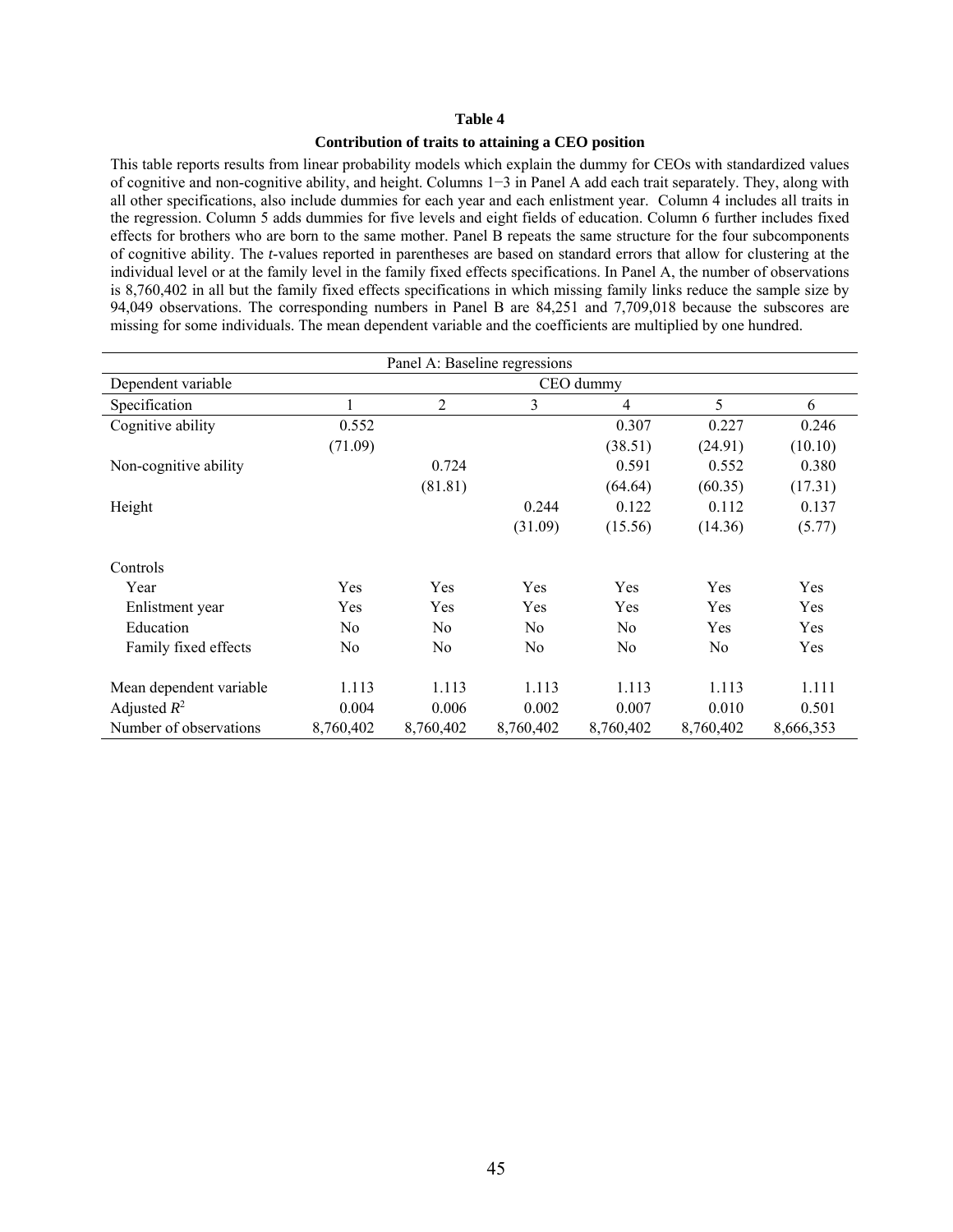|                         | Panel B. Components of cognitive ability |                |                |                |                |                |           |  |  |
|-------------------------|------------------------------------------|----------------|----------------|----------------|----------------|----------------|-----------|--|--|
| Dependent variable      |                                          |                |                | CEO dummy      |                |                |           |  |  |
| Specification           | 1                                        | $\overline{c}$ | 3              | $\overline{4}$ | 5              | 6              | $\tau$    |  |  |
| Induction               | 0.588                                    |                |                |                | 0.245          | 0.153          | 0.156     |  |  |
|                         | (67.32)                                  |                |                |                | (17.26)        | (10.70)        | (4.62)    |  |  |
| Verbal                  |                                          | 0.530          |                |                | 0.121          | 0.070          | 0.122     |  |  |
|                         |                                          | (61.38)        |                |                | (9.37)         | (5.29)         | (3.87)    |  |  |
| Spatial                 |                                          |                | 0.387          |                | $-0.009$       | $-0.011$       | $-0.010$  |  |  |
|                         |                                          |                | (45.81)        |                | $(-0.76)$      | $(-0.99)$      | $(-0.38)$ |  |  |
| Technical               |                                          |                |                | 0.444          | 0.038          | 0.074          | 0.082     |  |  |
|                         |                                          |                |                | (51.32)        | (3.20)         | (6.17)         | (2.78)    |  |  |
| Non-cognitive ability   |                                          |                |                |                | 0.625          | 0.587          | 0.391     |  |  |
|                         |                                          |                |                |                | (61.43)        | (57.76)        | (15.67)   |  |  |
| Height                  |                                          |                |                |                | 0.127          | 0.117          | 0.147     |  |  |
|                         |                                          |                |                |                | (14.60)        | (13.52)        | (5.44)    |  |  |
| Controls                |                                          |                |                |                |                |                |           |  |  |
| Year                    | Yes                                      | Yes            | Yes            | Yes            | Yes            | Yes            | Yes       |  |  |
| Enlistment year         | Yes                                      | Yes            | Yes            | Yes            | Yes            | Yes            | Yes       |  |  |
| Education               | No                                       | No             | No             | N <sub>0</sub> | N <sub>0</sub> | Yes            | Yes       |  |  |
| Family fixed effects    | N <sub>0</sub>                           | No             | N <sub>0</sub> | No             | No             | N <sub>0</sub> | Yes       |  |  |
| Mean dependent variable | 1.195                                    | 1.195          | 1.195          | 1.195          | 1.195          | 1.195          | 1.193     |  |  |
| Adjusted $R^2$          | 0.004                                    | 0.003          | 0.002          | 0.003          | 0.007          | 0.008          | 0.514     |  |  |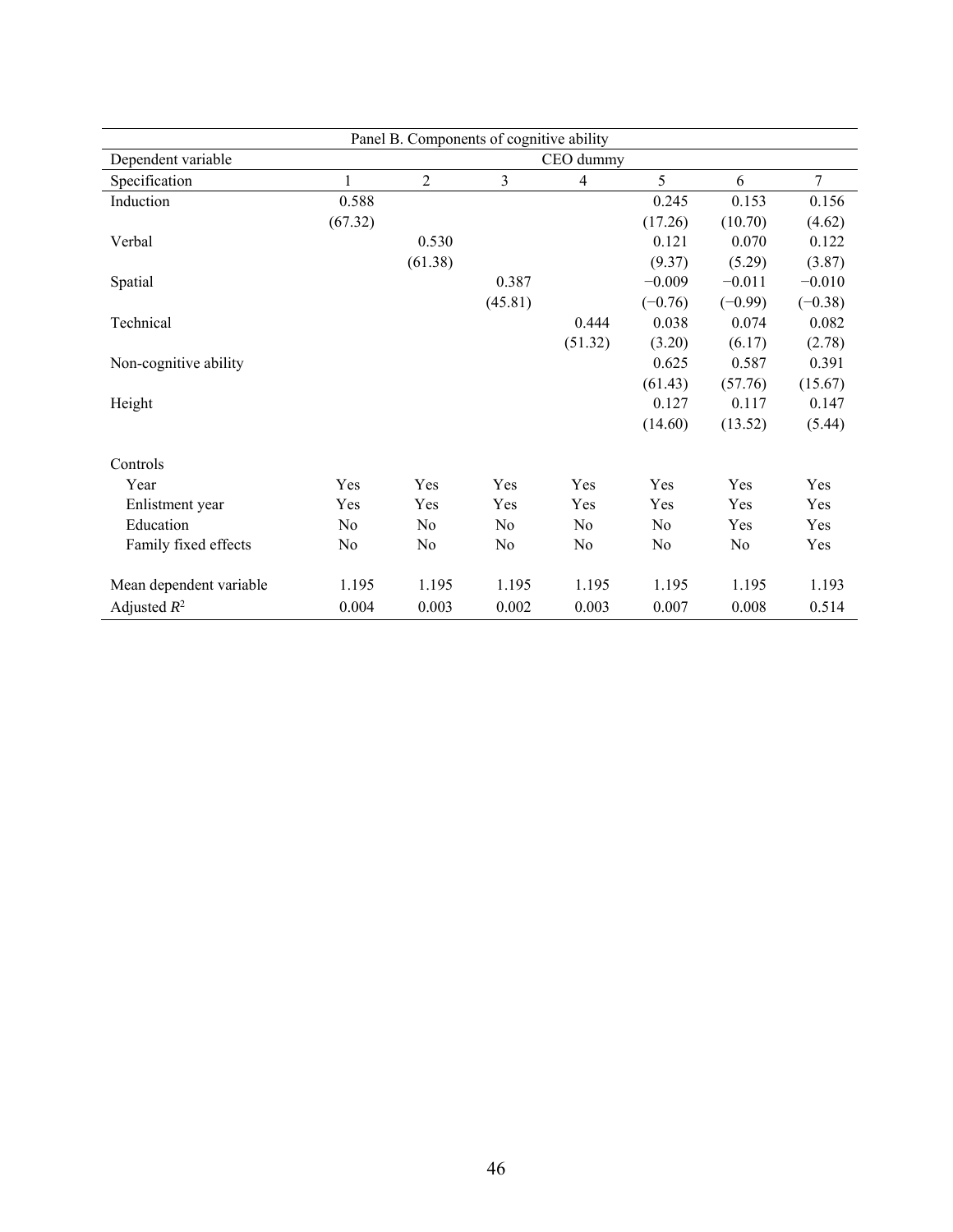#### **Fraction of population dominated by CEOs**

The table reports the fraction of the population that is dominated by CEOs according to their personal traits. The analysis considers each trait separately and in combination with the other traits. Panel A compares, separately for small and large firms, each trait to the population by calculating the proportion of the population that is dominated by CEOs at different parts of the CEOs' trait distribution. The results have been smoothed by means of interpolation; see the text for additional details. Panel B predicts, for each individual, the probability of attaining a CEO position based on the regression in Column 4 of Table 2 Panel A. The predicted probability then determines the proportion of the population a CEO dominates. Panel C reports the occupational distribution of the individuals who dominate the median CEO in each firm-size category. A skill level is attributed to each occupation using the mapping of the ISCO-88 standard of occupations into the ISCED-76 classification of education. The management category includes corporate management only; non-profit management is excluded. Academics are in the teaching category. The number of observations in Panel C is less than that implied by Panel B because occupational codes are not available for all individuals. Panel D reports the population dominated by CEOs according to taxable labor income. Panels B and D calculate the cumulative probabilities separately for four firm-size categories and by family firm status.

|         | Panel A: Fraction of population dominated by CEOs' traits, by firm size |                          |           |                      |                          |          |  |  |  |  |
|---------|-------------------------------------------------------------------------|--------------------------|-----------|----------------------|--------------------------|----------|--|--|--|--|
|         |                                                                         | $\leq 100$ million       |           | $>10$ billion        |                          |          |  |  |  |  |
|         | Cognitive<br>ability                                                    | Non-cognitive<br>ability | Height    | Cognitive<br>ability | Non-cognitive<br>ability | Height   |  |  |  |  |
| $5\%$   | 15.0%                                                                   | 15.8%                    | $8.0\%$   | 46.4%                | $43.5\%$                 | 17.0%    |  |  |  |  |
| 25%     | 43.4%                                                                   | 46.8%                    | $31.4\%$  | 69.6%                | 75.0%                    | 53.4%    |  |  |  |  |
| 50%     | 66.2%                                                                   | 72.9%                    | 57.0%     | 82.7%                | 92.4%                    | 73.9%    |  |  |  |  |
| 75%     | 84.0%                                                                   | 89.0%                    | 78.8%     | 92.5%                | 97.6%                    | 89.8%    |  |  |  |  |
| 90%     | 93.3%                                                                   | 96.1%                    | 91.7%     | 97.3%                | 99.2%                    | $96.5\%$ |  |  |  |  |
| 95%     | $96.5\%$                                                                | 98.2%                    | 95.8%     | 98.7%                | 99.6%                    | 98.0%    |  |  |  |  |
| $100\%$ | 100.0%                                                                  | 100.0%                   | $100.0\%$ | 100.0%               | 100.0%                   | 101.0%   |  |  |  |  |

Panel B: Fraction of population dominated by CEOs' combinations of traits, by firm size, and by family firm status

|       |                | CEOs by firm size   |                      |           | CEOs by family firm status |          |          |          |  |
|-------|----------------|---------------------|----------------------|-----------|----------------------------|----------|----------|----------|--|
|       | $\leq 100$ mil | $100 \text{ mil}$ – | $1 \text{ bil} - 10$ | $>10$ bil | Non-                       | Family,  | Family,  | Family,  |  |
|       |                | 1 bil               | bil                  |           | family                     | external | founder  | heir     |  |
| $5\%$ | 20.6%          | 39.3%               | 49.9%                | $67.4\%$  | $25.1\%$                   | 21.5%    | $19.0\%$ | 16.9%    |  |
| 25%   | 54.3%          | 72.5%               | 79.0%                | 87.7%     | 61.3%                      | 57.0%    | 50.0%    | $46.0\%$ |  |
| 50%   | 76.6%          | 88.2%               | 91.4%                | $95.4\%$  | 81.8%                      | $77.7\%$ | 73.1%    | 69.2%    |  |
| 75%   | $90.8\%$       | 95.8%               | 97.1%                | 98.8%     | 93.3%                      | 91.2%    | 88.9%    | 87.2%    |  |
| 90%   | $96.9\%$       | 98.6%               | 99.1%                | 99.5%     | 97.8%                      | 97.3%    | 96.3%    | 95.8%    |  |
| 95%   | 98.6%          | 99.4%               | 99.6%                | 99.8%     | 99.0%                      | 98.8%    | 98.5%    | 97.9%    |  |
| 100%  | 100.0%         | 100.0%              | 100.0%               | $100.0\%$ | $100.0\%$                  | 100.0%   | 100.0%   | 100.0%   |  |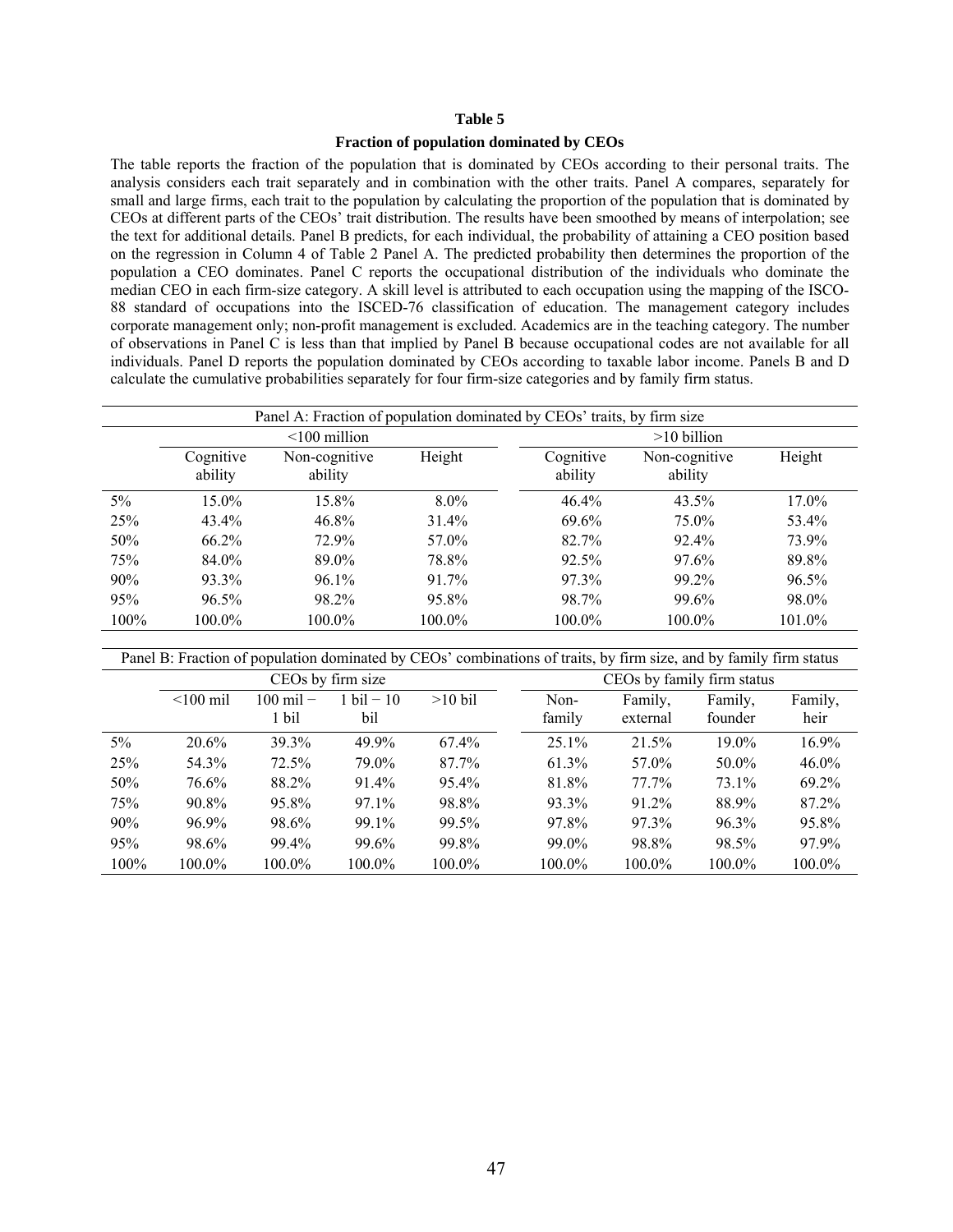| Panel C: Occupational distribution of individuals who dominate the median CEO |             |                                            |                                  |           |  |  |  |  |  |
|-------------------------------------------------------------------------------|-------------|--------------------------------------------|----------------------------------|-----------|--|--|--|--|--|
|                                                                               |             | Size of the firm managed by the median CEO |                                  |           |  |  |  |  |  |
|                                                                               | $<$ 100 mil | $100 \text{ mil} - 1 \text{ bil}$          | $1 \text{ bil} - 10 \text{ bil}$ | $>10$ bil |  |  |  |  |  |
| Low skill                                                                     | 20.9%       | 15.0%                                      | 12.9%                            | 9.8%      |  |  |  |  |  |
| Medium skill                                                                  | 20.2%       | 18.2%                                      | 17.3%                            | 15.9%     |  |  |  |  |  |
| High skill                                                                    | 58.9%       | 66.8%                                      | 69.7%                            | 74.2%     |  |  |  |  |  |
| Management                                                                    | 23.7%       | 28.9%                                      | 30.9%                            | 33.4%     |  |  |  |  |  |
| <b>IT</b>                                                                     | $7.7\%$     | $7.7\%$                                    | 7.6%                             | 7.6%      |  |  |  |  |  |
| Engineering                                                                   | $6.3\%$     | $6.6\%$                                    | $6.6\%$                          | 6.6%      |  |  |  |  |  |
| Teaching                                                                      | $5.9\%$     | $6.1\%$                                    | $6.2\%$                          | $6.5\%$   |  |  |  |  |  |
| <b>Business</b>                                                               | 4.3%        | $4.6\%$                                    | 4.8%                             | $5.0\%$   |  |  |  |  |  |
| Medicine                                                                      | $2.4\%$     | $3.2\%$                                    | $3.6\%$                          | 4.6%      |  |  |  |  |  |
| Military                                                                      | $2.4\%$     | 2.9%                                       | $3.1\%$                          | $3.4\%$   |  |  |  |  |  |
| Law                                                                           | $0.9\%$     | $1.1\%$                                    | $1.1\%$                          | $1.2\%$   |  |  |  |  |  |
| Other                                                                         | $5.4\%$     | $5.6\%$                                    | 5.8%                             | 5.9%      |  |  |  |  |  |
| Total                                                                         | 100.0%      | $100.0\%$                                  | 100.0%                           | 100.0%    |  |  |  |  |  |
| Number of individuals                                                         | 275,624     | 143,286                                    | 103,690                          | 53,927    |  |  |  |  |  |

|         | Panel D: Fraction of population dominated by CEOs' labor income, by firm size, and by family firm status |                              |                             |           |                |                            |                    |                 |  |  |  |
|---------|----------------------------------------------------------------------------------------------------------|------------------------------|-----------------------------|-----------|----------------|----------------------------|--------------------|-----------------|--|--|--|
|         |                                                                                                          |                              | CEOs by firm size           |           |                | CEOs by family firm status |                    |                 |  |  |  |
|         | $< 100$ mil                                                                                              | $100 \text{ mil} -$<br>1 bil | $1 \text{ bil} - 10$<br>bil | $>10$ bil | Non-<br>family | Family,<br>external        | Family.<br>founder | Family,<br>heir |  |  |  |
| $5\%$   | 22.8%                                                                                                    | $85.5\%$                     | $96.1\%$                    | 98.8%     | 26.8%          | 32.6%                      | 21.2%              | 22.8%           |  |  |  |
| 25%     | 67.7%                                                                                                    | 96.7%                        | 99.3%                       | 99.7%     | 80.5%          | 77.2%                      | 57.5%              | $65.4\%$        |  |  |  |
| 50%     | 86.9%                                                                                                    | 98.8%                        | 99.8%                       | 99.9%     | 93.9%          | 91.6%                      | 79.3%              | 82.8%           |  |  |  |
| 75%     | $95.2\%$                                                                                                 | 99.6%                        | 99.9%                       | 99.98%    | 98.4%          | $97.1\%$                   | $90.7\%$           | 92.2%           |  |  |  |
| 90%     | 98.3%                                                                                                    | 99.8%                        | 99.97%                      | 99.997%   | 99.6%          | 99.2%                      | 95.8%              | 96.6%           |  |  |  |
| 95%     | 99.1%                                                                                                    | 99.9%                        | 99.99%                      | 99.999%   | 99.8%          | 99.6%                      | 97.7%              | 98.1%           |  |  |  |
| $100\%$ | 100.0%                                                                                                   | 100.0%                       | 100.0%                      | 100.0%    | 100.0%         | 100.0%                     | 100.0%             | 100.0%          |  |  |  |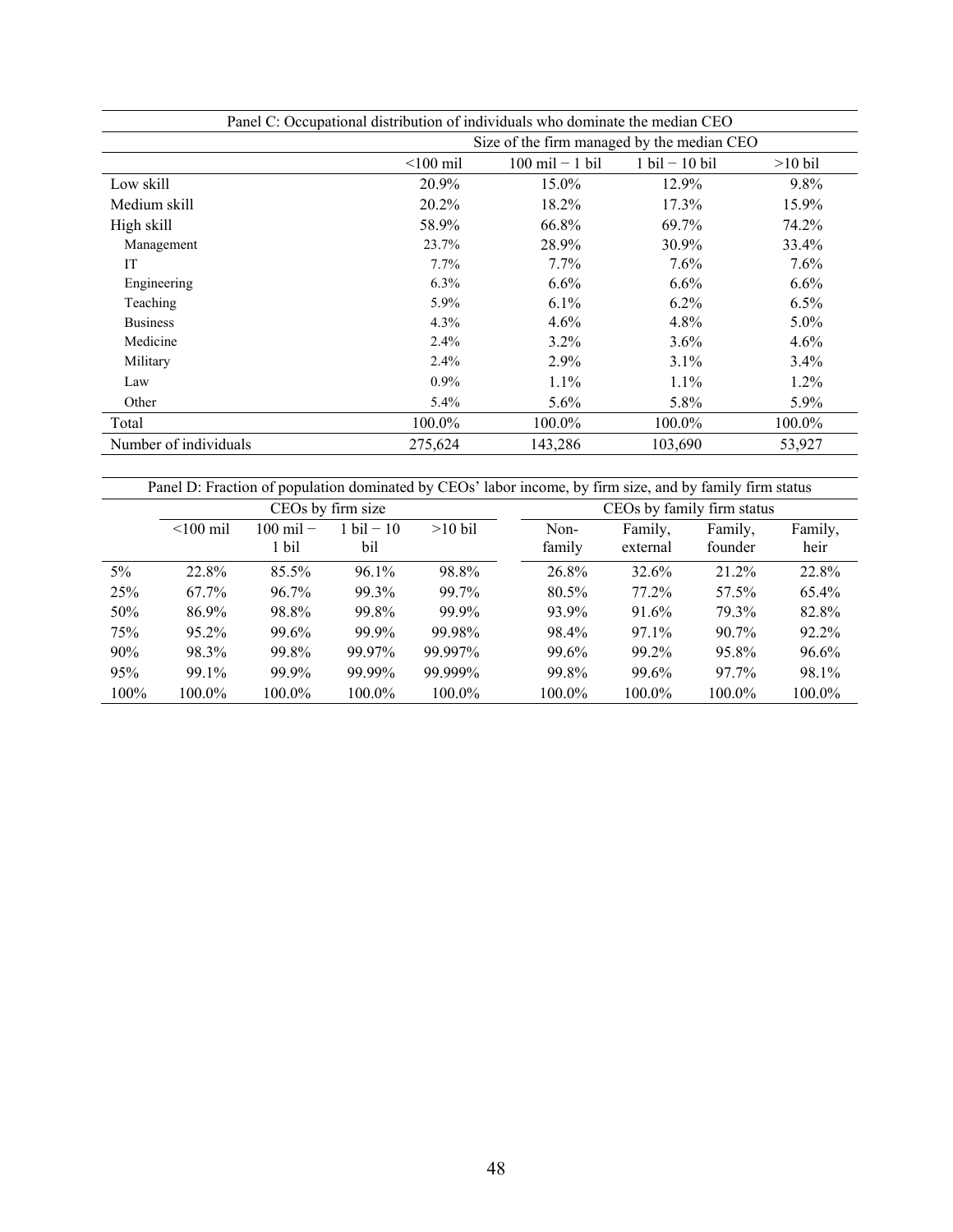#### **Pay premium of CEOs and other professions**

This table estimates the pay premiums of CEOs, medical doctors, lawyers, and engineers relative to the population. The dependent variable is the logged taxable labor income that captures base salaries, bonus payments, stock option grants, and benefits awarded to an individual in a given year. Individuals with no taxable labor income are not included in the regression. Column 1 includes dummies for CEOs in different firm-size categories and for medical doctors, lawyers, and engineers, and dummies for year and enlistment year. Column 2 includes the standardized values of cognitive and non-cognitive ability, and height. Column 3 adds dummies for five levels and eight fields of education and column 4 adds fixed effects for brothers who are born to the same mother. The *t*-values reported in parentheses are based on standard errors that allow for clustering at the individual level in all but the family fixed effects specifications where the clustering is at the level of the family.

| Dependent variable                | Logged income  |                |                |                |  |  |  |  |  |
|-----------------------------------|----------------|----------------|----------------|----------------|--|--|--|--|--|
| Specification                     | 1              | $\overline{2}$ | $\overline{3}$ | $\overline{4}$ |  |  |  |  |  |
| CEO dummy, <100 mil               | 0.599          | 0.491          | 0.463          | 0.282          |  |  |  |  |  |
|                                   | (159.22)       | (133.54)       | (127.89)       | (52.49)        |  |  |  |  |  |
| $100 \text{ mil} - 1 \text{ bil}$ | 1.389          | 1.216          | 1.118          | 0.581          |  |  |  |  |  |
|                                   | (126.72)       | (112.07)       | (102.70)       | (39.77)        |  |  |  |  |  |
| $1$ bil - 10 bil                  | 1.960          | 1.756          | 1.617          | 0.767          |  |  |  |  |  |
|                                   | (68.68)        | (62.36)        | (58.18)        | (19.64)        |  |  |  |  |  |
| $. > 10$ bil                      | 2.522          | 2.261          | 2.098          | 0.992          |  |  |  |  |  |
|                                   | (30.48)        | (27.98)        | (26.59)        | (8.80)         |  |  |  |  |  |
| Medical doctor dummy              | 0.820          | 0.618          |                |                |  |  |  |  |  |
|                                   | (188.40)       | (134.69)       |                |                |  |  |  |  |  |
| Lawyer dummy                      | 0.627          | 0.481          |                |                |  |  |  |  |  |
|                                   | (87.74)        | (67.65)        |                |                |  |  |  |  |  |
| Engineer dummy                    | 0.503          | 0.352          |                |                |  |  |  |  |  |
|                                   | (248.76)       | (162.24)       |                |                |  |  |  |  |  |
| Cognitive ability                 |                | 0.094          | 0.056          | 0.068          |  |  |  |  |  |
|                                   |                | (137.49)       | (75.44)        | (34.28)        |  |  |  |  |  |
| Non-cognitive ability             |                | 0.111          | 0.103          | 0.077          |  |  |  |  |  |
|                                   |                | (157.23)       | (144.73)       | (42.91)        |  |  |  |  |  |
| Height                            |                | 0.022          | 0.020          | 0.018          |  |  |  |  |  |
|                                   |                | (35.22)        | (32.80)        | (9.35)         |  |  |  |  |  |
| Controls                          |                |                |                |                |  |  |  |  |  |
| Year                              | Yes            | Yes            | Yes            | Yes            |  |  |  |  |  |
| Enlistment year                   | Yes            | Yes            | Yes            | Yes            |  |  |  |  |  |
| Education                         | N <sub>0</sub> | N <sub>o</sub> | Yes            | Yes            |  |  |  |  |  |
| Family fixed effects              | N <sub>o</sub> | N <sub>o</sub> | N <sub>0</sub> | Yes            |  |  |  |  |  |
| Mean dependent variable           | 12.55          | 12.55          | 12.55          | 12.55          |  |  |  |  |  |
| Adjusted $R^2$                    | 0.040          | 0.076          | 0.092          | 0.531          |  |  |  |  |  |
| Number of observations            | 7,765,917      | 7,765,917      | 7,765,917      | 7,687,378      |  |  |  |  |  |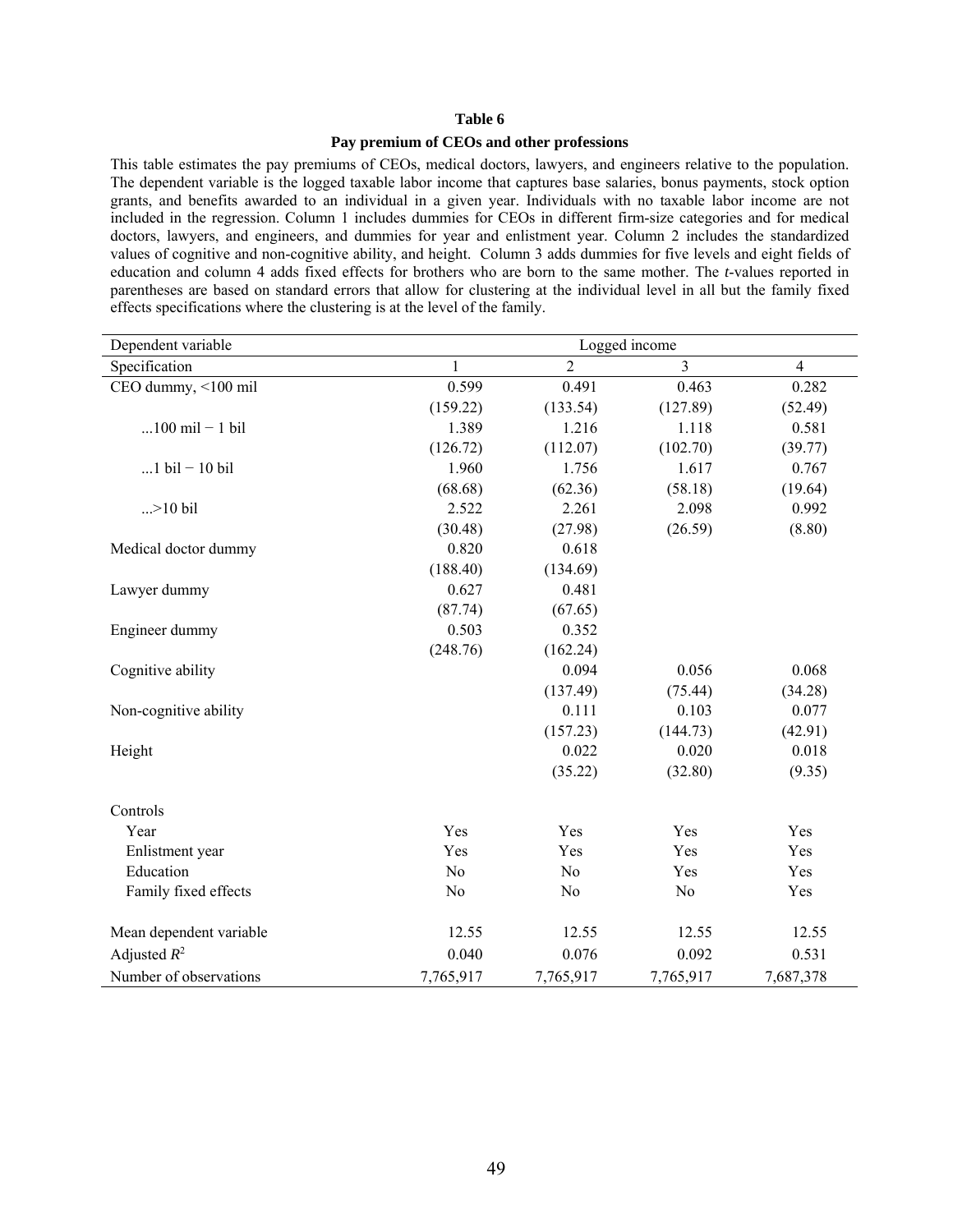#### **Distributions of personal traits for the population, skilled professions, and CEOs**

This table reports the distribution of cognitive ability, non-cognitive ability, and height. In Panel A, the statistics are calculated separately for the population and for CEOs of firms with less than 100 million, 100 million to 1 billion, 1 billion to 10 billion, and more than 10 billion in total assets. Panel B reports the descriptive statistics for firms that are and are not family owned. The family firms are further divided into companies managed by a professional non-family CEO, the founder, or a later-generation family member.

|                        |         |              |            | Panel A: Population and skilled professions |            |            |        |            |         |
|------------------------|---------|--------------|------------|---------------------------------------------|------------|------------|--------|------------|---------|
| Ability score stanines | ı       | 2            | 3          | 4                                           | 5          | 6          | 7      | 8          | 9       |
| Height categories      |         | $\leq$ 165cm | $165 - 69$ | $170 - 74$                                  | $175 - 79$ | $180 - 84$ | 185-89 | $190 - 94$ | >195cm  |
|                        |         |              |            | Population                                  |            |            |        |            |         |
| Cognitive ability      | 3.1%    | $6.7\%$      | $10.4\%$   | 15.0%                                       | 22.3%      | 17.3%      | 13.0%  | 7.9%       | $4.2\%$ |
| Non-cognitive ability  | $2.0\%$ | 5.8%         | $10.7\%$   | $17.2\%$                                    | 23.4%      | 18.9%      | 13.9%  | $6.3\%$    | 1.8%    |
| Height                 |         | 1.2%         | 5.5%       | $17.2\%$                                    | 28.7%      | 27.1%      | 14.6%  | 4.7%       | $1.0\%$ |
|                        |         |              |            | Medical doctors                             |            |            |        |            |         |
| Cognitive ability      | $0.1\%$ | 0.2%         | $0.5\%$    | 1.4%                                        | 6.5%       | 13.4%      | 23.2%  | 26.5%      | 28.1%   |
| Non-cognitive ability  | 0.6%    | 1.8%         | 3.9%       | $7.8\%$                                     | 14.3%      | 18.8%      | 25.4%  | 18.2%      | $9.2\%$ |
| Height                 |         | $0.4\%$      | $2.7\%$    | 11.8%                                       | 26.4%      | 29.6%      | 20.0%  | 7.1%       | 2.0%    |
|                        |         |              |            | Engineers                                   |            |            |        |            |         |
| Cognitive ability      | $0.1\%$ | $0.2\%$      | $0.8\%$    | 2.7%                                        | $10.5\%$   | 17.9%      | 24.8%  | 23.8%      | 19.3%   |
| Non-cognitive ability  | $0.2\%$ | $1.4\%$      | $4.4\%$    | 11.8%                                       | 21.8%      | 24.1%      | 22.2%  | $11.1\%$   | $3.1\%$ |
| Height                 |         | $0.6\%$      | 3.4%       | 13.4%                                       | 26.9%      | 29.2%      | 18.0%  | 6.7%       | 1.7%    |
|                        |         |              |            | Lawyers                                     |            |            |        |            |         |
| Cognitive ability      | $0.2\%$ | 0.4%         | 1.2%       | 3.9%                                        | 15.2%      | 22.7%      | 27.3%  | 19.3%      | 9.8%    |
| Non-cognitive ability  | $0.6\%$ | $1.7\%$      | 4.4%       | $9.3\%$                                     | 16.5%      | 21.9%      | 25.4%  | 15.3%      | 4.9%    |
| Height                 |         | $0.4\%$      | 3.1%       | 12.3%                                       | 26.7%      | 30.6%      | 18.8%  | $6.8\%$    | 1.4%    |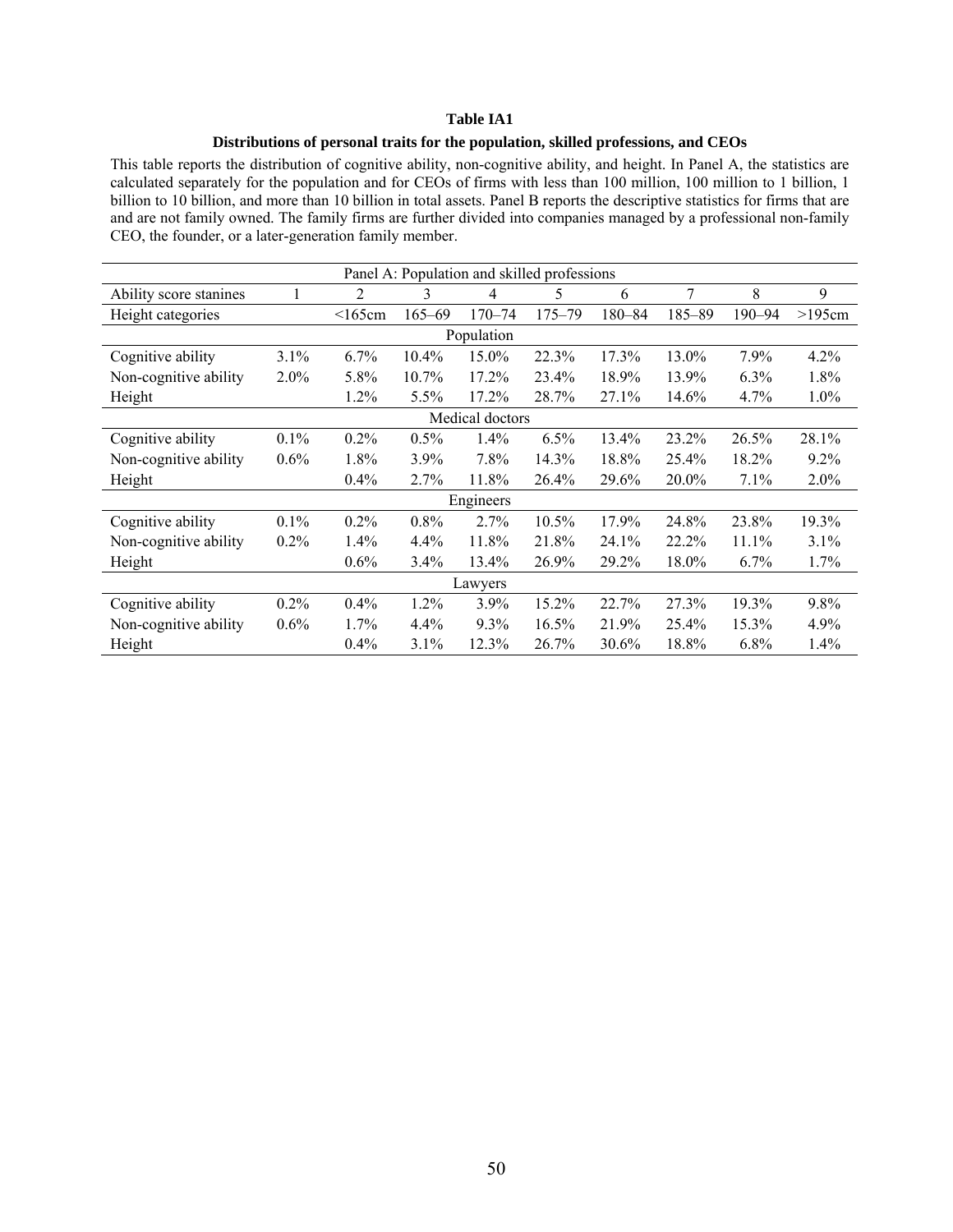|                       |         |         |                                   | Panel B: CEOs by firm size     |       |       |       |       |       |
|-----------------------|---------|---------|-----------------------------------|--------------------------------|-------|-------|-------|-------|-------|
|                       |         |         |                                   | CEOs, <100 million             |       |       |       |       |       |
| Cognitive ability     | 0.4%    | 1.7%    | 4.6%                              | 9.9%                           | 21.9% | 22.0% | 19.7% | 13.3% | 6.6%  |
| Non-cognitive ability | 0.4%    | 1.5%    | 3.8%                              | 9.1%                           | 18.5% | 22.4% | 24.2% | 14.7% | 5.5%  |
| Height                |         | 0.6%    | 3.3%                              | 13.5%                          | 27.6% | 30.1% | 17.8% | 5.8%  | 1.3%  |
|                       |         |         | $CEOs$ , 100 million $-1$ billion |                                |       |       |       |       |       |
| Cognitive ability     | 0.1%    | 0.3%    | 1.6%                              | 5.3%                           | 16.2% | 23.1% | 24.4% | 18.5% | 10.6% |
| Non-cognitive ability | $0.0\%$ | 0.8%    | 2.0%                              | 5.1%                           | 13.0% | 19.9% | 27.6% | 23.0% | 8.7%  |
| Height                |         | 0.2%    | 2.1%                              | 10.7%                          | 25.9% | 29.6% | 22.2% | 7.5%  | 1.9%  |
|                       |         |         |                                   | $CEOs, 1 billion - 10 billion$ |       |       |       |       |       |
| Cognitive ability     | $0.0\%$ | $0.0\%$ | 0.7%                              | 4.3%                           | 14.1% | 18.8% | 28.0% | 20.8% | 13.2% |
| Non-cognitive ability | $0.0\%$ | 0.4%    | 1.2%                              | 3.4%                           | 11.9% | 16.2% | 30.5% | 22.8% | 13.5% |
| Height                |         | 0.3%    | 1.9%                              | 9.5%                           | 23.2% | 34.4% | 22.2% | 7.3%  | 1.2%  |
|                       |         |         |                                   | CEOs, >10 billion              |       |       |       |       |       |
| Cognitive ability     | $0.0\%$ | $0.0\%$ | $0.0\%$                           | 0.7%                           | 7.4%  | 23.0% | 30.4% | 21.6% | 16.9% |
| Non-cognitive ability | $0.0\%$ | $0.0\%$ | $0.0\%$                           | 2.7%                           | 6.1%  | 18.2% | 20.3% | 30.4% | 22.3% |
| Height                |         | 0.7%    | 0.7%                              | 4.7%                           | 17.6% | 33.1% | 25.7% | 15.5% | 2.0%  |
|                       |         |         |                                   |                                |       |       |       |       |       |
|                       |         |         | Panel C: CEOs by family ownership |                                |       |       |       |       |       |
|                       |         |         |                                   | CEOs, Non-family firms         |       |       |       |       |       |
| Cognitive ability     | 0.3%    | 1.1%    | 3.1%                              | 7.6%                           | 19.6% | 22.4% | 21.6% | 15.9% | 8.5%  |
| Non-cognitive ability | 0.4%    | 1.2%    | 3.1%                              | 7.3%                           | 15.9% | 21.7% | 25.9% | 17.7% | 6.8%  |
| Height                |         | 0.5%    | 2.8%                              | 11.9%                          | 26.6% | 30.9% | 19.0% | 6.7%  | 1.5%  |
|                       |         |         | CEOs, Family firms, external      |                                |       |       |       |       |       |
| Cognitive ability     | 0.1%    | 1.2%    | 3.7%                              | 9.5%                           | 20.2% | 22.8% | 21.2% | 14.8% | 6.6%  |
| Non-cognitive ability | 0.3%    | 1.1%    | 3.6%                              | 9.4%                           | 16.7% | 23.0% | 26.1% | 14.6% | 5.2%  |
| Height                |         | 0.6%    | 3.1%                              | 14.0%                          | 26.9% | 28.9% | 18.3% | 7.0%  | 1.3%  |
|                       |         |         | CEOs, Family firms, founder       |                                |       |       |       |       |       |
| Cognitive ability     | 0.4%    | 2.3%    | 6.5%                              | 12.1%                          | 23.7% | 20.7% | 18.4% | 10.8% | 5.1%  |
| Non-cognitive ability | 0.4%    | 1.7%    | 4.2%                              | 10.4%                          | 21.3% | 21.6% | 22.3% | 12.7% | 5.4%  |
| Height                |         | 0.5%    | 3.7%                              | 15.1%                          | 28.5% | 29.0% | 17.2% | 4.8%  | 1.2%  |
|                       |         |         |                                   | CEOs, Family firms, heir       |       |       |       |       |       |
| Cognitive ability     | 0.8%    | 2.4%    | 5.5%                              | 12.7%                          | 23.6% | 23.4% | 16.7% | 9.7%  | 5.2%  |
| Non-cognitive ability | 0.4%    | 1.8%    | 5.2%                              | 11.4%                          | 20.1% | 24.0% | 20.3% | 13.4% | 3.4%  |
| Height                |         | 0.6%    | 3.9%                              | 14.9%                          | 28.8% | 28.3% | 17.6% | 4.9%  | 0.9%  |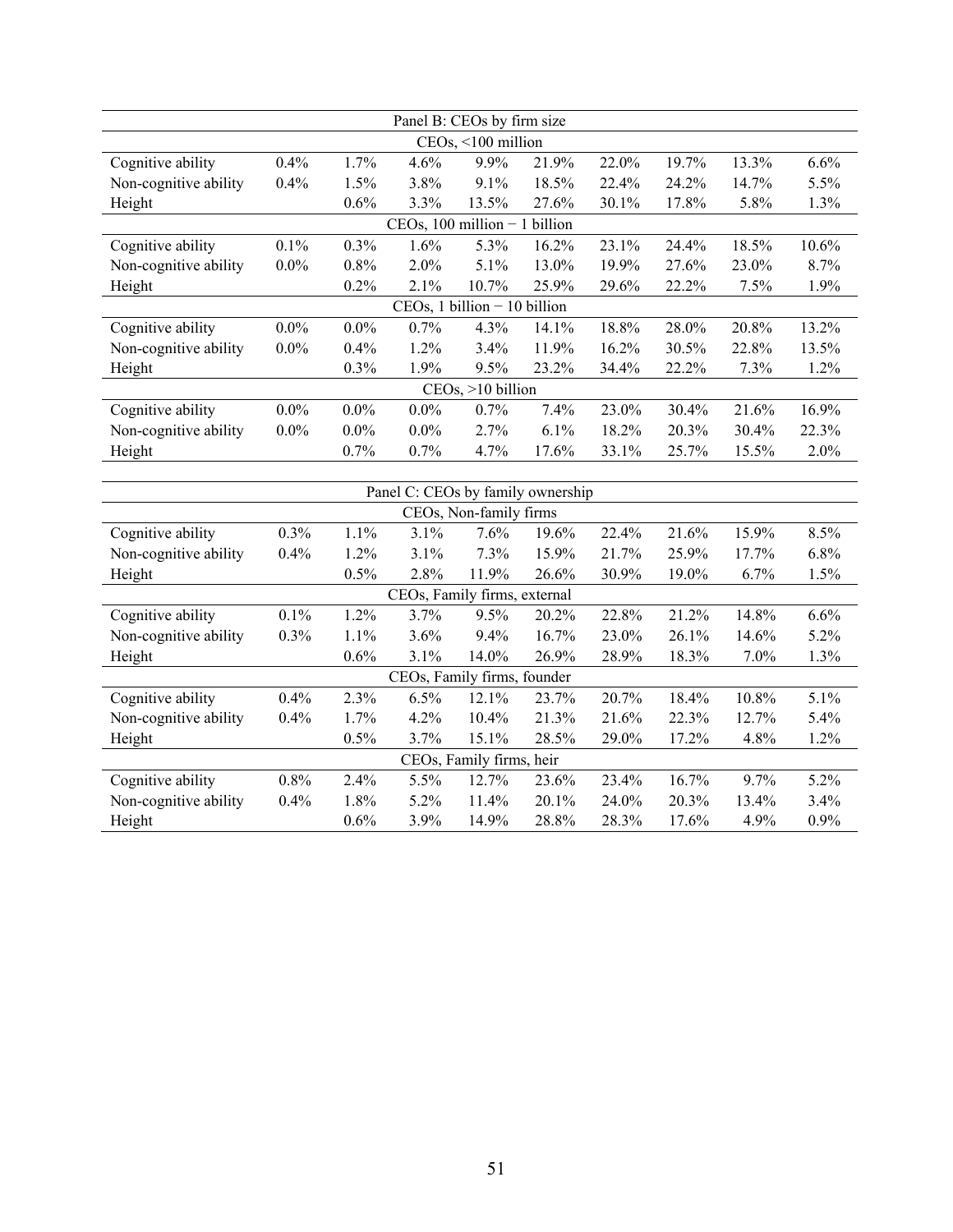#### **Alternative trait combinations by firm size and by family ownership**

This table reports the fraction of the population that is dominated by CEOs according to their personal traits. Panel A reports the results for firms whose total assets are less than 100 million and Panel B for firms whose total assets exceed 10 billion. Panels C−F report the results for non-family firms and family firms stratified by whether the CEO is a professional CEO, the founder, or a later-generation family member. The three leftmost columns assign cognitive ability, non-cognitive ability, and height in turn a weight of zero, with the two remaining traits attaining equal weights. The multiplicative specification calculates the product of the standardized traits in which the standardized traits have been transformed to have a minimum value of one. The minimum specification uses the smallest standardized value of the three traits to rank CEOs.

|         |                                                                                                |          | Panel A: $\leq 100$ million |          |          |  |  |  |  |
|---------|------------------------------------------------------------------------------------------------|----------|-----------------------------|----------|----------|--|--|--|--|
|         |                                                                                                |          | Trait combination           |          |          |  |  |  |  |
|         | Minimum<br>$0\% - 50\% - 50\%$<br>Multiplicative<br>$50\% - 0\% - 50\%$<br>$50\% - 50\% - 0\%$ |          |                             |          |          |  |  |  |  |
| 5%      | 16.4%                                                                                          | $16.5\%$ | $20.2\%$                    | $19.9\%$ | $17.1\%$ |  |  |  |  |
| 25%     | 48.4%                                                                                          | 44.0%    | 51.4%                       | 51.4%    | $45.4\%$ |  |  |  |  |
| 50%     | 72.5%                                                                                          | 67.3%    | 74.0%                       | 73.8%    | 69.5%    |  |  |  |  |
| 75%     | 88.8%                                                                                          | 85.0%    | 89.5%                       | 89.3%    | 87.8%    |  |  |  |  |
| 90%     | $96.2\%$                                                                                       | 94.1%    | $96.2\%$                    | $96.2\%$ | 95.3%    |  |  |  |  |
| 95%     | 98.2%                                                                                          | 97.1%    | 98.4%                       | 98.2%    | 97.9%    |  |  |  |  |
| $100\%$ | 100.0%                                                                                         | 100.0%   | 100.0%                      | 100.0%   | 100.0%   |  |  |  |  |

|         | Panel B: $>10$ billion |                     |                     |                |          |  |
|---------|------------------------|---------------------|---------------------|----------------|----------|--|
|         |                        |                     | Trait combination   |                |          |  |
|         | $0\% - 50\% - 50\%$    | $50\% - 0\% - 50\%$ | $50\% - 50\% - 0\%$ | Multiplicative | Minimum  |  |
| 5%      | 50.1%                  | 52.6%               | 57.1%               | $66.0\%$       | $46.7\%$ |  |
| 25%     | 79.1%                  | 74.2%               | 83.2%               | 83.3%          | 73.2%    |  |
| 50%     | $91.0\%$               | 86.0%               | 93.6%               | 93.1%          | $90.5\%$ |  |
| 75%     | 97.9%                  | $95.3\%$            | 97.8%               | 97.7%          | $96.2\%$ |  |
| 90%     | 99.3%                  | 98.4%               | 99.5%               | 99.5%          | 99.3%    |  |
| 95%     | 99.8%                  | 99.0%               | 99.6%               | 99.7%          | 99.7%    |  |
| $100\%$ | 100.0%                 | 100.0%              | 100.0%              | $100.0\%$      | 100.0%   |  |

|       |                     |               | Panel C: Non-family firms |                |          |
|-------|---------------------|---------------|---------------------------|----------------|----------|
|       |                     |               | Trait combination         |                |          |
|       | $0\% - 50\% - 50\%$ | 50\%-0\%-50\% | $50\% - 50\% - 0\%$       | Multiplicative | Minimum  |
| $5\%$ | 19.6%               | 21.0%         | 24.2%                     | 24.8%          | $20.2\%$ |
| 25%   | 54.3%               | 50.4%         | 58.7%                     | 59.2%          | 52.8%    |
| 50%   | 77.0%               | 72.6%         | 79.9%                     | 79.5%          | 73.4%    |
| 75%   | 91.1%               | 87.9%         | 91.9%                     | 92.1%          | $90.3\%$ |
| 90%   | $97.1\%$            | $95.5\%$      | 97.4%                     | 97.2%          | $96.5\%$ |
| 95%   | 98.7%               | 97.8%         | 98.8%                     | 98.8%          | 98.5%    |
| 100%  | 100.0%              | 100.0%        | 100.0%                    | $100.0\%$      | 100.0%   |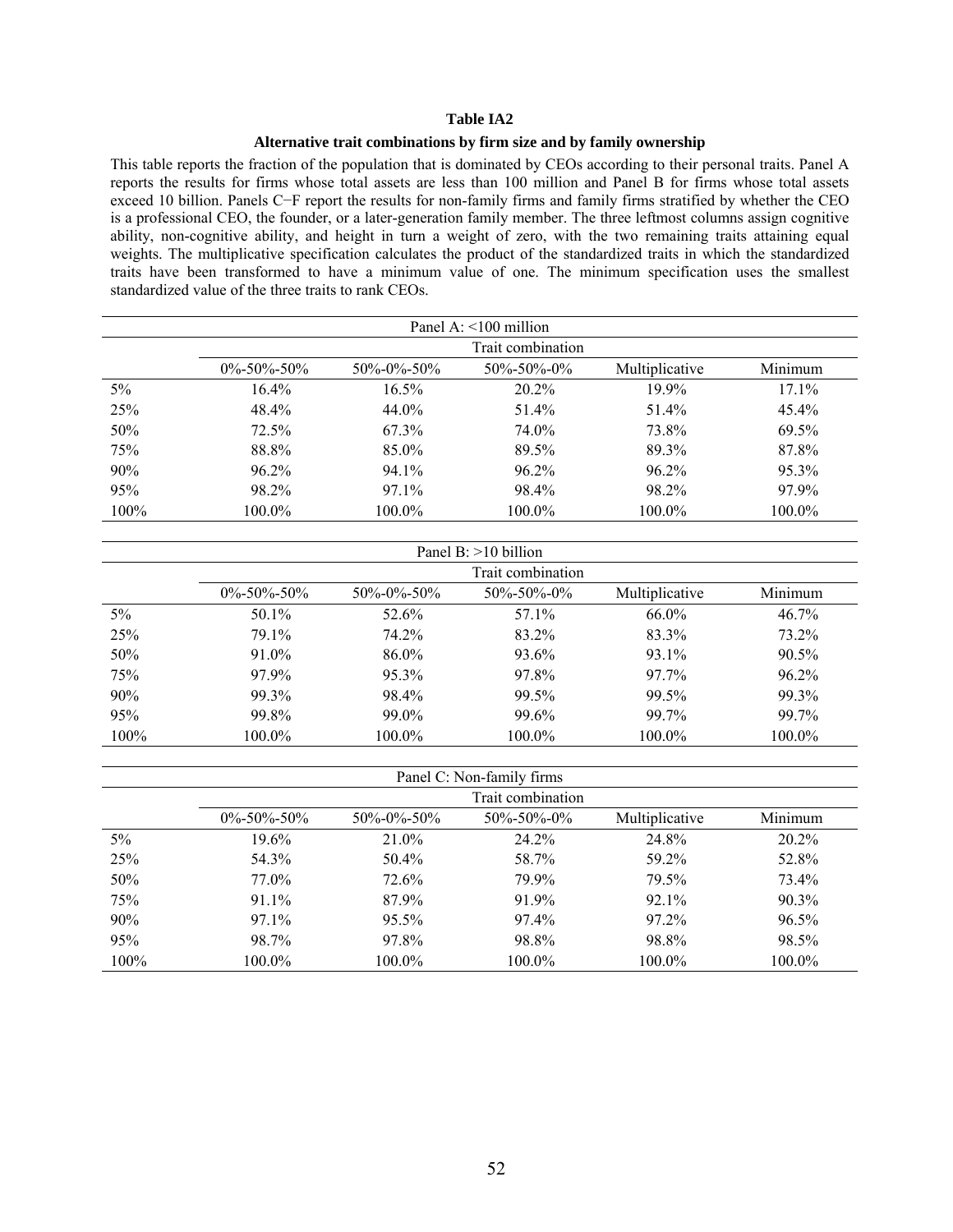|         |                     |                     | Panel D: Family firms, external |                |         |
|---------|---------------------|---------------------|---------------------------------|----------------|---------|
|         |                     |                     | Trait combination               |                |         |
|         | $0\% - 50\% - 50\%$ | $50\% - 0\% - 50\%$ | $50\% - 50\% - 0\%$             | Multiplicative | Minimum |
| 5%      | 17.8%               | 20.5%               | $22.1\%$                        | 23.7%          | 20.6%   |
| 25%     | 50.4%               | 47.4%               | 55.4%                           | 56.0%          | 47.6%   |
| 50%     | 73.4%               | 68.8%               | $75.7\%$                        | $76.1\%$       | 70.3%   |
| 75%     | 88.7%               | 86.4%               | 89.8%                           | 89.5%          | 88.8%   |
| 90%     | $96.1\%$            | 94.4%               | 96.3%                           | 96.3%          | 96.2%   |
| 95%     | 98.2%               | 97.2%               | 98.4%                           | 98.3%          | 98.4%   |
| $100\%$ | 100.0%              | 99.9%               | 100.0%                          | 100.0%         | 99.9%   |

|       | Panel E: Family firms, founder |                     |                     |                |          |  |  |
|-------|--------------------------------|---------------------|---------------------|----------------|----------|--|--|
|       |                                |                     | Trait combination   |                |          |  |  |
|       | $0\% - 50\% - 50\%$            | $50\% - 0\% - 50\%$ | $50\% - 50\% - 0\%$ | Multiplicative | Minimum  |  |  |
| $5\%$ | 13.1%                          | $12.5\%$            | 14.8%               | 15.3%          | 14.4%    |  |  |
| 25%   | 42.5%                          | 39.4%               | 44.1%               | $43.4\%$       | $40.2\%$ |  |  |
| 50%   | 66.8%                          | $60.7\%$            | 67.2%               | $67.2\%$       | $66.2\%$ |  |  |
| 75%   | 86.1%                          | 81.2%               | 85.9%               | 85.5%          | 83.0%    |  |  |
| 90%   | $95.0\%$                       | 91.6%               | 95.1%               | 94.7%          | 94.4%    |  |  |
| 95%   | 97.5%                          | 95.9%               | 97.5%               | 97.2%          | 97.0%    |  |  |
| 100%  | 100.0%                         | 100.0%              | 100.0%              | $100.0\%$      | 100.0%   |  |  |

|      |                     |                     | Panel F: Family firms, heir |                |          |  |  |
|------|---------------------|---------------------|-----------------------------|----------------|----------|--|--|
|      | Trait combination   |                     |                             |                |          |  |  |
|      | $0\% - 50\% - 50\%$ | $50\% - 0\% - 50\%$ | $50\% - 50\% - 0\%$         | Multiplicative | Minimum  |  |  |
| 5%   | 14.3%               | $12.5\%$            | 14.8%                       | $15.3\%$       | 14.4%    |  |  |
| 25%  | 44.0%               | 39.4%               | 44.1%                       | 43.4%          | $40.2\%$ |  |  |
| 50%  | 68.9%               | $60.7\%$            | 67.2%                       | 67.2%          | 66.2%    |  |  |
| 75%  | 86.6%               | 81.2%               | 85.9%                       | 85.5%          | 83.0%    |  |  |
| 90%  | 95.6%               | 91.6%               | 95.1%                       | 94.7%          | 94.4%    |  |  |
| 95%  | 97.8%               | 95.9%               | 97.5%                       | 97.2%          | 97.0%    |  |  |
| 100% | 100.0%              | 100.0%              | 100.0%                      | 100.0%         | 100.0%   |  |  |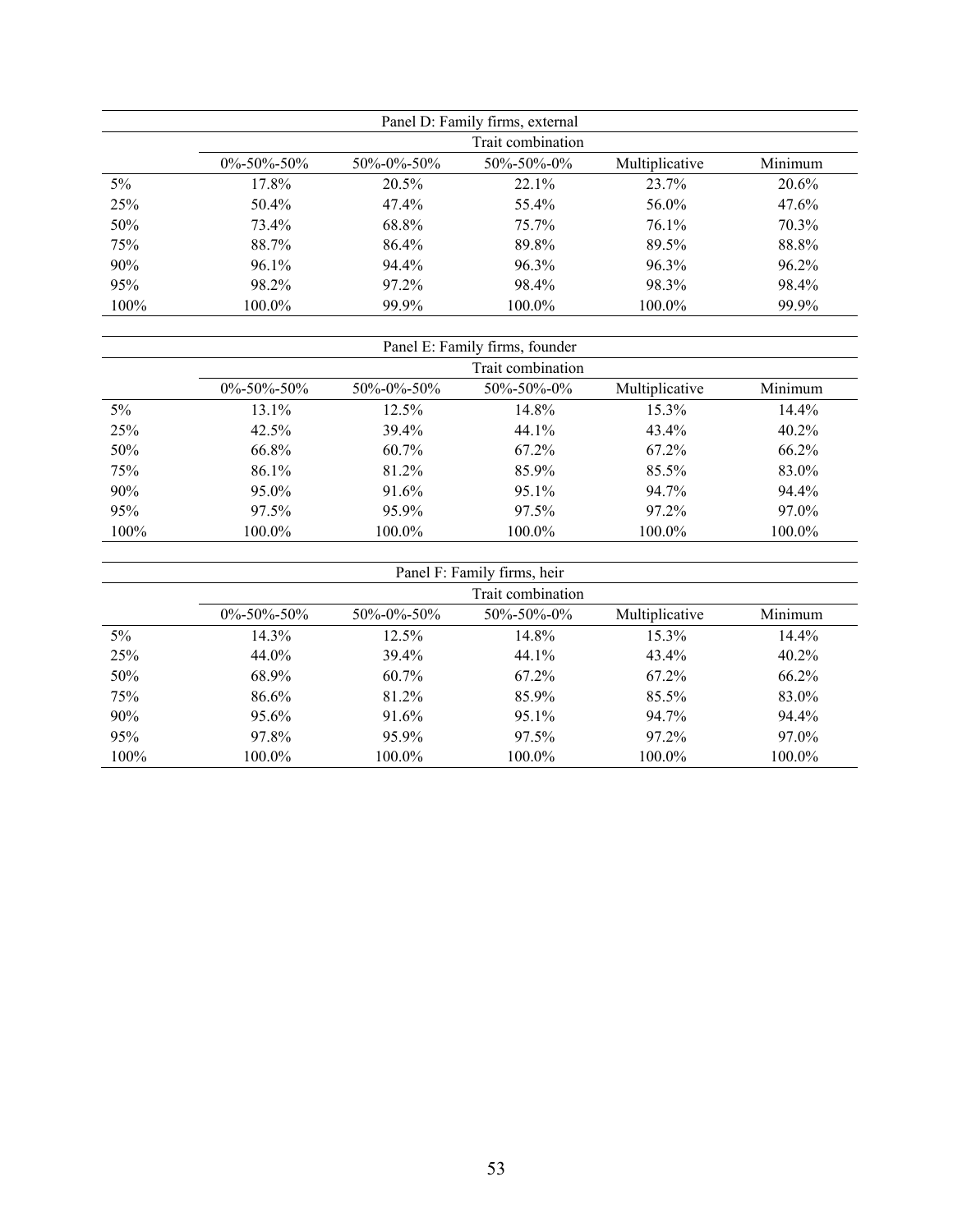#### **Pay premiums using total income in lieu of labor income**

This table estimates the pay premiums of CEOs, medical doctors, lawyers, and engineers compared to the population. The regressions follow the structure of Table 6, but replace the dependent variable with total taxable income. The *t*values reported in parentheses are based on standard errors that allow for clustering at the individual level in all but the family fixed effects specifications where the clustering is at the level of the family.

| Dependent variable                |                |                | Logged income  |                |
|-----------------------------------|----------------|----------------|----------------|----------------|
| Specification                     | 1              | $\overline{2}$ | $\overline{3}$ | $\overline{4}$ |
| CEO dummy, <100 mil               | 0.750          | 0.635          | 0.605          | 0.321          |
|                                   | (175.62)       | (150.91)       | (144.98)       | (57.85)        |
| $100 \text{ mil} - 1 \text{ bil}$ | 1.528          | 1.344          | 1.239          | 0.593          |
|                                   | (130.65)       | (114.85)       | (104.77)       | (39.60)        |
| $1$ bil - 10 bil                  | 2.040          | 1.821          | 1.677          | 0.768          |
|                                   | (65.54)        | (58.80)        | (55.22)        | (19.68)        |
| $. > 10$ bil                      | 2.628          | 2.348          | 2.179          | 0.970          |
|                                   | (25.59)        | (23.33)        | (21.59)        | (8.62)         |
| Medical doctor dummy              | 0.813          | 0.595          |                |                |
|                                   | (194.72)       | (134.21)       |                |                |
| Lawyer dummy                      | 0.677          | 0.519          |                |                |
|                                   | (89.70)        | (69.79)        |                |                |
| Engineer dummy                    | 0.501          | 0.337          |                |                |
|                                   | (253.53)       | (159.30)       |                |                |
| Cognitive ability                 |                | 0.103          | 0.065          | 0.072          |
|                                   |                | (159.73)       | (91.48)        | (38.36)        |
| Non-cognitive ability             |                | 0.116          | 0.106          | 0.078          |
|                                   |                | (172.80)       | (158.09)       | (46.36)        |
| Height                            |                | 0.024          | 0.022          | 0.018          |
|                                   |                | (41.19)        | (38.05)        | (10.08)        |
| Controls                          |                |                |                |                |
| Year                              | Yes            | Yes            | Yes            | Yes            |
| Enlistment year                   | Yes            | Yes            | Yes            | Yes            |
| Education                         | N <sub>o</sub> | N <sub>o</sub> | Yes            | Yes            |
| Family fixed effects              | No             | N <sub>0</sub> | No             | Yes            |
| Mean dependent variable           | 12.60          | 12.60          | 12.60          | 12.60          |
| Adjusted $R^2$                    | 0.050          | 0.094          | 0.110          | 0.522          |
| Number of observations            | 7,765,917      | 7,765,917      | 7,765,917      | 7,687,378      |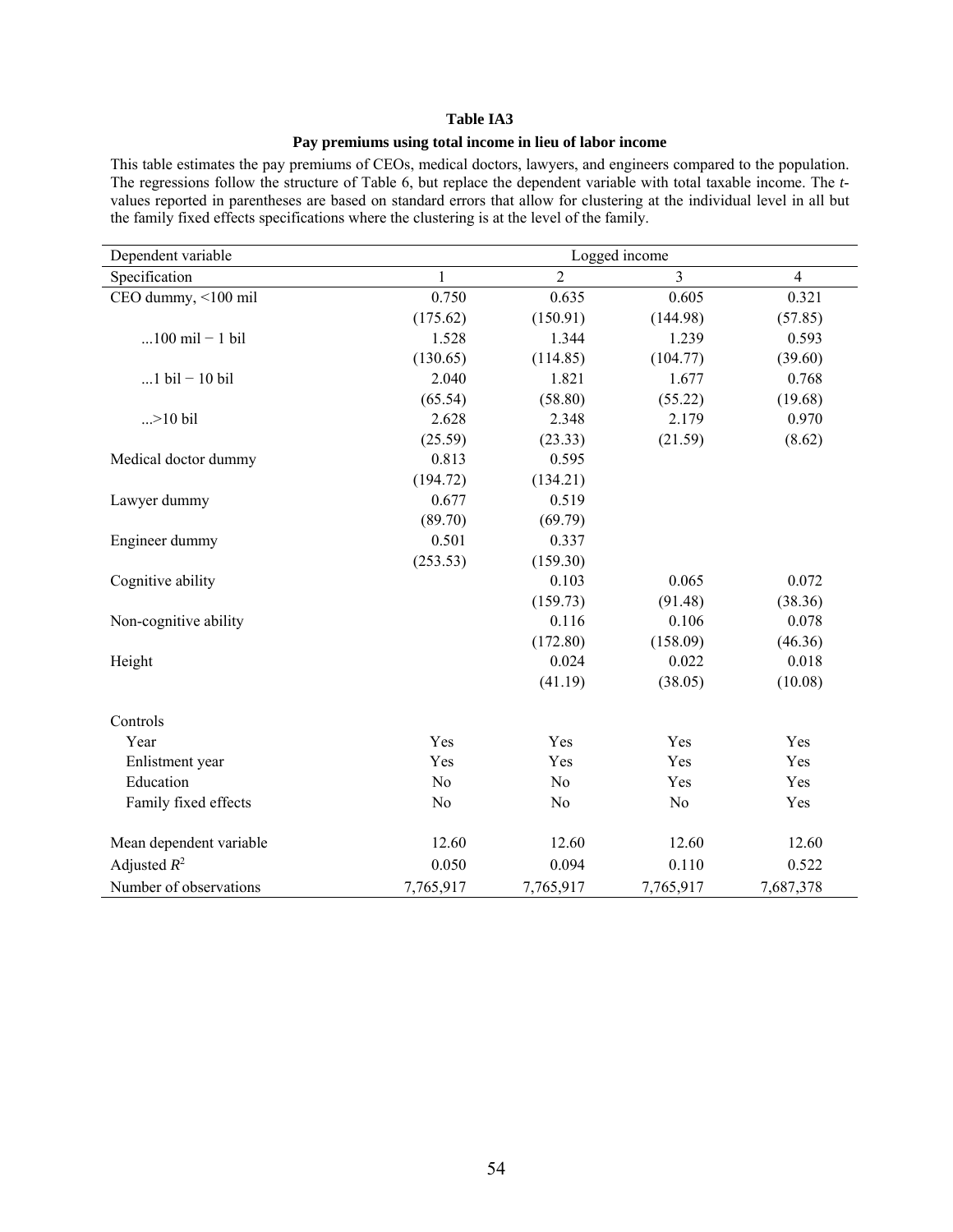#### **Pay premium of CEOs and other professions when cognitive ability subcomponents are controlled for**

This table estimates the pay premiums of CEOs, medical doctors, lawyers, and engineers relative to the population. The regressions follow the structure of Table 6, but break down cognitive ability into its four subcomponents. The number of observations is smaller than in Table 6 because the subscores are missing for about 135,000 individuals. The *t*-values reported in parentheses are based on standard errors that allow for clustering at the individual level in all but the family fixed effects specifications where the clustering is at the level of the family.

| Dependent variable                | Logged income  |                |           |                |  |
|-----------------------------------|----------------|----------------|-----------|----------------|--|
| Specification                     | 1              | $\overline{2}$ | 3         | $\overline{4}$ |  |
| CEO dummy, <100 mil               | 0.601          | 0.489          | 0.460     | 0.279          |  |
|                                   | (154.10)       | (128.70)       | (123.00)  | (49.55)        |  |
| $100 \text{ mil} - 1 \text{ bil}$ | 1.389          | 1.204          | 1.101     | 0.568          |  |
|                                   | (124.58)       | (109.71)       | (99.52)   | (38.06)        |  |
| 1 $\text{bil} - 10 \text{ bil}$   | 1.965          | 1.744          | 1.598     | 0.754          |  |
|                                   | (67.56)        | (61.07)        | (56.48)   | (19.25)        |  |
| $. > 10$ bil                      | 2.519          | 2.246          | 2.076     | 0.981          |  |
|                                   | (30.25)        | (27.61)        | (26.14)   | (8.58)         |  |
| Medical doctor dummy              | 0.843          | 0.622          |           |                |  |
|                                   | (182.36)       | (127.67)       |           |                |  |
| Lawyer dummy                      | 0.643          | 0.476          |           |                |  |
|                                   | (81.36)        | (60.72)        |           |                |  |
| Engineer dummy                    | 0.506          | 0.344          |           |                |  |
|                                   | (223.38)       | (142.58)       |           |                |  |
| Induction                         |                | 0.074          | 0.052     | 0.049          |  |
|                                   |                | (74.42)        | (51.67)   | (19.31)        |  |
| Verbal                            |                | 0.024          | 0.011     | 0.015          |  |
|                                   |                | (25.48)        | (11.43)   | (6.50)         |  |
| Spatial                           |                | 0.005          | $-0.001$  | 0.002          |  |
|                                   |                | (6.30)         | $(-1.63)$ | (1.12)         |  |
| Technical                         |                | 0.020          | 0.012     | 0.024          |  |
|                                   |                | (23.14)        | (13.66)   | (10.85)        |  |
| Non-cognitive ability             |                | 0.106          | 0.098     | 0.074          |  |
|                                   |                | (139.44)       | (128.72)  | (37.25)        |  |
| Height                            |                | 0.021          | 0.019     | 0.017          |  |
|                                   |                | (32.00)        | (29.47)   | (8.07)         |  |
| Controls                          |                |                |           |                |  |
| Year                              | Yes            | Yes            | Yes       | Yes            |  |
| Enlistment year                   | Yes            | Yes            | Yes       | Yes            |  |
| Education                         | N <sub>o</sub> | N <sub>o</sub> | Yes       | Yes            |  |
| Family fixed effects              | N <sub>0</sub> | No             | No        | Yes            |  |
| Mean dependent variable           | 12.57          | 12.57          | 12.57     | 12.57          |  |
| Adjusted $R^2$                    | 0.035          | 0.074          | 0.093     | 0.549          |  |
| Number of observations            | 6,815,471      | 6,815,471      | 6,815,471 | 6,744,952      |  |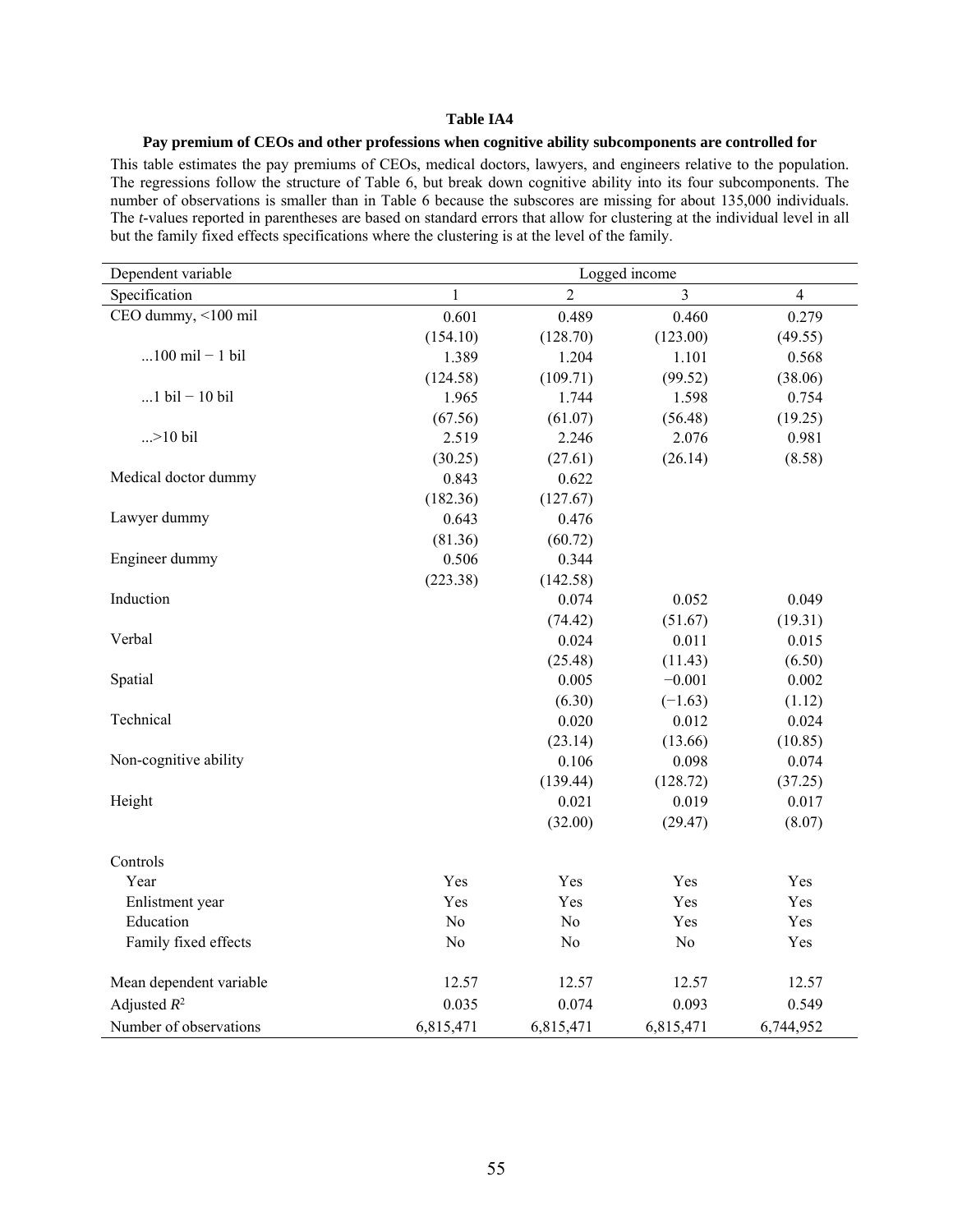#### **Additional traits**

Panel A reports means, medians, and standard deviations of cardiovascular fitness and muscle strength for the population, skilled professions, and for CEOs. The statistics for CEOs are calculated separately by firm size and by family firm status. Panel B builds on the regression in Table 4 Panel A by regressing the dummy for CEOs on standardized values of cardiovascular fitness, muscle strength, cognitive and non-cognitive ability, and height. Cardiovascular fitness is measured in a cycle ergometry test and muscle strength in a combination of knee extension, elbow flexion, and hand grip tests. The number of observations is smaller in the specifications including muscle strength because this variable is missing for about 150,000 individuals. The *t*-values reported in parentheses are based on standard errors that allow for clustering at the individual level. The mean dependent variable and the coefficients are multiplied by one hundred.

| Panel A: Descriptive statistics |        |                        |                 |  |  |  |
|---------------------------------|--------|------------------------|-----------------|--|--|--|
|                                 |        | Cardiovascular fitness | Muscle strength |  |  |  |
| Population                      | Mean   | 6.26                   | 5.65            |  |  |  |
|                                 | Sd     | 1.71                   | 1.90            |  |  |  |
|                                 | Median | 6                      | 5               |  |  |  |
| Medical doctors                 | Mean   | 7.10                   | 5.96            |  |  |  |
|                                 | Sd     | 1.67                   | 1.87            |  |  |  |
|                                 | Median | 7                      | 6               |  |  |  |
| Engineers                       | Mean   | 6.80                   | 5.91            |  |  |  |
|                                 | Sd     | 1.60                   | 1.82            |  |  |  |
|                                 | Median | 6                      | 6               |  |  |  |
| Lawyers                         | Mean   | 6.78                   | 5.98            |  |  |  |
|                                 | Sd     | 1.63                   | 1.88            |  |  |  |
|                                 | Median | 6                      | 6               |  |  |  |
| CEOs, <100 million              | Mean   | 6.77                   | 5.98            |  |  |  |
|                                 | Sd     | 1.71                   | 1.88            |  |  |  |
|                                 | Median | 7                      | 6               |  |  |  |
| $CEOs, 100 million - 1 billion$ | Mean   | 7.16                   | 5.93            |  |  |  |
|                                 | Sd     | 1.65                   | 1.87            |  |  |  |
|                                 | Median | 7                      | 6               |  |  |  |
| $CEOs, 1 billion - 10 billion$  | Mean   | 7.38                   | 5.86            |  |  |  |
|                                 | Sd     | 1.64                   | 1.87            |  |  |  |
|                                 | Median | $8\,$                  | 6               |  |  |  |
| CEOs, >10 billion               | Mean   | 7.47                   | 5.75            |  |  |  |
|                                 | Sd     | 1.58                   | 1.83            |  |  |  |
|                                 | Median | $8\,$                  | 5               |  |  |  |
| CEOs, non-family firms          | Mean   | 6.92                   | 5.96            |  |  |  |
|                                 | Sd     | 1.70                   | 1.87            |  |  |  |
|                                 | Median | 7                      | 6               |  |  |  |
| CEOs, family firms, external    | Mean   | 6.83                   | 5.91            |  |  |  |
|                                 | Sd     | 1.71                   | 1.82            |  |  |  |
|                                 | Median |                        | 6               |  |  |  |
| CEOs, family firms, founder     | Mean   | 6.50                   | 6.02            |  |  |  |
|                                 | Sd     | 1.69                   | 1.89            |  |  |  |
|                                 | Median | 6                      | 6               |  |  |  |
| CEOs, family firms, heir        | Mean   | 6.70                   | 5.99            |  |  |  |
|                                 | Sd     | 1.73                   | 1.89            |  |  |  |
|                                 | Median | 7                      | 6               |  |  |  |